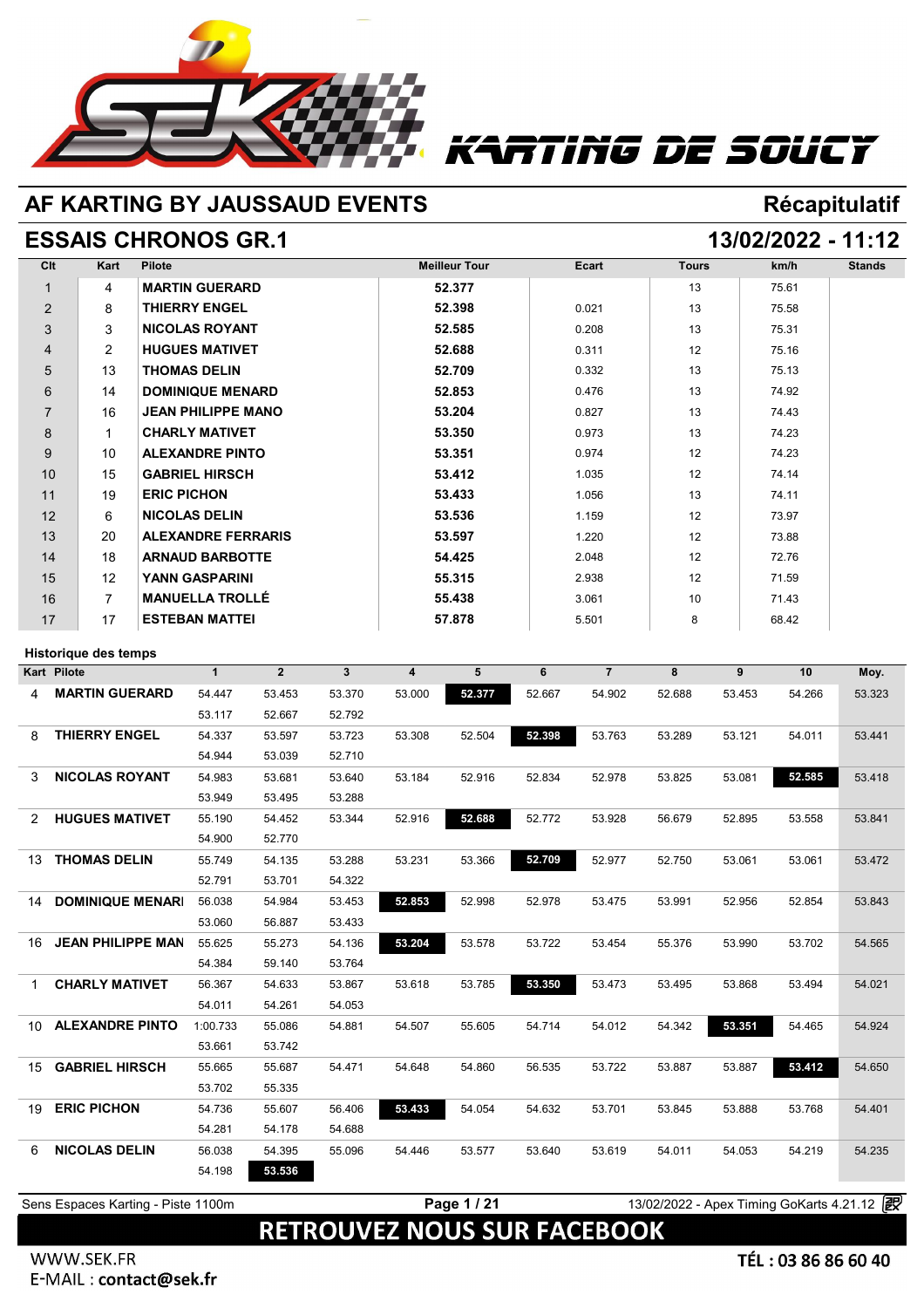

# Ting DE SOUCT

### **AF KARTING BY JAUSSAUD EVENTS Récapitulatif Kart Pilote 1 2 3 4 5 6 7 8 9 10 Moy.** 20 **ALEXANDRE FERRARIS**56.430 57.920 54.819 55.045 54.922 56.967 54.778 54.612 54.010 53.909 55.081 53.971 **53.597** 18 **ARNAUD BARBOTTE** 59.305 58.893 56.844 56.184 56.492 56.348 56.225 55.334 **54.425** 55.295 56.425 56.430 57.920 54.8<br>
53.971 53.597<br>
59.305 58.893 56.84<br>
56.637 55.129<br>
59.367 57.588 56.74 12 **YANN GASPARINI** 59.367 57.568 56.700 **55.315** 56.596 57.796 55.790 56.207 56.469 56.307 56.791 59.305 58.893 56.84<br>56.637 55.129<br>59.367 57.568 56.70<br>56.431 56.948 7 **MANUELLA TROLLÉ** 1:01.414 58.995 58.914 2:38.084 57.072 57.156 56.513 55.727 57.549 **55.438** 1:07.686 17 **ESTEBAN MATTEI** 2:36.699 1:09.481 1:09.044 1:03.503 1:00.835 59.658 1:01.724 **57.878** 1:14.852

## **ESSAIS CHRONOS GR.2 13/02/2022 - 11:30**

| Clt            | Kart           | <b>Pilote</b>               | <b>Meilleur Tour</b> | Ecart | <b>Tours</b> | km/h  | <b>Stands</b> |
|----------------|----------------|-----------------------------|----------------------|-------|--------------|-------|---------------|
| $\mathbf{1}$   | 16             | <b>ARNAUD DUCHESNE</b>      | 52.480               |       | 12           | 75.46 |               |
| $\overline{2}$ | 13             | <b>NASSER MAKHLOUF</b>      | 52.502               | 0.022 | 13           | 75.43 |               |
| 3              | 15             | <b>EMMANUEL BURS</b>        | 52.605               | 0.125 | 13           | 75.28 |               |
| 4              | 10             | <b>LÉO PONCEL</b>           | 52.812               | 0.332 | 11           | 74.98 |               |
| 5              | 14             | <b>LAURIC TRIDON</b>        | 53.059               | 0.579 | 12           | 74.63 |               |
| 6              | 3              | <b>FLORENCE JOLY</b>        | 53.185               | 0.705 | 13           | 74.46 |               |
| $\overline{7}$ | 18             | <b>JEAN FRANCOIS COULOM</b> | 53.329               | 0.849 | 12           | 74.26 |               |
| 8              | 5              | <b>GILLES CHETELAT</b>      | 53.433               | 0.953 | 10           | 74.11 |               |
| 9              | $\overline{2}$ | <b>JEAN FRANCOIS CHEDRU</b> | 53.536               | 1.056 | 13           | 73.97 |               |
| 10             | 17             | <b>UGO LEBOUCHER</b>        | 53.888               | 1.408 | 12           | 73.49 |               |
| 11             | 8              | <b>ERIC SAUVAGE</b>         | 53.951               | 1.471 | 12           | 73.40 |               |
| 12             | 1              | <b>OLIVIER BONNET</b>       | 54.260               | 1.780 | 11           | 72.98 |               |
| 13             | 4              | <b>PHILIPPE ZBIK</b>        | 54.363               | 1.883 | 12           | 72.84 |               |
| 14             | 6              | <b>FREDERIC FLEURY</b>      | 54.859               | 2.379 | 12           | 72.19 |               |
| 15             | 20             | <b>OLIVIER LOT</b>          | 55.439               | 2.959 | 12           | 71.43 |               |
| 16             | 19             | <b>ARTHUR FALLOT</b>        | 57.836               | 5.356 | 11           | 68.47 |               |
| 17             | 7              | <b>ÉMILIE VILLA</b>         | 58.312               | 5.832 | 9            | 67.91 |               |

### **Historique des temps**

|                 | Historique des temps    |        |                |        |        |        |        |                |        |        |        |        |
|-----------------|-------------------------|--------|----------------|--------|--------|--------|--------|----------------|--------|--------|--------|--------|
|                 | Kart Pilote             | 1      | $\overline{2}$ | 3      | 4      | 5      | 6      | $\overline{7}$ | 8      | 9      | 10     | Moy.   |
| 16              | <b>ARNAUD DUCHESNE</b>  | 54.466 | 53.367         | 53.395 | 53.061 | 53.082 | 52.480 | 53.391         | 52.565 | 53.123 | 52.605 | 53.069 |
|                 |                         | 52.625 | 52.668         |        |        |        |        |                |        |        |        |        |
| 13              | <b>NASSER MAKHLOUF</b>  | 53.827 | 54.053         | 53.101 | 52.667 | 53.412 | 52.938 | 52.791         | 52.791 | 52.502 | 52.543 | 53.057 |
|                 |                         | 52.586 | 53.330         | 53.200 |        |        |        |                |        |        |        |        |
| 15              | <b>EMMANUEL BURS</b>    | 53.950 | 54.860         | 56.327 | 54.011 | 54.218 | 53.020 | 53.619         | 52.605 | 53.661 | 53.308 | 53.803 |
|                 |                         | 53.391 | 52.977         | 53.495 |        |        |        |                |        |        |        |        |
| 10 <sup>1</sup> | <b>LÉO PONCEL</b>       | 54.590 | 54.323         | 53.762 | 53.516 | 52.874 | 53.268 | 52.915         | 52.854 | 52.812 | 54.405 | 53.479 |
|                 |                         | 52.956 |                |        |        |        |        |                |        |        |        |        |
| 14              | <b>LAURIC TRIDON</b>    | 56.844 | 55.067         | 53.826 | 54.322 | 54.467 | 53.720 | 53.930         | 53.619 | 53.702 | 53.929 | 54.156 |
|                 |                         | 53.059 | 53.391         |        |        |        |        |                |        |        |        |        |
| 3               | <b>FLORENCE JOLY</b>    | 54.942 | 53.722         | 53.226 | 54.074 | 53.618 | 54.177 | 53.413         | 54.116 | 53.308 | 53.474 | 53.682 |
|                 |                         | 53.185 | 53.246         | 53.370 |        |        |        |                |        |        |        |        |
| 18              | <b>JEAN FRANCOIS CO</b> | 54.843 | 53.595         | 54.238 | 53.329 | 58.190 | 54.569 | 54.281         | 53.825 | 53.391 | 53.599 | 54.258 |
|                 |                         | 53.556 | 53.680         |        |        |        |        |                |        |        |        |        |
|                 |                         |        |                |        |        |        |        |                |        |        |        |        |

**RETROUVEZ NOUS SUR FACEBOOK** 

### WWW.SEK.FR E-MAIL : contact@sek.fr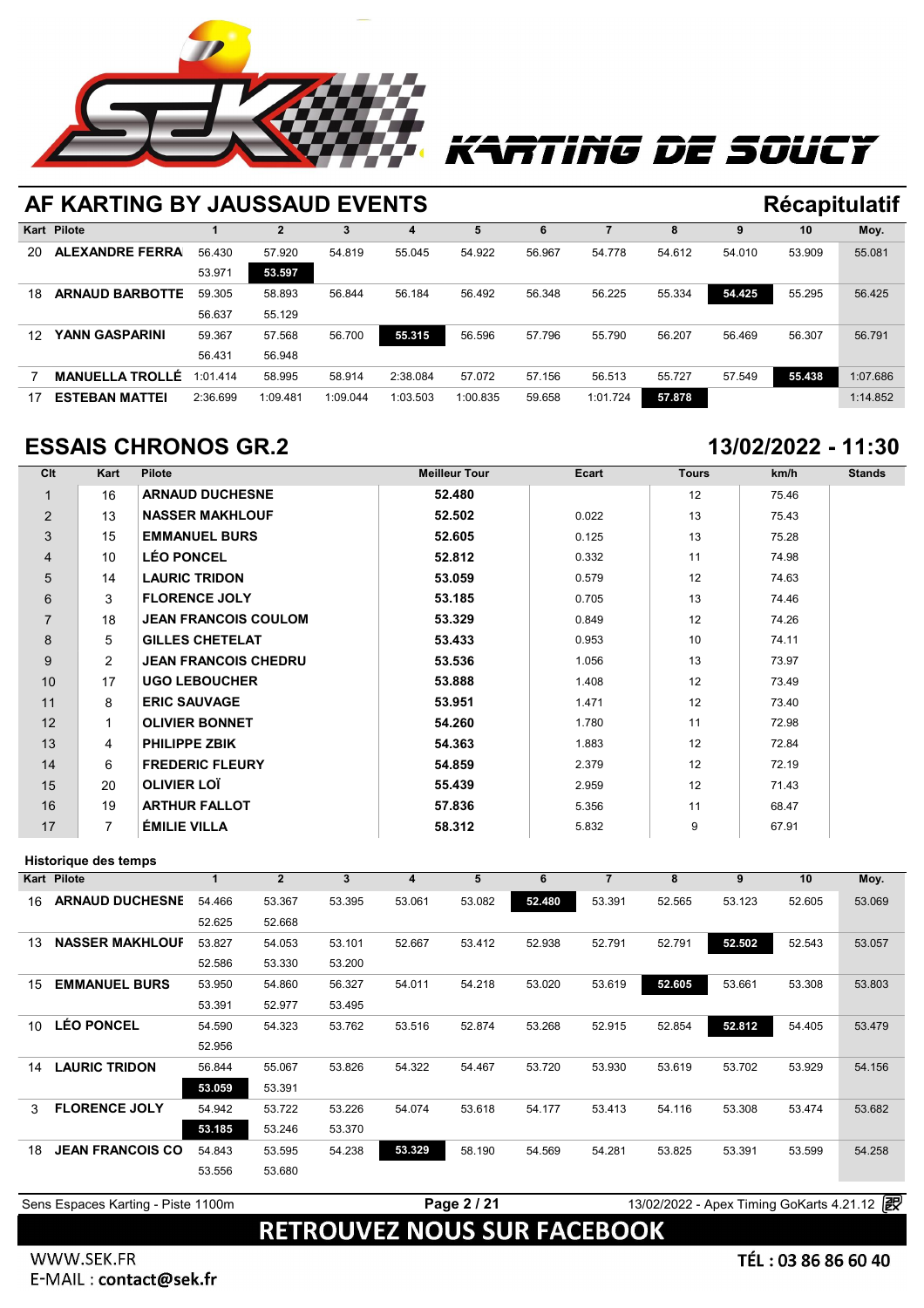

# Ting De Soucy

## **AF KARTING BY JAUSSAUD EVENTS Récapitulatif**

|                | <b>Kart Pilote</b>      | 1        | $\overline{2}$ | $\mathbf{3}$ | 4        | 5      | 6        | $\overline{7}$ | 8      | 9      | 10     | Moy.     |
|----------------|-------------------------|----------|----------------|--------------|----------|--------|----------|----------------|--------|--------|--------|----------|
| 5              | <b>GILLES CHETELAT</b>  | 55.480   | 2:37.196       | 56.390       | 54.684   | 53.795 | 53.784   | 54.202         | 54.751 | 53,433 | 53.706 | 1:04.742 |
| 2              | <b>JEAN FRANCOIS CH</b> | 54.628   | 54.156         | 53.639       | 53.908   | 53.961 | 53.877   | 53.577         | 53.659 | 53.806 | 53.598 | 53.823   |
|                |                         | 53.536   | 53.706         | 53.656       |          |        |          |                |        |        |        |          |
| 17             | <b>UGO LEBOUCHER</b>    | 55.853   | 54.901         | 55.231       | 55.190   | 55.336 | 54.673   | 55.376         | 54.177 | 54.178 | 54.321 | 54.775   |
|                |                         | 53.888   | 54.176         |              |          |        |          |                |        |        |        |          |
| 8              | <b>ERIC SAUVAGE</b>     | 55.459   | 55.584         | 56.513       | 54.528   | 55.833 | 54.776   | 54.467         | 54.611 | 54.342 | 53.951 | 54.842   |
|                |                         | 53.990   | 54.052         |              |          |        |          |                |        |        |        |          |
| 1              | <b>OLIVIER BONNET</b>   | 56.617   | 55.749         | 55.727       | 54.534   | 54.711 | 54.879   | 55.480         | 54.943 | 54.444 | 54.488 | 55.075   |
|                |                         | 54.260   |                |              |          |        |          |                |        |        |        |          |
| 4              | <b>PHILIPPE ZBIK</b>    | 55.711   | 55.702         | 55.026       | 55.045   | 59.532 | 55.854   | 54.548         | 54.363 | 54.654 | 54.735 | 55.414   |
|                |                         | 55.045   | 54.762         |              |          |        |          |                |        |        |        |          |
| 6              | <b>FREDERIC FLEURY</b>  | 59.926   | 57.589         | 57.527       | 57.341   | 55.438 | 55.645   | 55.666         | 56.307 | 55.563 | 54.859 | 56.439   |
|                |                         | 55.893   | 55.522         |              |          |        |          |                |        |        |        |          |
| 20             | <b>OLIVIER LOT</b>      | 58.642   | 55.956         | 57.735       | 56.078   | 55.563 | 55.729   | 55.478         | 55.874 | 55.809 | 55.439 | 56.553   |
|                |                         | 55.460   | 1:00.876       |              |          |        |          |                |        |        |        |          |
| 19             | <b>ARTHUR FALLOT</b>    | 1:05.984 | 1:04.165       | 1:03.586     | 1:01.414 | 59.553 | 58.603   | 1:03.482       | 59.968 | 57.836 | 58.685 | 1:01.029 |
|                |                         | 58.044   |                |              |          |        |          |                |        |        |        |          |
| $\overline{7}$ | <b>ÉMILIE VILLA</b>     | 1:02.345 | 3:09.600       | 1:00.959     | 1:01.662 | 59.162 | 1:00.752 | 59.119         | 58.748 | 58.312 |        | 1:14.517 |

### **ESSAIS CHRONOS GR.3 13/02/2022 - 11:49**

| CIt            | Kart           | Pilote                      | <b>Meilleur Tour</b> | Ecart | <b>Tours</b> | km/h  | <b>Stands</b> |
|----------------|----------------|-----------------------------|----------------------|-------|--------------|-------|---------------|
|                | 10             | <b>ANTHONY LAURIN</b>       | 52.956               |       | 12           | 74.78 |               |
| $\overline{2}$ | 2              | <b>OLIVIER BRUNOT</b>       | 53.080               | 0.124 | 13           | 74.60 |               |
| 3              | 19             | <b>AXEL FRANCOEUR</b>       | 53.102               | 0.146 | 13           | 74.57 |               |
| $\overline{4}$ | 13             | TOM M                       | 53.123               | 0.167 | 13           | 74.54 |               |
| 5              | 4              | <b>THIERRY AMMANN</b>       | 53.163               | 0.207 | 13           | 74.49 |               |
| 6              | 3              | <b>ERIC AMENGUAL</b>        | 53.201               | 0.245 | 13           | 74.43 |               |
| $\overline{7}$ | 12             | <b>MATTEO CASTEL</b>        | 53.308               | 0.352 | 12           | 74.29 |               |
| 8              | 1              | <b>CHRISTIAN FORGNONE</b>   | 53.701               | 0.745 | 12           | 73.74 |               |
| 9              | 14             | <b>JULIEN BARBIER</b>       | 53.805               | 0.849 | 13           | 73.60 |               |
| 10             | 15             | <b>CHARLES MARCADE</b>      | 53.883               | 0.927 | 12           | 73.49 |               |
| 11             | 17             | <b>JEAN MICHEL GONZALEZ</b> | 54.197               | 1.241 | 13           | 73.07 |               |
| 12             | 8              | <b>MICHEL NINOT</b>         | 54.261               | 1.305 | 12           | 72.98 |               |
| 13             | 18             | <b>CHRISTOPHE OLLIVIER</b>  | 54.300               | 1.344 | 12           | 72.93 |               |
| 14             | $\overline{7}$ | <b>MARC DEVLIEGHERE</b>     | 54.425               | 1.469 | 12           | 72.76 |               |
| 15             | 16             | <b>MAXIME CASSET</b>        | 54.488               | 1.532 | 12           | 72.68 |               |
| 16             | 6              | <b>CLÉMENCE DAGUIER</b>     | 54.777               | 1.821 | 12           | 72.29 |               |
| 17             | 20             | <b>LOUIS NICOLAS TROLLE</b> | 55.274               | 2.318 | 12           | 71.64 |               |

### **Historique des temps**

|    | Historique des temps  |        |        |        |        |        |        |        |        |        |        |        |
|----|-----------------------|--------|--------|--------|--------|--------|--------|--------|--------|--------|--------|--------|
|    | Kart Pilote           |        |        |        | 4      | 5      |        |        |        |        | 10     | Moy.   |
| 10 | <b>ANTHONY LAURIN</b> | 54.524 | 54.075 | 53.866 | 53.516 | 54.656 | 53.346 | 53.184 | 53.847 | 53.928 | 53.868 | 53.775 |
|    |                       | 52.956 | 53.537 |        |        |        |        |        |        |        |        |        |
| 2  | <b>OLIVIER BRUNOT</b> | 54.284 | 54.297 | 53.454 | 53.619 | 53.080 | 53.184 | 53.496 | 56.017 | 53.929 | 54.259 | 53.874 |
|    |                       | 53.765 | 53.453 | 53.535 |        |        |        |        |        |        |        |        |
|    |                       |        |        |        |        |        |        |        |        |        |        |        |

**Page 3 / 21** 13/02/2022 - Apex Timing GoKarts 4.21.12 <sup>2</sup>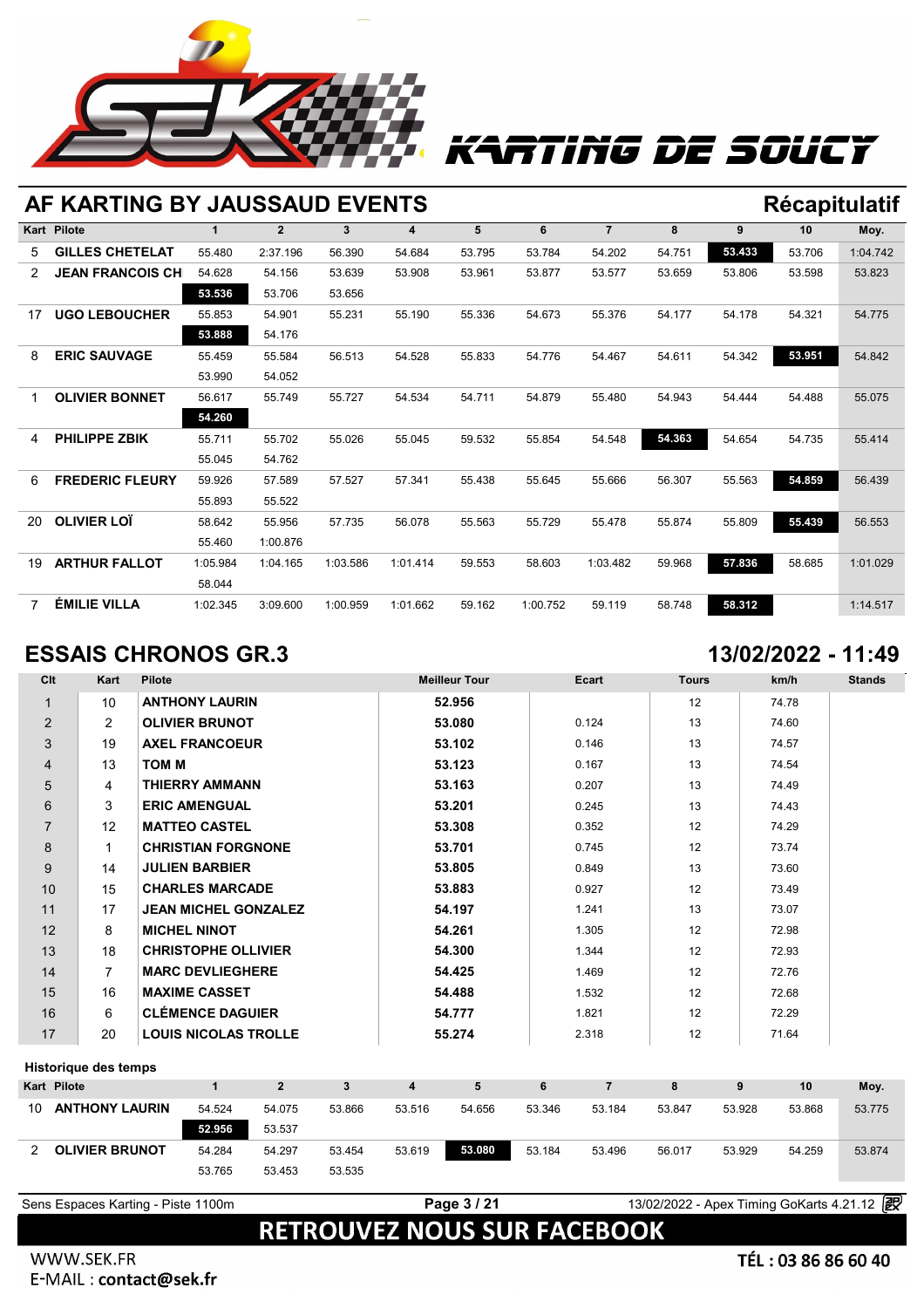

# TTING DE SOUCY

|                | AF KARTING BY JAUSSAUD EVENTS<br>Récapitulatif |              |                |              |        |        |        |                |        |        |        |        |  |
|----------------|------------------------------------------------|--------------|----------------|--------------|--------|--------|--------|----------------|--------|--------|--------|--------|--|
|                | <b>Kart Pilote</b>                             | $\mathbf{1}$ | $\overline{2}$ | $\mathbf{3}$ | 4      | 5      | 6      | $\overline{7}$ | 8      | 9      | 10     | Moy.   |  |
| 19             | <b>AXEL FRANCOEUR</b>                          | 54.504       | 53.702         | 53.369       | 53.102 | 53.537 | 53.185 | 53.226         | 53.348 | 53.640 | 53.268 | 53.496 |  |
|                |                                                | 53.143       | 53.950         | 53.474       |        |        |        |                |        |        |        |        |  |
|                | 13 <b>TOM M</b>                                | 54.301       | 53.866         | 53.869       | 54.445 | 53.308 | 53.123 | 53.680         | 54.034 | 53.453 | 53.370 | 53.653 |  |
|                |                                                | 53.226       | 53.473         | 53.351       |        |        |        |                |        |        |        |        |  |
| 4              | <b>THIERRY AMMANN</b>                          | 54.715       | 55.377         | 53.866       | 53.494 | 53.413 | 53.950 | 53.659         | 53.558 | 53.163 | 54.198 | 53.908 |  |
|                |                                                | 54.136       | 53.619         | 53.659       |        |        |        |                |        |        |        |        |  |
| 3              | <b>ERIC AMENGUAL</b>                           | 54.653       | 53.577         | 54.094       | 53.826 | 53.639 | 53.515 | 53.784         | 53.722 | 53.579 | 53.991 | 53.738 |  |
|                |                                                | 53.561       | 53.201         | 53.453       |        |        |        |                |        |        |        |        |  |
| 12.            | <b>MATTEO CASTEL</b>                           | 54.798       | 55.335         | 54.280       | 54.301 | 54.281 | 53.867 | 54.570         | 55.128 | 54.301 | 54.012 | 54.327 |  |
|                |                                                | 53.308       | 53.743         |              |        |        |        |                |        |        |        |        |  |
| 1.             | <b>CHRISTIAN FORGNO</b>                        | 55.336       | 53.971         | 54.465       | 53.930 | 54.260 | 54.962 | 53.970         | 53.909 | 53.701 | 54.653 | 54.366 |  |
|                |                                                | 55.108       | 54.134         |              |        |        |        |                |        |        |        |        |  |
| 14             | <b>JULIEN BARBIER</b>                          | 54.590       | 54.674         | 54.404       | 54.032 | 54.322 | 54.157 | 54.136         | 53.826 | 54.940 | 53.971 | 54.232 |  |
|                |                                                | 53.971       | 54.198         | 53.805       |        |        |        |                |        |        |        |        |  |
| 15             | <b>CHARLES MARCADE</b>                         | 55.066       | 54.674         | 54.384       | 54.218 | 54.305 | 53.883 | 54.653         | 54.777 | 54.983 | 54.302 | 54.434 |  |
|                |                                                | 53.929       | 54.037         |              |        |        |        |                |        |        |        |        |  |
| 17             | <b>JEAN MICHEL GONZ</b>                        | 54.859       | 55.293         | 54.776       | 54.613 | 54.321 | 54.487 | 54.425         | 54.199 | 54.197 | 54.280 | 54.503 |  |
|                |                                                | 54.363       | 54.509         | 54.218       |        |        |        |                |        |        |        |        |  |
| 8              | <b>MICHEL NINOT</b>                            | 55.233       | 54.983         | 55.251       | 54.406 | 54.776 | 54.983 | 54.261         | 55.190 | 54.839 | 54.322 | 54.911 |  |
|                |                                                | 54.362       | 56.329         |              |        |        |        |                |        |        |        |        |  |
| 18             | <b>CHRISTOPHE OLLIV</b>                        | 57.425       | 58.291         | 55.583       | 55.274 | 55.169 | 54.300 | 54.716         | 54.921 | 55.026 | 54.548 | 55.383 |  |
|                |                                                | 54.694       | 54.653         |              |        |        |        |                |        |        |        |        |  |
| $\overline{7}$ | <b>MARC DEVLIEGHER</b>                         | 56.350       | 55.437         | 55.480       | 54.654 | 54.734 | 55.252 | 55.087         | 54.757 | 55.045 | 54.838 | 55.064 |  |
|                |                                                | 54.716       | 54.425         |              |        |        |        |                |        |        |        |        |  |
| 16             | <b>MAXIME CASSET</b>                           | 55.873       | 55.914         | 54.998       | 54.493 | 54.715 | 54.529 | 55.253         | 54.568 | 54.488 | 54.860 | 55.092 |  |
|                |                                                | 56.224       | 55.191         |              |        |        |        |                |        |        |        |        |  |
| 6              | <b>CLÉMENCE DAGUIE</b> 1:00.815                |              | 56.886         | 55.852       | 55.376 | 55.459 | 56.804 | 54.962         | 55.129 | 55.293 | 55.563 | 55.986 |  |
|                |                                                | 54.777       | 54.921         |              |        |        |        |                |        |        |        |        |  |
| 20             | <b>LOUIS NICOLAS TRO</b>                       | 58.102       | 56.596         | 57.176       | 57.319 | 56.266 | 56.494 | 56.223         | 55.832 | 55.977 | 56.636 | 56.456 |  |
|                |                                                | 55.274       | 55.582         |              |        |        |        |                |        |        |        |        |  |

## **CLASSEMENT GENERAL CHRON**

| Clt | <b>Pilote</b>                      | IS CHRONOS GR.1 IS CHRONOS GR.2 S CHRONOS GR.3 |             |        | Ecart | <b>Tours</b> | km/h                                     | Groupe |
|-----|------------------------------------|------------------------------------------------|-------------|--------|-------|--------------|------------------------------------------|--------|
|     | <b>MARTIN GUERARD</b>              | 52.377                                         |             |        |       | 13           | 75.61                                    | A      |
| 2   | <b>THIERRY ENGEL</b>               | 52.398                                         |             |        | 0.021 | 13           | 75.58                                    | B      |
| 3   | <b>ARNAUD DUCHESNE</b>             |                                                | 52.480      |        | 0.103 | 12           | 75.46                                    | C      |
| 4   | <b>NASSER MAKHLOUF</b>             |                                                | 52.502      |        | 0.125 | 13           | 75.43                                    | D      |
| 5   | <b>NICOLAS ROYANT</b>              | 52.585                                         |             |        | 0.208 | 13           | 75.31                                    | A      |
| 6   | <b>EMMANUEL BURS</b>               |                                                | 52.605      |        | 0.228 | 13           | 75.28                                    | в      |
| 7   | <b>HUGUES MATIVET</b>              | 52.688                                         |             |        | 0.311 | 12           | 75.16                                    | C      |
| 8   | <b>THOMAS DELIN</b>                | 52.709                                         |             |        | 0.332 | 13           | 75.13                                    | D      |
| 9   | <b>LÉO PONCEL</b>                  |                                                | 52.812      |        | 0.435 | 11           | 74.98                                    | A      |
| 10  | <b>DOMINIQUE MENARD</b>            | 52.853                                         |             |        | 0.476 | 13           | 74.92                                    | в      |
| 11  | <b>ANTHONY LAURIN</b>              |                                                |             | 52.956 | 0.579 | 12           | 74.78                                    | C      |
| 12  | <b>LAURIC TRIDON</b>               |                                                | 53.059      |        | 0.682 | 12           | 74.63                                    | D      |
|     | Sens Espaces Karting - Piste 1100m |                                                | Page 4 / 21 |        |       |              | 13/02/2022 - Apex Timing GoKarts 4.21.12 | 骰      |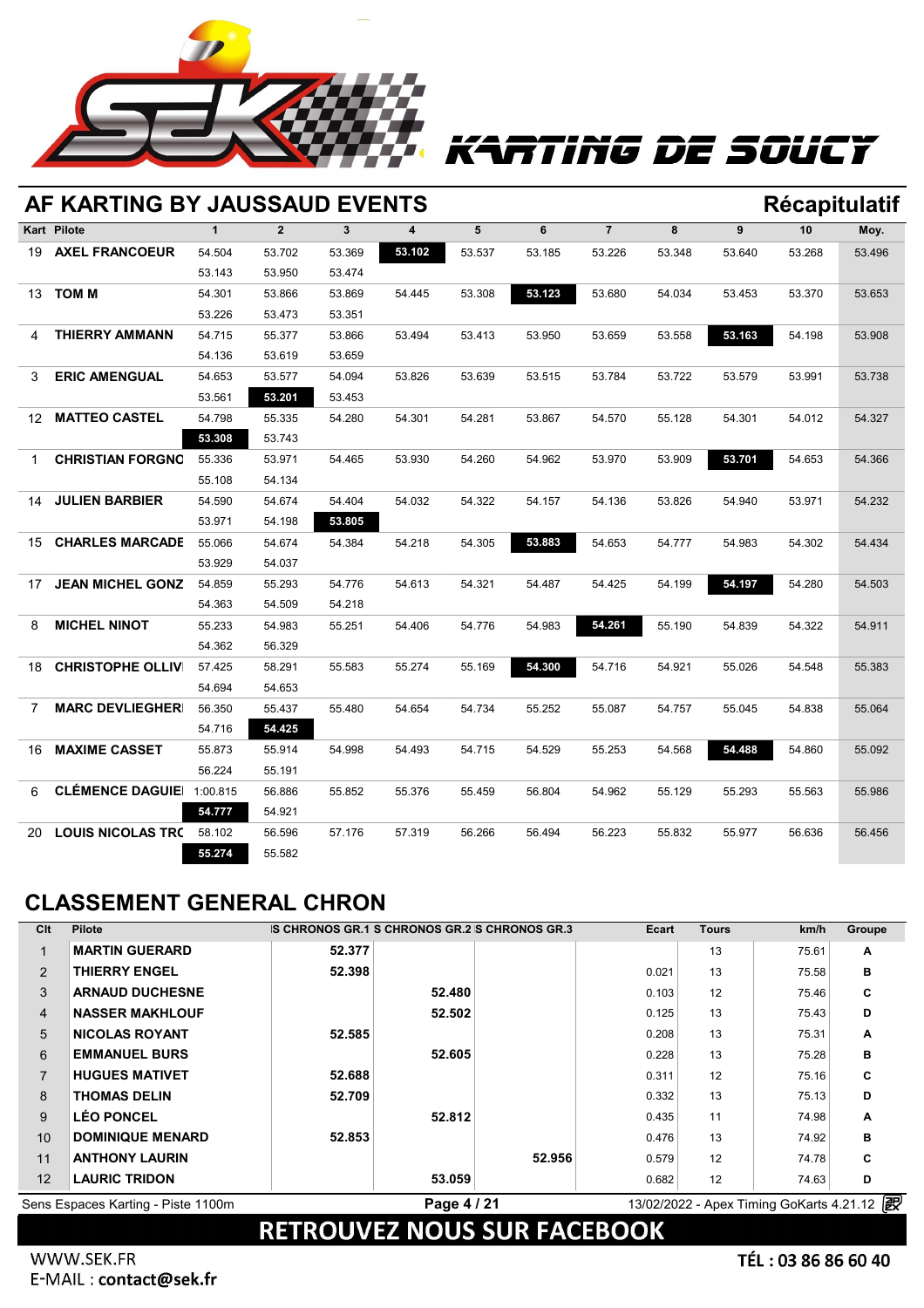

## RTING DE SOUCY

|     | AF KARTING BY JAUSSAUD EVENTS |                                                |        |        |              |              | <b>Récapitulatif</b> |        |
|-----|-------------------------------|------------------------------------------------|--------|--------|--------------|--------------|----------------------|--------|
| Clt | <b>Pilote</b>                 | IS CHRONOS GR.1 IS CHRONOS GR.2 S CHRONOS GR.3 |        |        | <b>Ecart</b> | <b>Tours</b> | km/h                 | Groupe |
| 13  | <b>OLIVIER BRUNOT</b>         |                                                |        | 53.080 | 0.703        | 13           | 74.60                | Α      |
| 14  | <b>AXEL FRANCOEUR</b>         |                                                |        | 53.102 | 0.725        | 13           | 74.57                | в      |
| 15  | <b>TOM M</b>                  |                                                |        | 53.123 | 0.746        | 13           | 74.54                | C      |
| 16  | <b>THIERRY AMMANN</b>         |                                                |        | 53.163 | 0.786        | 13           | 74.49                | D      |
| 17  | <b>FLORENCE JOLY</b>          |                                                | 53.185 |        | 0.808        | 13           | 74.46                | A      |
| 18  | <b>ERIC AMENGUAL</b>          |                                                |        | 53.201 | 0.824        | 13           | 74.43                | в      |
| 19  | <b>JEAN PHILIPPE MANO</b>     | 53.204                                         |        |        | 0.827        | 13           | 74.43                | C      |
| 20  | <b>MATTEO CASTEL</b>          |                                                |        | 53.308 | 0.931        | 12           | 74.29                | D      |
| 21  | <b>JEAN FRANCOIS COULOM</b>   |                                                | 53.329 |        | 0.952        | 12           | 74.26                | Α      |
| 22  | <b>CHARLY MATIVET</b>         | 53.350                                         |        |        | 0.973        | 13           | 74.23                | в      |
| 23  | <b>ALEXANDRE PINTO</b>        | 53.351                                         |        |        | 0.974        | 12           | 74.23                | C      |
| 24  | <b>GABRIEL HIRSCH</b>         | 53.412                                         |        |        | 1.035        | 12           | 74.14                | D      |
| 25  | <b>ERIC PICHON</b>            | 53.433                                         |        |        | 1.056        | 13           | 74.11                | Α      |
| 26  | <b>GILLES CHETELAT</b>        |                                                | 53.433 |        | 1.056        | 10           | 74.11                | в      |
| 27  | <b>NICOLAS DELIN</b>          | 53.536                                         |        |        | 1.159        | 12           | 73.97                | C      |
| 28  | <b>JEAN FRANCOIS CHEDRU</b>   |                                                | 53.536 |        | 1.159        | 13           | 73.97                | D      |
| 29  | <b>ALEXANDRE FERRARIS</b>     | 53.597                                         |        |        | 1.220        | 12           | 73.88                | A      |
| 30  | <b>CHRISTIAN FORGNONE</b>     |                                                |        | 53.701 | 1.324        | 12           | 73.74                | в      |
| 31  | <b>JULIEN BARBIER</b>         |                                                |        | 53.805 | 1.428        | 13           | 73.60                | С      |
| 32  | <b>CHARLES MARCADE</b>        |                                                |        | 53.883 | 1.506        | 12           | 73.49                | D      |
| 33  | <b>UGO LEBOUCHER</b>          |                                                | 53.888 |        | 1.511        | 12           | 73.49                | A      |
| 34  | <b>ERIC SAUVAGE</b>           |                                                | 53.951 |        | 1.574        | 12           | 73.40                | в      |
| 35  | <b>JEAN MICHEL GONZALEZ</b>   |                                                |        | 54.197 | 1.820        | 13           | 73.07                | C      |
| 36  | <b>OLIVIER BONNET</b>         |                                                | 54.260 |        | 1.883        | 11           | 72.98                | D      |
| 37  | <b>MICHEL NINOT</b>           |                                                |        | 54.261 | 1.884        | 12           | 72.98                | A      |
| 38  | <b>CHRISTOPHE OLLIVIER</b>    |                                                |        | 54.300 | 1.923        | 12           | 72.93                | в      |
| 39  | <b>PHILIPPE ZBIK</b>          |                                                | 54.363 |        | 1.986        | 12           | 72.84                | С      |
| 40  | <b>MARC DEVLIEGHERE</b>       |                                                |        | 54.425 | 2.048        | 12           | 72.76                | D      |
| 41  | <b>ARNAUD BARBOTTE</b>        | 54.425                                         |        |        | 2.048        | 12           | 72.76                | A      |
| 42  | <b>MAXIME CASSET</b>          |                                                |        | 54.488 | 2.111        | 12           | 72.68                | в      |
| 43  | <b>CLÉMENCE DAGUIER</b>       |                                                |        | 54.777 | 2.400        | 12           | 72.29                | C      |
| 44  | <b>FREDERIC FLEURY</b>        |                                                | 54.859 |        | 2.482        | 12           | 72.19                | D      |
| 45  | <b>LOUIS NICOLAS TROLLE</b>   |                                                |        | 55.274 | 2.897        | 12           | 71.64                | Α      |
| 46  | <b>YANN GASPARINI</b>         | 55.315                                         |        |        | 2.938        | 12           | 71.59                | в      |
| 47  | <b>MANUELLA TROLLÉ</b>        | 55.438                                         |        |        | 3.061        | 10           | 71.43                | С      |
| 48  | <b>OLIVIER LOÏ</b>            |                                                | 55.439 |        | 3.062        | 12           | 71.43                | D      |
| 49  | <b>ARTHUR FALLOT</b>          |                                                | 57.836 |        | 5.459        | 11           | 68.47                | Α      |
| 50  | <b>ESTEBAN MATTEI</b>         | 57.878                                         |        |        | 5.501        | 8            | 68.42                | в      |
| 51  | <b>ÉMILIE VILLA</b>           |                                                | 58.312 |        | 5.935        | 9            | 67.91                | C      |

## **COURSE 1 GR.1 13/02/2022 - 12:23**

| Clt                                | Kart | <b>Pilote</b>          | Tours | Ecart       | Interv. | km/h  | <b>Meilleur Tour</b>                       | <b>Stands</b> | <b>Points</b> |
|------------------------------------|------|------------------------|-------|-------------|---------|-------|--------------------------------------------|---------------|---------------|
|                                    | 12   | <b>MARTIN GUERARD</b>  | 14    |             |         | 74.48 | 52.771                                     |               | 25            |
|                                    |      | <b>AXEL FRANCOEUR</b>  | 14    | 4.922       | 4.922   | 73.99 | 52.502                                     |               | $24 + 1$      |
|                                    |      | <b>ARNAUD DUCHESNE</b> | 14    | 6.783       | .861    | 73.81 | 53.042                                     |               | 23            |
| Sens Espaces Karting - Piste 1100m |      |                        |       | Page 5 / 21 |         |       | 13/02/2022 - Apex Timing GoKarts 4.21.12 2 |               |               |
|                                    |      |                        |       | -----       | __      | _____ |                                            |               |               |

## **RETROUVEZ NOUS SUR FACEBOOK**

### Appling solutions and services go-karting motorsports and services go-karting motorsports (motorsports and services go-karting motorsports circuit rental racing track live timing softwares https://www.apex-timing.com/timin WWW.SEK.FR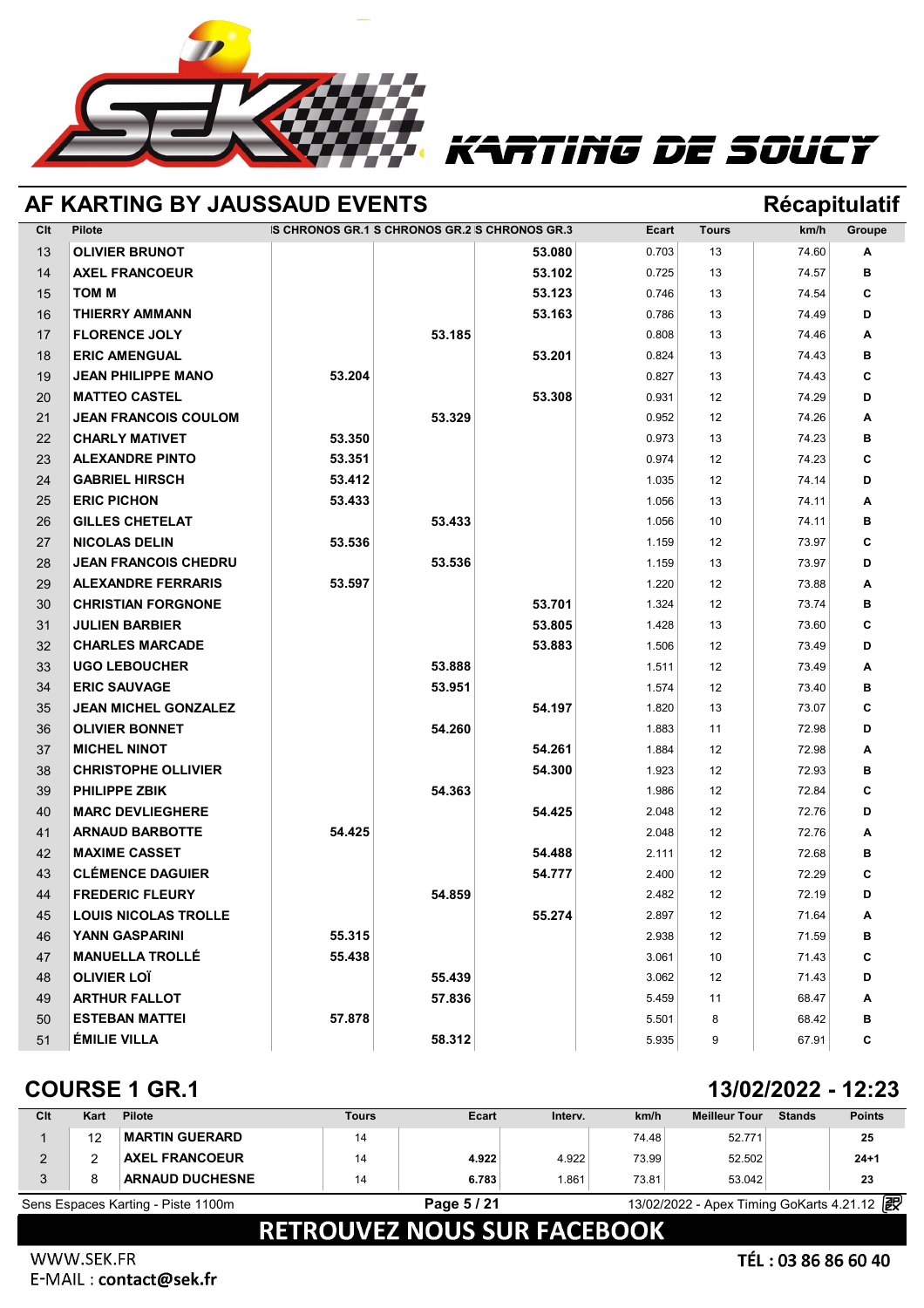

# RTING DE SOUCY

## **AF KARTING BY JAUSSAUD EVENTS Récapitulatif**

| Clt             | Kart           | <b>Pilote</b>           | <b>Tours</b> | Ecart  | Interv. | km/h  | <b>Meilleur Tour</b> | <b>Stands</b> | <b>Points</b> |
|-----------------|----------------|-------------------------|--------------|--------|---------|-------|----------------------|---------------|---------------|
| $\overline{4}$  | 6              | <b>THIERRY ENGEL</b>    | 14           | 8.045  | 1.262   | 73.68 | 53.247               |               | 22            |
| 5               | 1              | <b>NASSER MAKHLOUF</b>  | 14           | 9.182  | 1.137   | 73.57 | 52.999               |               | 21            |
| 6               | 10             | THOMAS DELIN            | 14           | 10.671 | 1.489   | 73.43 | 53.268               |               | 20            |
| $\overline{7}$  | 16             | <b>NICOLAS ROYANT</b>   | 14           | 12.305 | 1.634   | 73.27 | 53.371               |               | 19            |
| 8               | 13             | <b>LAURIC TRIDON</b>    | 14           | 14.475 | 2.170   | 73.06 | 53.101               |               | 18            |
| 9               | 17             | <b>HUGUES MATIVET</b>   | 14           | 15.179 | 0.704   | 72.99 | 53.660               |               | 17            |
| 10 <sup>1</sup> | 18             | <b>FLORENCE JOLY</b>    | 14           | 15.468 | 0.289   | 72.96 | 53.164               |               | 16            |
| 11              | 14             | <b>OLIVIER BRUNOT</b>   | 14           | 16.668 | 1.200   | 72.85 | 53.640               |               | 15            |
| 12              | 15             | <b>DOMINIQUE MENARD</b> | 14           | 16.978 | 0.310   | 72.82 | 53.598               |               | 14            |
| 13              | 20             | <b>LÉO PONCEL</b>       | 14           | 19.211 | 2.233   | 72.60 | 53.845               |               | 13            |
| 14              | 4              | <b>EMMANUEL BURS</b>    | 14           | 22.396 | 3.185   | 72.30 | 53.558               |               | 12            |
| 15              | $\overline{7}$ | TOM M                   | 14           | 27.421 | 5.025   | 71.83 | 54.054               |               | 11            |
| 16              | 3              | <b>ANTHONY LAURIN</b>   | 14           | 32.735 | 5.314   | 71.34 | 53.950               |               | 10            |
| 17              | 19             | THIERRY AMMANN          | 13           | 1 Tour | 1 Tour  | 70.75 | 53.991               |               | 9             |

### **Historique des temps**

| <b>Historique des temps</b><br>Kart Pilote | $\mathbf{1}$     | $\mathbf 2$      | $\mathbf{3}$     | $\overline{\mathbf{4}}$ | $5\phantom{.0}$ | 6      | $\overline{7}$ | 8      | 9                                          | 10     | Moy.   |
|--------------------------------------------|------------------|------------------|------------------|-------------------------|-----------------|--------|----------------|--------|--------------------------------------------|--------|--------|
| <b>MARTIN GUERARD</b>                      |                  |                  |                  |                         |                 |        |                |        |                                            |        |        |
| 12                                         | 55.831<br>52.771 | 53.371<br>52.978 | 53.102<br>52.978 | 52.853                  | 53.143          | 52.833 | 53.061         | 53.122 | 52.771                                     | 52.771 | 53.169 |
|                                            |                  |                  |                  | 52.791                  |                 |        |                |        |                                            |        |        |
| <b>AXEL FRANCOEUR</b><br>2                 | 58.934           | 53.412           | 53.742           | 52.502                  | 53.372          | 53.225 | 52.895         | 52.791 | 52.814                                     | 52.915 | 53.431 |
| <b>ARNAUD DUCHESNE</b>                     | 53.288           | 52.749           | 52.607           | 52.791                  |                 |        |                |        |                                            |        |        |
| 8                                          | 55.934           | 53.682           | 53.929           | 53.888                  | 53.804          | 53.308 | 53.369         | 53.042 | 53.225                                     | 53.186 | 53.645 |
|                                            | 53.722           | 53.309           | 53.370           | 53.267                  |                 |        |                |        |                                            |        |        |
| <b>THIERRY ENGEL</b><br>6                  | 55.873           | 54.239           | 53.805           | 53.474                  | 53.557          | 53.391 | 53.495         | 53.743 | 53.412                                     | 53.763 | 53.738 |
|                                            | 53.267           | 53.350           | 53.247           | 53.722                  |                 |        |                |        |                                            |        |        |
| <b>NASSER MAKHLOUF</b><br>1                | 56.344           | 53.970           | 54.259           | 53.702                  | 53.558          | 53.348 | 52.999         | 53.496 | 54.341                                     | 53.536 | 53.797 |
|                                            | 53.330           | 53.349           | 53.371           | 53.557                  |                 |        |                |        |                                            |        |        |
| <b>THOMAS DELIN</b><br>10                  | 57.299           | 53.371           | 54.342           | 53.309                  | 53.680          | 53.909 | 53.453         | 54.074 | 53.370                                     | 53.744 | 53.883 |
|                                            | 53.514           | 53.268           | 53.432           | 53.599                  |                 |        |                |        |                                            |        |        |
| <b>NICOLAS ROYANT</b><br>16                | 56.039           | 54.281           | 54.053           | 54.202                  | 53.817          | 53.560 | 53.785         | 54.094 | 53.371                                     | 53.557 | 54.033 |
|                                            | 54.321           | 53.743           | 53.971           | 53.681                  |                 |        |                |        |                                            |        |        |
| <b>LAURIC TRIDON</b><br>13                 | 59.036           | 54.301           | 54.280           | 53.908                  | 53.393          | 53.866 | 53.825         | 53.557 | 53.349                                     | 53.414 | 54.125 |
|                                            | 53.101           | 53.805           | 53.763           | 54.156                  |                 |        |                |        |                                            |        |        |
| <b>HUGUES MATIVET</b><br>17                | 56.778           | 54.075           | 54.632           | 53.701                  | 54.342          | 53.682 | 53.928         | 54.053 | 53.928                                     | 53.724 | 54.225 |
|                                            | 53.660           | 53.866           | 53.928           | 54.861                  |                 |        |                |        |                                            |        |        |
| <b>FLORENCE JOLY</b><br>18                 | 59.252           | 54.551           | 54.114           | 53.723                  | 54.161          | 53.493 | 53.430         | 53.432 | 53.266                                     | 53.537 | 54.176 |
|                                            | 53.164           | 53.744           | 53.824           | 54.777                  |                 |        |                |        |                                            |        |        |
| <b>OLIVIER BRUNOT</b><br>14                | 58.520           | 53.950           | 54.797           | 53.640                  | 53.846          | 54.052 | 53.826         | 54.033 | 53.950                                     | 53.681 | 54.292 |
|                                            | 54.362           | 53.784           | 53.991           | 53.661                  |                 |        |                |        |                                            |        |        |
| <b>DOMINIQUE MENARI</b><br>15              | 59.056           | 55.315           | 54.529           | 54.136                  | 53.701          | 53.702 | 53.909         | 54.031 | 53.598                                     | 53.660 | 54.320 |
|                                            | 53.598           | 53.619           | 53.847           | 53.784                  |                 |        |                |        |                                            |        |        |
| <b>LÉO PONCEL</b><br>20                    | 58.396           | 54.241           | 55.394           | 54.157                  | 53.928          | 54.064 | 54.063         | 54.570 | 54.323                                     | 53.845 | 54.502 |
|                                            | 53.847           | 53.950           | 54.052           | 54.198                  |                 |        |                |        |                                            |        |        |
| <b>EMMANUEL BURS</b><br>4                  | 1:03.378         | 54.838           | 54.773           | 54.140                  | 54.694          | 53.722 | 53.558         | 53.825 | 54.073                                     | 53.826 | 54.726 |
|                                            | 53.949           | 53.701           | 53.786           | 53.908                  |                 |        |                |        |                                            |        |        |
| <b>TOM M</b><br>7                          | 59.679           | 54.652           | 54.611           | 55.626                  | 54.859          | 54.197 | 54.054         | 54.466 | 55.045                                     | 54.488 | 55.039 |
| Sens Espaces Karting - Piste 1100m         |                  |                  |                  |                         | Page 6 / 21     |        |                |        | 13/02/2022 - Apex Timing GoKarts 4.21.12 2 |        |        |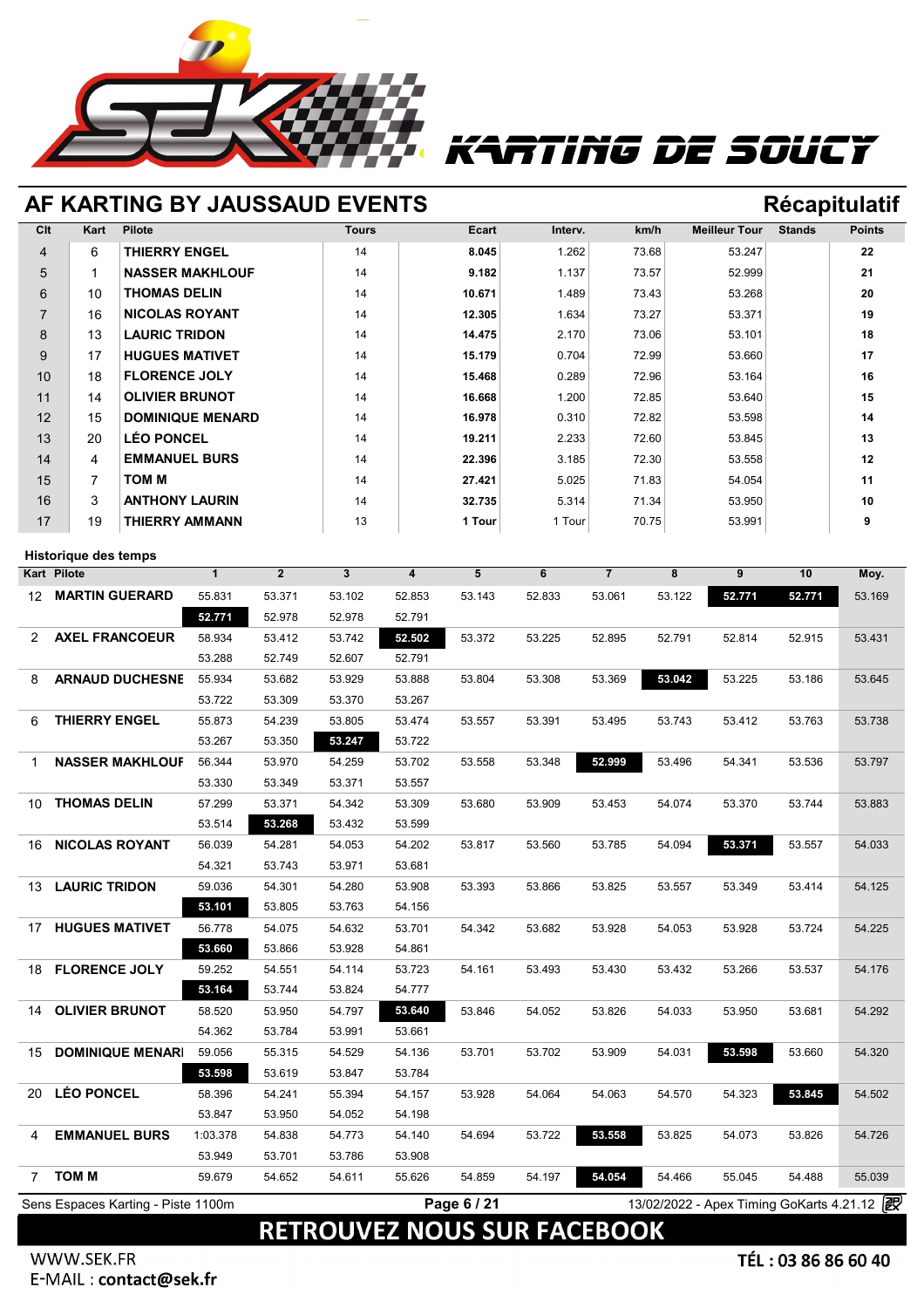

# rting de soucy

|    | AF KARTING BY JAUSSAUD EVENTS |    |                       |                       |                |                       |                       |                       |                       |           |           |                       |           |                       |                       |                       |                       | <b>Récapitulatif</b> |
|----|-------------------------------|----|-----------------------|-----------------------|----------------|-----------------------|-----------------------|-----------------------|-----------------------|-----------|-----------|-----------------------|-----------|-----------------------|-----------------------|-----------------------|-----------------------|----------------------|
|    | Kart Pilote                   |    |                       | $\mathbf{1}$          | $\overline{2}$ | 3                     |                       | 4                     | 5                     |           | 6         | $\overline{7}$        |           | 8                     | 9                     | 10                    |                       | Moy.                 |
|    |                               |    |                       | 54.942                | 54.466         | 54.714                |                       | 54.758                |                       |           |           |                       |           |                       |                       |                       |                       |                      |
| 3  | <b>ANTHONY LAURIN</b>         |    |                       | 57.362                | 54.818         | 56.761                |                       | 55.976                | 1:01.249              |           | 54.591    | 54.652                |           | 54.653                | 54.735                | 54.074                |                       | 55.454               |
|    |                               |    |                       | 54.550                | 53.950         | 54.301                |                       | 54.694                |                       |           |           |                       |           |                       |                       |                       |                       |                      |
| 19 | <b>THIERRY AMMANN</b>         |    |                       | 59.404                | 55.749         | 54.281                |                       | 54.653                | 1:02.778              |           | 54.818    | 53.991                |           | 53.992                | 54.963                | 54.118                |                       | 55.861               |
|    |                               |    |                       | 54.276                | 54.405         | 58.768                |                       |                       |                       |           |           |                       |           |                       |                       |                       |                       |                      |
|    | <b>Tableau des tours</b>      |    |                       |                       |                |                       |                       |                       |                       |           |           |                       |           |                       |                       |                       |                       |                      |
|    | Tour <sub>1</sub><br>Interv.  | 12 | 6<br>0.1              | 8<br>0.1              | 16<br>0.1      | $\mathbf{1}$<br>0.4   | 17<br>0.4             | 10<br>0.8             | 3<br>0.1              | 20<br>0.8 | 14<br>0.5 | 15<br>0.4             | 13<br>0.2 | $\overline{c}$<br>0.0 | 18<br>0.4             | 19<br>0.1             | $\overline{7}$<br>0.1 | 4<br>3.0             |
|    | Tour <sub>2</sub>             | 12 | 8<br>0.5              | 6<br>0.4              | 16<br>0.3      | 1<br>0.1              | 17<br>0.5             | 10<br>0.1             | 3<br>1.5              | 20<br>0.2 | 14<br>0.2 | $\overline{2}$<br>0.1 | 13<br>0.8 | 18<br>0.7             | 15<br>0.0             | 7<br>0.3              | 19<br>0.9             | 4<br>2.2             |
|    | Tour <sub>3</sub>             | 12 | 8<br>1.3              | 6<br>0.3              | 16<br>0.5      | 1<br>0.3              | 10<br>0.7             | 17<br>0.1             | $\overline{2}$<br>1.4 | 14<br>0.8 | 20<br>0.3 | 13<br>0.1             | 18<br>0.5 | 3<br>0.3              | 15<br>0.0             | $\overline{7}$<br>0.4 | 19<br>0.6             | 4<br>2.7             |
|    | Tour <sub>4</sub>             | 12 | 6<br>2.3              | 8<br>0.0              | 1<br>1.1       | 16<br>0.1             | 10<br>0.2             | 17<br>0.5             | $\overline{2}$<br>0.2 | 14<br>2.0 | 13<br>0.7 | 20<br>0.1             | 18<br>0.2 | 15<br>0.8             | 19<br>1.5             | 3<br>0.1              | $\overline{7}$<br>0.1 | 4<br>1.9             |
|    | Tour <sub>5</sub>             | 12 | 6<br>2.7              | 8<br>0.3              | 1<br>0.8       | 16<br>0.3             | 10<br>0.0             | $\overline{2}$<br>0.5 | 17<br>0.7             | 14<br>1.7 | 13<br>0.3 | 20<br>0.6             | 18<br>0.5 | 15<br>0.4             | $\overline{7}$<br>3.0 | $\overline{4}$<br>1.7 | 3<br>4.4              | 19<br>1.3            |
|    | Tour <sub>6</sub>             | 12 | 6<br>3.2              | 8<br>0.2              | 1<br>0.9       | 16<br>0.5             | $\overline{2}$<br>0.2 | 10<br>0.1             | 17<br>1.0             | 14<br>2.1 | 13<br>0.1 | 18<br>0.7             | 20<br>0.0 | 15<br>0.5             | $\overline{7}$<br>3.5 | $\overline{4}$<br>1.2 | 3<br>5.3              | 19<br>1.5            |
|    | Tour <sub>7</sub>             | 12 | 6<br>3.7              | 8<br>0.1              | 1<br>0.5       | $\overline{2}$<br>0.7 | 16<br>0.6             | 10<br>0.1             | 17<br>1.4             | 14<br>2.0 | 13<br>0.1 | 18<br>0.3             | 20<br>0.7 | 15<br>0.4             | $\overline{7}$<br>3.7 | 4<br>0.7              | 3<br>6.4              | 19<br>0.9            |
|    | Tour <sub>8</sub>             | 12 | 8<br>3.7              | 6<br>0.5              | 1<br>0.4       | $\overline{2}$<br>0.0 | 16<br>1.9             | 10<br>0.0             | 17<br>1.4             | 13<br>1.6 | 18<br>0.2 | 14<br>0.0             | 15<br>1.6 | 20<br>0.1             | $\overline{7}$<br>4.0 | 4<br>0.1              | 3<br>7.2              | 19<br>0.2            |
|    | Tour <sub>9</sub>             | 12 | 8<br>4.2              | $\overline{2}$<br>0.6 | 6<br>0.1       | 1<br>1.3              | 16<br>0.9             | 10<br>0.0             | 17<br>2.0             | 13<br>1.0 | 18<br>0.1 | 14<br>0.7             | 15<br>1.2 | 20<br>0.8             | 4<br>3.9              | $\overline{7}$<br>0.8 | 3<br>7.1              | 19<br>0.4            |
|    | Tour <sub>10</sub>            | 12 | 8<br>4.6              | $\overline{2}$<br>0.3 | 6<br>0.9       | 1<br>1.1              | 16<br>1.0             | 10<br>0.2             | 17<br>2.0             | 13<br>0.7 | 18<br>0.3 | 14<br>0.9             | 15<br>1.2 | 20<br>1.0             | 4<br>3.8              | 7<br>1.4              | 3<br>6.6              | 19<br>0.5            |
|    | Tour <sub>11</sub>            | 12 | $\overline{2}$<br>5.5 | 8<br>0.0              | 6<br>0.8       | 1<br>1.1              | 10<br>1.4             | 16<br>0.5             | 17<br>1.6             | 13<br>0.2 | 18<br>0.3 | 14<br>2.1             | 15<br>0.4 | 20<br>1.2             | 4<br>3.9              | 7<br>2.4              | 3<br>6.3              | 19<br>0.2            |
|    | Tour 12                       | 12 | $\overline{2}$<br>5.2 | 8<br>0.6              | 6<br>0.9       | 1<br>1.1              | 10<br>1.3             | 16<br>1.0             | 17<br>1.7             | 13<br>0.1 | 18<br>0.3 | 14<br>2.1             | 15<br>0.3 | 20<br>1.6             | 4<br>3.7              | $\overline{7}$<br>3.2 | 3<br>5.7              | 19<br>0.7            |
|    | Tour <sub>13</sub>            | 12 | $\overline{2}$<br>4.9 | 8<br>1.3              | 6<br>0.8       | 1<br>1.3              | 10<br>1.4             | 16<br>1.5             | 17<br>1.6             | 13<br>0.0 | 18<br>0.3 | 14<br>2.3             | 15<br>0.1 | 20<br>1.8             | 4<br>3.4              | 7<br>4.1              | 3<br>5.3              | $\cancel{10}_{5.1}$  |
|    | Tour 14                       | 12 | $\overline{2}$<br>4.9 | 8<br>1.8              | 6<br>1.2       | 1.1                   | 10<br>1.4             | 16<br>1.6             | 13<br>2.1             | 17<br>0.7 | 18<br>0.2 | 14<br>1.2             | 15<br>0.3 | 20<br>2.2             | 4<br>3.1              | $\overline{7}$<br>5.0 | 3<br>5.3              |                      |

## **COURSE 1 GR.2 13/02/2022 - 12:47**

| Clt            | <b>Kart</b>    | <b>Pilote</b>               | <b>Tours</b> | <b>Ecart</b> | Interv. | km/h  | <b>Meilleur Tour</b> | <b>Stands</b> | <b>Points</b> |
|----------------|----------------|-----------------------------|--------------|--------------|---------|-------|----------------------|---------------|---------------|
|                | $\overline{2}$ | <b>ERIC PICHON</b>          | 14           |              |         | 73.08 | 53.432               |               | $25 + 1$      |
| $\overline{2}$ | 4              | <b>MATTEO CASTEL</b>        | 14           | 0.952        | 0.952   | 72.99 | 53.846               |               | 24            |
| 3              | 10             | <b>JEAN PHILIPPE MANO</b>   | 14           | 1.261        | 0.309   | 72.96 | 53.515               |               | 23            |
| $\overline{4}$ | 11             | <b>GILLES CHETELAT</b>      | 14           | 2.895        | 1.634   | 72.80 | 53.515               |               | 22            |
| 5              | 15             | <b>UGO LEBOUCHER</b>        | 14           | 3.371        | 0.476   | 72.75 | 53.453               |               | 21            |
| 6              | 13             | <b>GABRIEL HIRSCH</b>       | 14           | 4.776        | 1.405   | 72.62 | 53.434               |               | 20            |
| $\overline{7}$ | 16             | <b>CHARLY MATIVET</b>       | 14           | 8.457        | 3.681   | 72.27 | 54.074               |               | 19            |
| 8              | 12             | <b>CHRISTIAN FORGNONE</b>   | 14           | 8.829        | 0.372   | 72.24 | 53.598               |               | 18            |
| 9              | 18             | <b>JULIEN BARBIER</b>       | 14           | 10.132       | 1.303   | 72.11 | 53.744               |               | 17            |
| 10             | 1              | <b>JEAN FRANCOIS COULOM</b> | 14           | 10.463       | 0.331   | 72.08 | 54.074               |               | 16            |
| 11             | 3              | <b>JEAN FRANCOIS CHEDRU</b> | 14           | 13.710       | 3.247   | 71.78 | 54.549               |               | 15            |
| 12             | 8              | <b>ALEXANDRE FERRARIS</b>   | 14           | 16.129       | 2.419   | 71.56 | 53.908               |               | 14            |
| 13             | 14             | <b>CHARLES MARCADE</b>      | 14           | 20.704       | 4.575   | 71.14 | 54.156               |               | 13            |
| 14             | 17             | <b>ERIC AMENGUAL</b>        | 14           | 21.194       | 0.490   | 71.09 | 54.052               |               | 12            |
| 15             | 6              | <b>ALEXANDRE PINTO</b>      | 13           | 1 Tour       | 1 Tour  | 71.11 | 54.569               |               | 11            |
| 16             | 9              | <b>ERIC SAUVAGE</b>         | 12           | 2 Tours      | 1 Tour  | 59.53 | 55.706               |               | 10            |

# Sens Espaces Karting - Piste 1100m<br> **RETROUVEZ NOUS SUR FACEBOOK**

WWW.SEK.FR Appling solutions and services go-karting motorsports and services go-karting motorsports circuit rental rental racing motorsports circuit rental racing track live timing softwares https://www.apex-timing.com/timing.com/ti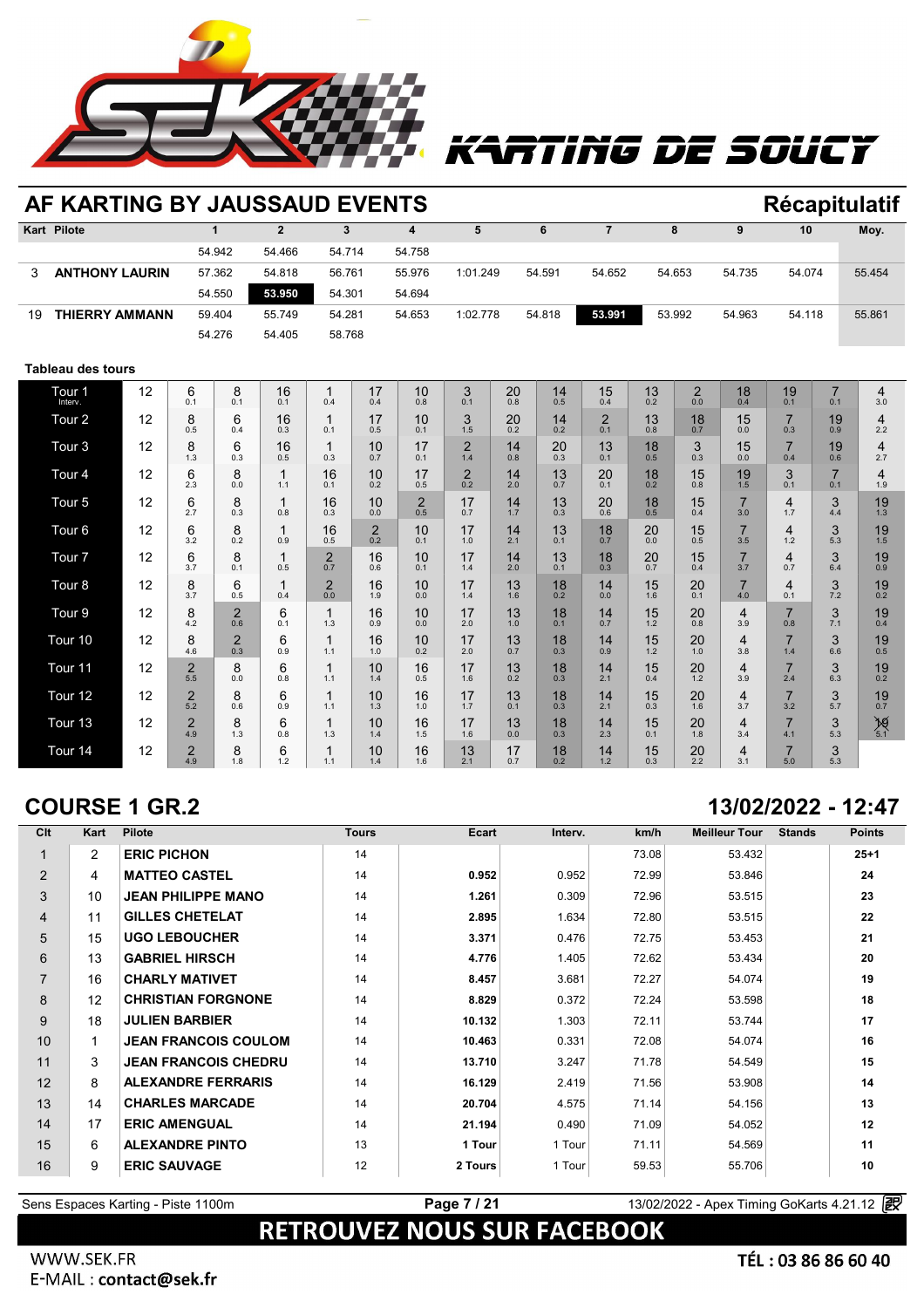

# rting de soucy

|                       |                                    |                      |                       |                  | AF KARTING BY JAUSSAUD EVENTS |                  |              |                         |                            |           |               |                |                   |               |                                            |               |           | Récapitulatif |
|-----------------------|------------------------------------|----------------------|-----------------------|------------------|-------------------------------|------------------|--------------|-------------------------|----------------------------|-----------|---------------|----------------|-------------------|---------------|--------------------------------------------|---------------|-----------|---------------|
| Clt                   | Kart                               | <b>Pilote</b>        |                       |                  |                               |                  | <b>Tours</b> |                         | Ecart                      |           | Interv.       |                | km/h              |               | <b>Meilleur Tour</b>                       | <b>Stands</b> |           | <b>Points</b> |
| 17                    | 20                                 | <b>NICOLAS DELIN</b> |                       |                  |                               |                  | 11           |                         | 3 Tours                    |           | 1 Tour        |                | 57.56             |               | 54.105                                     |               |           | 9             |
|                       | Historique des temps               |                      |                       |                  |                               |                  |              |                         |                            |           |               |                |                   |               |                                            |               |           |               |
| <b>Kart Pilote</b>    |                                    |                      |                       | $\mathbf{1}$     | 2 <sup>2</sup>                | 3                |              | $\overline{\mathbf{4}}$ | 5                          |           | 6             | $\overline{7}$ | 8                 |               | 9                                          | 10            |           | Moy.          |
| $\mathbf{2}^{\prime}$ | <b>ERIC PICHON</b>                 |                      |                       | 56.120           | 54.386                        | 53.432           |              | 54.321                  | 53.805                     |           | 54.716        | 53.494         | 53.866            |               | 54.467                                     | 53.682        |           | 54.156        |
|                       |                                    |                      |                       | 53.721           | 54.136                        | 54.094           |              | 53.950                  |                            |           |               |                |                   |               |                                            |               |           |               |
| 4                     | <b>MATTEO CASTEL</b>               |                      |                       | 55.295           | 54.181                        | 54.140           |              | 54.474                  | 54.099                     |           | 54.135        | 53.846         | 53.972            |               | 54.776                                     | 54.362        |           | 54.249        |
|                       |                                    |                      |                       | 53.910           | 53.846                        | 54.383           |              | 54.075                  |                            |           |               |                |                   |               |                                            |               |           |               |
| 10                    | <b>JEAN PHILIPPE MAN</b>           |                      |                       | 55.914           | 55.045                        | 54.095           |              | 53.660                  | 53.723                     |           | 55.003        | 53.706         | 53.883            |               | 54.240                                     | 54.156        |           | 54.273        |
|                       |                                    |                      |                       | 54.177           | 53.515                        | 54.798           |              | 53.908                  |                            |           |               |                |                   |               |                                            |               |           |               |
| 11                    | <b>GILLES CHETELAT</b>             |                      |                       | 56.883           | 56.222                        | 54.695           |              | 54.446                  | 54.284                     |           | 53.760        | 54.321         | 54.364            |               | 53.867                                     | 53.680        |           | 54.359        |
|                       |                                    |                      |                       | 53.785           | 53.515                        | 53.598           |              | 53.619                  |                            |           |               |                |                   |               |                                            |               |           |               |
| 15                    | <b>UGO LEBOUCHER</b>               |                      |                       | 58.199<br>53.453 | 55.355                        | 54.467           |              | 54.115                  | 54.053                     |           | 53.991        | 54.115         | 54.467            |               | 53.970                                     | 53.825        |           | 54.355        |
| 13                    | <b>GABRIEL HIRSCH</b>              |                      |                       | 58.169           | 53.475<br>55.231              | 53.805<br>54.322 |              | 53.681<br>55.148        | 54.963                     |           | 54.385        | 53.991         | 54.693            |               | 54.239                                     | 53.557        |           | 54.502        |
|                       |                                    |                      |                       | 53.434           | 53.473                        | 53.764           |              | 53.659                  |                            |           |               |                |                   |               |                                            |               |           |               |
| 16                    | <b>CHARLY MATIVET</b>              |                      |                       | 56.161           | 56.886                        | 54.653           |              | 54.529                  | 54.942                     |           | 54.549        | 54.342         | 54.550            |               | 54.880                                     | 54.302        |           | 54.773        |
|                       |                                    |                      |                       | 54.177           | 54.238                        | 54.549           |              | 54.074                  |                            |           |               |                |                   |               |                                            |               |           |               |
| 12                    | <b>CHRISTIAN FORGNO</b>            |                      |                       | 59.839           | 55.811                        | 55.666           |              | 53.639                  | 54.425                     |           | 54.963        | 53.846         | 54.095            |               | 53.680                                     | 54.963        |           | 54.760        |
|                       |                                    |                      |                       | 53.598           | 54.115                        | 53.867           |              | 54.136                  |                            |           |               |                |                   |               |                                            |               |           |               |
| 18                    | <b>JULIEN BARBIER</b>              |                      |                       | 59.553           | 55.355                        | 54.473           |              | 54.688                  | 54.985                     |           | 54.404        | 54.031         | 53.972            |               | 54.073                                     | 55.892        |           | 54.840        |
|                       |                                    |                      |                       | 53.744           | 54.197                        | 54.592           |              | 53.804                  |                            |           |               |                |                   |               |                                            |               |           |               |
| 1                     | <b>JEAN FRANCOIS CO</b>            |                      |                       | 57.031           | 55.936                        | 54.631           |              | 54.322                  | 54.074                     |           | 54.343        | 54.569         | 56.618            |               | 54.384                                     | 54.651        |           | 54.915        |
|                       |                                    |                      |                       | 54.364           | 54.612                        | 54.465           |              | 54.819                  |                            |           |               |                |                   |               |                                            |               |           |               |
| 3                     | <b>JEAN FRANCOIS CH</b>            |                      |                       | 57.693           | 56.679                        | 54.694           |              | 54.797                  | 55.128                     |           | 54.591        | 54.549         | 54.942            |               | 54.652                                     | 55.149        |           | 55.119        |
|                       |                                    |                      |                       | 54.549           | 54.550                        | 54.840           |              | 54.859                  |                            |           |               |                |                   |               |                                            |               |           |               |
| 8                     | <b>ALEXANDRE FERRA</b>             |                      |                       | 59.537           | 56.487                        | 55.709           |              | 54.279                  | 54.447                     |           | 55.211        | 55.045         | 54.695            |               | 54.548                                     | 53.908        |           | 55.284        |
|                       |                                    |                      |                       | 56.866           | 54.425                        | 54.488           |              | 54.342                  |                            |           |               |                |                   |               |                                            |               |           |               |
| 14                    | <b>CHARLES MARCADE</b>             |                      |                       | 59.895           | 56.307                        | 55.625           |              | 54.467                  | 54.198                     |           | 55.127        | 54.156         | 54.322            |               | 54.343                                     | 54.839        |           | 55.593        |
|                       |                                    |                      |                       | 1:01.250         | 54.589                        | 54.570           |              | 54.617                  |                            |           |               |                |                   |               |                                            |               |           |               |
| 17                    | <b>ERIC AMENGUAL</b>               |                      |                       | 1:08.175         | 58.623                        | 54.344           |              | 54.052                  | 54.466                     |           | 54.508        | 54.199         | 54.466            |               | 54.673                                     | 54.507        |           | 55.702        |
|                       |                                    |                      |                       | 54.138           | 54.300                        | 54.404           |              | 54.983                  |                            |           |               |                |                   |               |                                            |               |           |               |
| 6                     | <b>ALEXANDRE PINTO</b>             |                      |                       | 59.418           | 55.439                        | 54.756           |              | 54.880                  | 55.046                     |           | 55.004        | 54.715         | 54.569            |               | 54.901                                     | 54.818        |           | 55.647        |
|                       |                                    |                      |                       | 59.740           | 54.777                        | 55.355           |              |                         |                            |           |               |                |                   |               |                                            |               |           |               |
| 9                     | <b>ERIC SAUVAGE</b>                |                      |                       | 59.165           | 55.828                        | 2:52.518         |              | 59.987                  | 56.432                     |           | 56.431        | 56.370         | 55.706            |               | 56.058                                     | 55.874        |           | 1:06.425      |
|                       |                                    |                      |                       | 55.954           | 56.784                        |                  |              |                         |                            |           |               |                |                   |               |                                            |               |           |               |
| 20                    | <b>NICOLAS DELIN</b>               |                      |                       | 57.402           | 56.782                        | 54.560           |              | 54.105                  | 54.467                     |           | 54.363        | 55.024         | 54.674            |               | 54.528                                     | 57.259        |           | 1:08.736      |
|                       |                                    |                      |                       | 3:22.936         |                               |                  |              |                         |                            |           |               |                |                   |               |                                            |               |           |               |
|                       | <b>Tableau des tours</b>           |                      |                       |                  |                               |                  |              |                         |                            |           |               |                |                   |               |                                            |               |           |               |
|                       | Tour 1                             | 4                    | 10                    | 16               |                               | 1                | 11           |                         |                            | 13        |               | 6              | 9                 | 8             | 18                                         | 12            | 14        | 17            |
|                       | Interv.                            |                      | 0.5                   | 0.4              | $^{2}_{0.1}$                  | 0.7              | $0.0\,$      | $^{20}_{0.6}$           | $_{0.3}^{\displaystyle 3}$ | 0.1       | $^{15}_{0.6}$ | 0.6            | $0.3\,$           | $0.0\,$       | 0.2                                        | 0.1           | 0.2       | 7.2           |
|                       | Tour 2                             | 4                    | $\overline{2}$<br>1.3 | 10<br>0.0        | $\mathbf{1}$<br>2.2           | 16<br>$0.0\,$    | 11<br>0.2    | 13<br>0.1               | 15<br>0.8                  | 20<br>0.2 | 3<br>0.2      | 6<br>0.3       | 18<br>0.5         | 9<br>0.2      | 12<br>0.3                                  | 8<br>0.3      | 14<br>0.4 | 17<br>9.5     |
|                       | Tour <sub>3</sub>                  | 4                    | $\overline{2}$<br>0.6 | 10<br>0.7        | $\mathbf{1}$<br>2.7           | 16<br>0.0        | 13<br>0.1    | 11<br>0.1               | $15$ <sub>0.7</sub>        | 20<br>0.3 | 3<br>0.3      | 6<br>0.3       | 18<br>0.2         | 12<br>1.7     | 8<br>0.3                                   | 14<br>0.3     | 17<br>8.2 | 9             |
|                       | Tour <sub>4</sub>                  | 4                    | $_{0.5}^{2}$          | 10               | $\mathbf{1}$                  | 16               | 11           | 15                      | 13                         | 20        | 3             | 6              | 18 <sub>0.0</sub> | $^{12}_{0.7}$ |                                            |               | 17        | 1:47<br>9     |
|                       |                                    |                      |                       | 0.0              | 3.4                           | 0.2              | 0.2          | 0.4                     | 0.0                        | 0.2       | 1.0           | 0.4            |                   |               | $8_{1.0}$                                  | $14_{0.5}$    | 7.8       | 1:53          |
|                       |                                    |                      |                       |                  |                               |                  |              |                         |                            |           |               |                |                   |               |                                            |               |           |               |
|                       | Sens Espaces Karting - Piste 1100m |                      |                       |                  |                               |                  |              |                         | Page 8 / 21                |           |               |                |                   |               | 13/02/2022 - Apex Timing GoKarts 4.21.12 2 |               |           |               |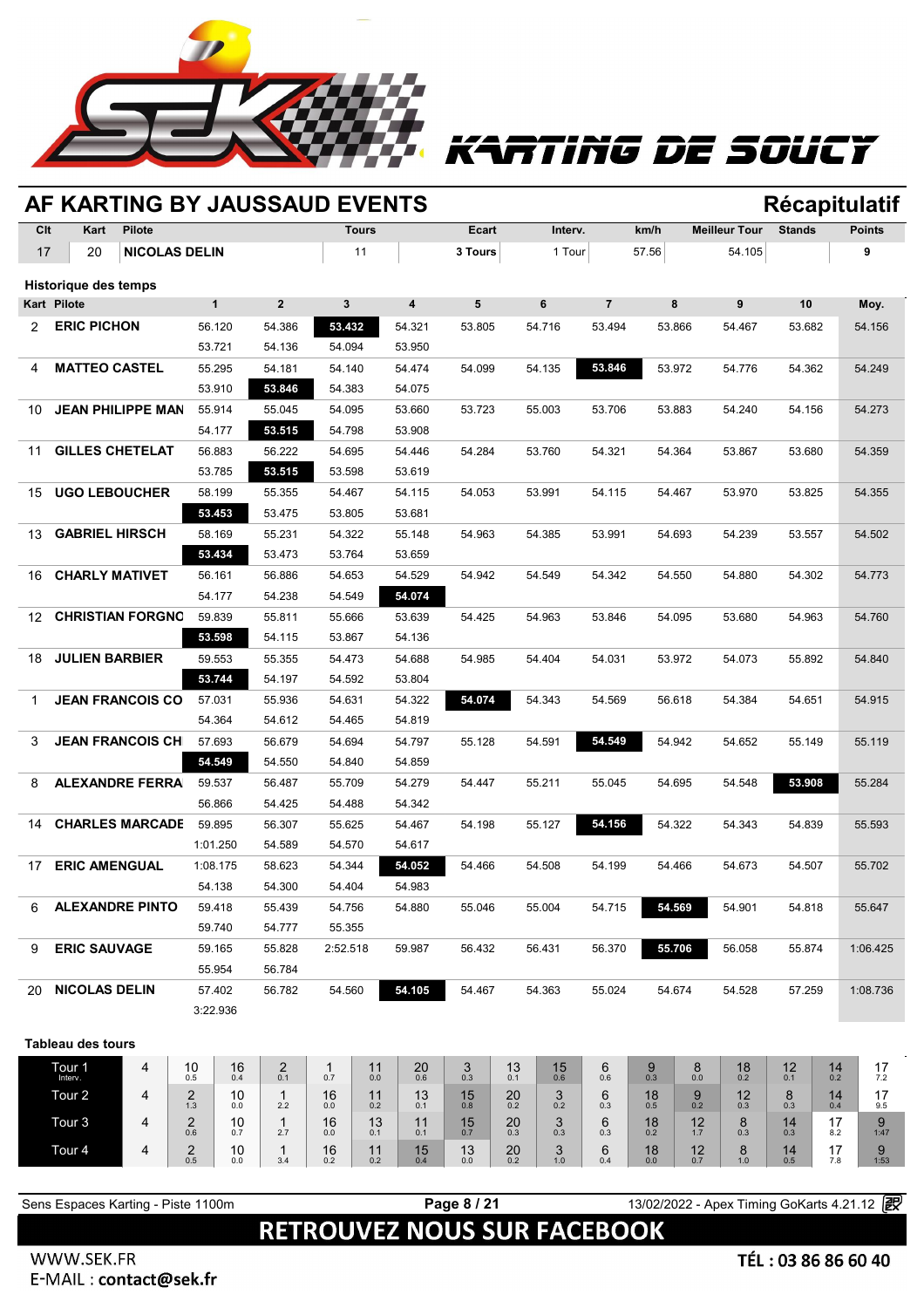

## rtiñg de soucy

| AF KARTING BY JAUSSAUD EVENTS |                |                       |           |           |           |           |           |           |           |           |           |               |                       |           |           | Récapitulatif    |                   |
|-------------------------------|----------------|-----------------------|-----------|-----------|-----------|-----------|-----------|-----------|-----------|-----------|-----------|---------------|-----------------------|-----------|-----------|------------------|-------------------|
| Tour <sub>5</sub>             | 4              | $\overline{2}$<br>0.2 | 10<br>0.0 | 3.7       | 11<br>0.7 | 15<br>0.2 | 16<br>0.2 | 20<br>0.5 | 13<br>0.2 | 3<br>1.4  | 6<br>0.3  | 18<br>0.0     | 12<br>0.1             | 8<br>1.0  | 14<br>0.2 | 17<br>8.1        | 9<br>1:55         |
| Tour <sub>6</sub>             | 4              | 2<br>0.8              | 10<br>0.2 | 3.1       | 11<br>0.1 | 15<br>0.4 | 16<br>0.7 | 20<br>0.3 | 13<br>0.2 | 3<br>1.6  | 18<br>0.2 | 6<br>0.5      | 12<br>0.1             | 8<br>1.2  | 14<br>0.2 | 17<br>7.5        | 9<br>1:57         |
| Tour <sub>7</sub>             | 4              | $\overline{2}$<br>0.4 | 10<br>0.5 | 11<br>3.8 | 0.0       | 15<br>0.1 | 16<br>0.9 | 13<br>0.2 | 20<br>0.7 | 18<br>1.1 | 3<br>0.3  | 12<br>0.2     | 6<br>0.7              | 14<br>1.0 | 8<br>0.6  | 17<br>6.8        | 9<br>1:59         |
| Tour <sub>8</sub>             | 4              | $\overline{2}$<br>0.3 | 10<br>0.5 | 11<br>4.3 | 15<br>0.3 | 16<br>1.0 | 13<br>0.4 | 0.5       | 20<br>0.2 | 18<br>0.4 | 12<br>0.6 | 3<br>0.6      | 6<br>0.5              | 14<br>0.8 | 8<br>1.0  | 17<br>6.6        | 9<br>2:00         |
| Tour <sub>9</sub>             | 4              | $\overline{2}$<br>0.0 | 10<br>0.2 | 11<br>3.9 | 15<br>0.4 | 13<br>1.7 | 16<br>0.2 | 0.4       | 18<br>0.3 | 20<br>0.0 | 12<br>0.2 | 3<br>1.6      | 6<br>0.8              | 14<br>0.2 | 8<br>1.2  | 17<br>6.7        | 9<br>2:02         |
| Tour <sub>10</sub>            | $\overline{2}$ | 4<br>0.6              | 10<br>0.1 | 11<br>3.5 | 15<br>0.5 | 13<br>1.4 | 16<br>0.9 | 0.7       | 12<br>0.9 | 18<br>0.6 | 3<br>1.1  | $^{20}_{0.2}$ | 6<br>0.2              | 14<br>0.2 | 8<br>0.3  | 17<br>7.3        | 9<br>2:03         |
| Tour <sub>11</sub>            | $\mathbf{2}$   | 4<br>0.8              | 10<br>0.3 | 11<br>3.1 | 15<br>0.2 | 13<br>1.4 | 16<br>1.7 | 0.9       | 12<br>0.1 | 18<br>0.8 | 3<br>1.9  | 8<br>3.4      | 6<br>2.2              | 14<br>1.7 | 17<br>0.5 | 9<br>2:05        | $\frac{20}{15.2}$ |
| Tour <sub>12</sub>            | $\overline{2}$ | 4<br>0.5              | 10<br>0.0 | 11<br>3.1 | 15<br>0.2 | 13<br>1.4 | 16<br>2.4 | 12<br>0.9 | 0.3       | 18<br>0.5 | 3<br>2.2  | 8<br>3.2      | 6<br>2.6              | 14<br>1.5 | 17<br>0.2 | $\frac{9}{2:07}$ |                   |
| Tour <sub>13</sub>            | 2              | 4<br>0.8              | 10<br>0.4 | 11<br>1.9 | 15<br>0.4 | 13<br>1.4 | 16<br>3.2 | 12<br>0.3 | 0.9       | 18<br>0.6 | 3<br>2.5  | 8<br>2.9      | $\chi$ <sub>3.4</sub> | 14<br>0.8 | 17<br>0.1 |                  |                   |
| Tour 14                       | $\overline{2}$ | 4<br>0.9              | 10<br>0.3 | 11<br>1.6 | 15<br>0.4 | 13<br>1.4 | 16<br>3.6 | 12<br>0.3 | 18<br>1.3 | 0.3       | 3<br>3.2  | 8<br>2.4      | 14<br>4.5             | 17<br>0.4 |           |                  |                   |

### **COURSE 1 GR.3 13/02/2022 - 13:24**

| Clt            | Kart | <b>Pilote</b>               | <b>Tours</b> | Ecart   | Interv. | km/h  | <b>Meilleur Tour</b> | <b>Stands</b> |
|----------------|------|-----------------------------|--------------|---------|---------|-------|----------------------|---------------|
| $\mathbf 1$    | 16   | <b>JEAN MICHEL GONZALEZ</b> | 14           |         |         | 72.39 | 54.095               |               |
| $\overline{2}$ | 14   | <b>CLÉMENCE DAGUIER</b>     | 14           | 3.247   | 3.247   | 72.09 | 53.844               |               |
| 3              | 2    | <b>MAXIME CASSET</b>        | 14           | 10.318  | 7.071   | 71.43 | 53.992               |               |
| $\overline{4}$ | 18   | <b>PHILIPPE ZBIK</b>        | 14           | 11.374  | 1.056   | 71.33 | 54.466               |               |
| 5              | 4    | <b>OLIVIER BONNET</b>       | 14           | 11.849  | 0.475   | 71.29 | 53.888               |               |
| 6              | 1    | <b>MICHEL NINOT</b>         | 14           | 13.916  | 2.067   | 71.10 | 53.867               |               |
| $\overline{7}$ | 15   | <b>FREDERIC FLEURY</b>      | 14           | 15.323  | 1.407   | 70.97 | 54.549               |               |
| 8              | 10   | <b>MANUELLA TROLLÉ</b>      | 14           | 18.053  | 2.730   | 70.72 | 54.651               |               |
| 9              | 12   | <b>MARC DEVLIEGHERE</b>     | 14           | 20.389  | 2.336   | 70.51 | 54.239               |               |
| 10             | 6    | <b>LOUIS NICOLAS TROLLE</b> | 14           | 23.884  | 3.495   | 70.20 | 55.129               |               |
| 11             | 8    | <b>OLIVIER LOT</b>          | 14           | 27.896  | 4.012   | 69.85 | 55.399               |               |
| 12             | 5    | <b>YANN GASPARINI</b>       | 14           | 28.909  | 1.013   | 69.76 | 55.149               |               |
| 13             | 11   | <b>CHRISTOPHE OLLIVIER</b>  | 14           | 42.912  | 14.003  | 68.55 | 54.899               |               |
| 14             | 17   | <b>ARTHUR FALLOT</b>        | 14           | 48.863  | 5.951   | 68.05 | 56.702               |               |
| 15             | 13   | <b>ESTEBAN MATTEI</b>       | 12           | 2 Tours | 2 Tours | 60.36 | 56.368               |               |
| 16             | 3    | ÉMILIE VILLA                | 12           | 2 Tours | 30.292  | 58.12 | 58.023               |               |
| 17             | 9    | <b>ARNAUD BARBOTTE</b>      | 11           | 3 Tours | 1 Tour  | 54.40 | 55.707               |               |

### **Historique des temps**

|    | <b>Historique des temps</b>        |          |              |        |        |             |        |          |        |                                          |        |        |
|----|------------------------------------|----------|--------------|--------|--------|-------------|--------|----------|--------|------------------------------------------|--------|--------|
|    | Kart Pilote                        |          | $\mathbf{2}$ | 3      | 4      | 5           | 6      | 7        | 8      | 9                                        | 10     | Moy.   |
| 16 | <b>JEAN MICHEL GONZ</b>            | 56.618   | 54.899       | 54.529 | 54.612 | 54.239      | 55.025 | 54.715   | 54.672 | 54.095                                   | 54.570 | 54.702 |
|    |                                    | 54.571   | 54.632       | 54.176 | 54.487 |             |        |          |        |                                          |        |        |
| 14 | <b>CLÉMENCE DAGUIE</b>             | 59.678   | 55.892       | 54.839 | 54.198 | 54.363      | 55.315 | 54.818   | 54.445 | 54.239                                   | 54.509 | 54.877 |
|    |                                    | 54.284   | 53.926       | 53.844 | 53.930 |             |        |          |        |                                          |        |        |
| 2  | <b>MAXIME CASSET</b>               | 1:00.297 | 56.245       | 54.923 | 55.169 | 55.107      | 55.004 | 57.114   | 55.087 | 54.735                                   | 54.942 | 55.392 |
|    |                                    | 53.992   | 54.259       | 54.528 | 54.094 |             |        |          |        |                                          |        |        |
| 18 | <b>PHILIPPE ZBIK</b>               | 59.286   | 56.678       | 55.190 | 55.067 | 54.466      | 55.626 | 56.658   | 54.858 | 54.509                                   | 54.797 | 55.490 |
|    |                                    | 54.673   | 54.964       | 55.417 | 54.674 |             |        |          |        |                                          |        |        |
| 4  | <b>OLIVIER BONNET</b>              | 57.216   | 54.799       | 54.776 | 54.631 | 54.700      | 54.792 | 1:05.550 | 54.239 | 53.888                                   | 54.963 | 55.547 |
|    |                                    | 54.135   | 55.026       | 54.797 | 54.156 |             |        |          |        |                                          |        |        |
|    | Sens Espaces Karting - Piste 1100m |          |              |        |        | Page 9 / 21 |        |          |        | 13/02/2022 - Apex Timing GoKarts 4.21.12 |        | 霍      |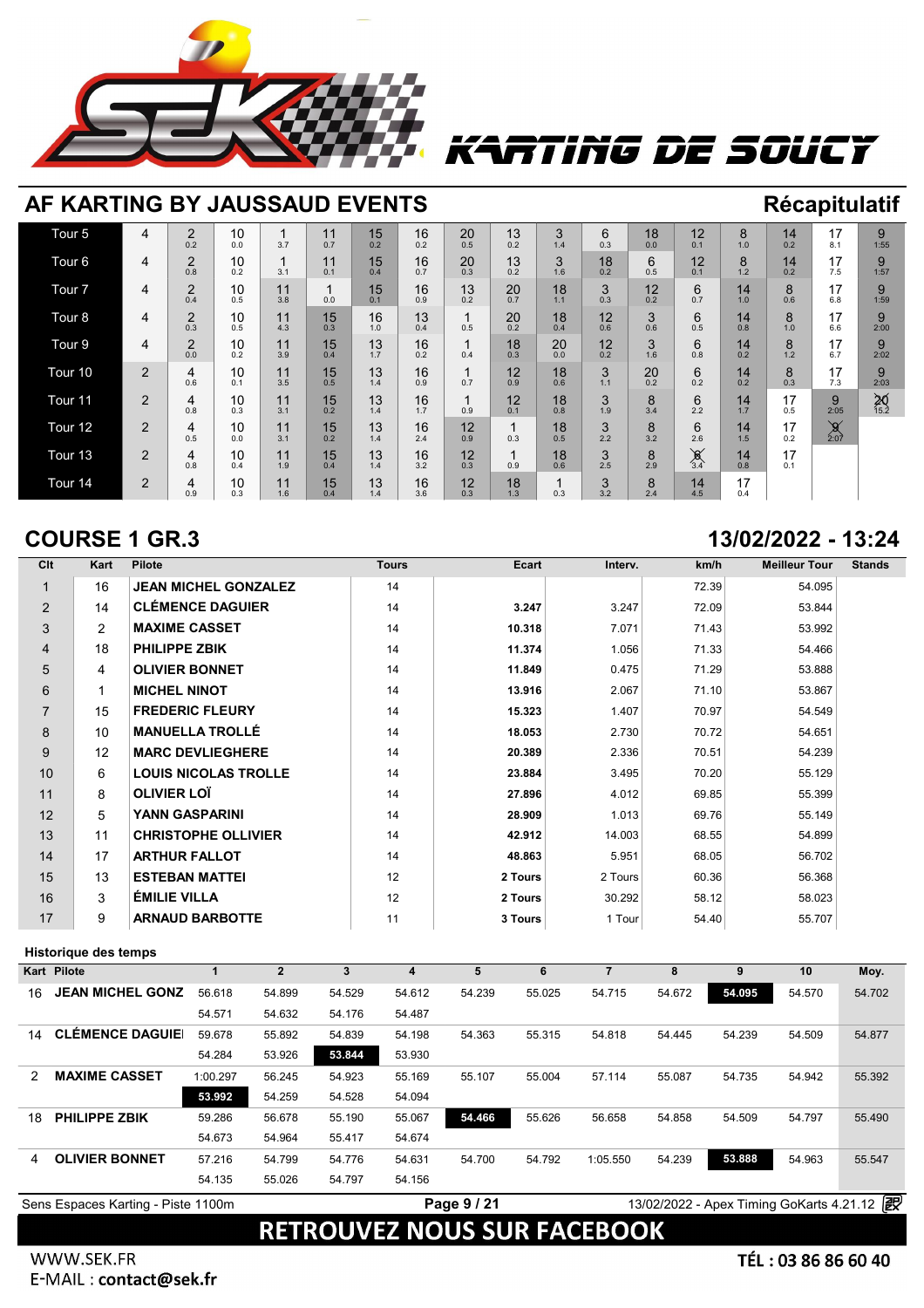

# RTING DE SOUCY

|    | AF KARTING BY JAUSSAUD EVENTS |    |            |                         |                       |                  |                     |                       |                       |           |           |                                         |           |             |            |                   |                  | <b>Récapitulatif</b> |
|----|-------------------------------|----|------------|-------------------------|-----------------------|------------------|---------------------|-----------------------|-----------------------|-----------|-----------|-----------------------------------------|-----------|-------------|------------|-------------------|------------------|----------------------|
|    | <b>Kart Pilote</b>            |    |            | $\mathbf{1}$            | $\overline{2}$        | 3                |                     | 4                     | 5                     |           | 6         | $\overline{7}$                          |           | 8           | 9          | 10                |                  | Moy.                 |
| 1  | <b>MICHEL NINOT</b>           |    |            | 57.195                  | 55.356                | 54.902           |                     | 54.321                | 54.322                |           | 55.025    | 1:06.047                                |           | 55.210      | 53.867     | 55.026            |                  | 55.682               |
|    |                               |    |            | 54.672                  | 54.364                | 54.901           |                     | 54.341                |                       |           |           |                                         |           |             |            |                   |                  |                      |
| 15 | <b>FREDERIC FLEURY</b>        |    |            | 58.478                  | 57.464                | 55.107           |                     | 55.067                | 55.831                |           | 55.273    | 56.866                                  |           | 56.266      | 54.797     | 55.748            |                  | 55.738               |
|    |                               |    |            | 55.004                  | 54.617                | 55.268           |                     | 54.549                |                       |           |           |                                         |           |             |            |                   |                  |                      |
| 10 | <b>MANUELLA TROLLÉ</b>        |    |            | 1:00.814                | 56.887                | 55.975           |                     | 55.791                | 55.644                |           | 55.791    | 55.520                                  |           | 55.109      | 55.169     | 55.522            |                  | 55.899               |
|    |                               |    |            | 54.651                  | 55.088                | 55.727           |                     | 54.902                |                       |           |           |                                         |           |             |            |                   |                  |                      |
| 12 | MARC DEVLIEGHER 1:06.584      |    |            |                         | 56.555                | 55.997           |                     | 55.355<br>54.508      | 55.480                |           | 55.894    | 54.780                                  |           | 55.311      | 55.521     | 55.438            |                  | 56.110               |
| 6  | LOUIS NICOLAS TRC 1:03.933    |    |            | 55.542                  | 54.343<br>56.286      | 54.239<br>55.769 |                     | 55.315                | 55.645                |           | 57.113    | 55.749                                  |           | 55.687      | 55.438     | 56.307            |                  | 56.340               |
|    |                               |    |            | 55.914                  | 55.190                | 55.129           |                     | 55.293                |                       |           |           |                                         |           |             |            |                   |                  |                      |
| 8  | <b>OLIVIER LOÏ</b>            |    |            | 1:00.584                | 56.952                | 57.046           |                     | 55.832                | 56.493                |           | 56.494    | 55.541                                  |           | 55.913      | 55.399     | 55.954            |                  | 56.608               |
|    |                               |    |            | 56.373                  | 56.552                | 57.464           |                     | 55.915                |                       |           |           |                                         |           |             |            |                   |                  |                      |
| 5  | YANN GASPARINI                |    |            | 1:03.254                | 57.547                | 56.638           |                     | 55.750                | 56.617                |           | 56.968    | 55.748                                  |           | 55.666      | 56.329     | 55.149            |                  | 56.686               |
|    |                               |    |            | 55.624                  | 55.727                | 56.431           |                     | 56.163                |                       |           |           |                                         |           |             |            |                   |                  |                      |
| 11 | <b>CHRISTOPHE OLLIV</b>       |    |            | 57.983                  | 55.873                | 55.127           |                     | 55.615                | 55.242                |           | 56.079    | 58.200                                  |           | 1:04.136    | 55.932     | 55.522            |                  | 57.748               |
|    |                               |    |            | 54.899                  | 55.667                | 1:11.981         |                     | 56.228                |                       |           |           |                                         |           |             |            |                   |                  |                      |
| 17 | <b>ARTHUR FALLOT</b>          |    |            | 1:01.476                | 1:00.484              | 57.133           |                     | 56.702                | 56.988                |           | 58.747    | 57.671                                  |           | 57.694      | 57.899     | 56.782            |                  | 58.067               |
|    |                               |    |            | 58.788                  | 57.569                | 57.279           |                     | 57.733                |                       |           |           |                                         |           |             |            |                   |                  | 1:05.393             |
| 13 | <b>ESTEBAN MATTEI</b>         |    |            | 1:03.214<br>56.927      | 58.458<br>57.177      | 57.216           |                     | 56.782                | 2:21.770              |           | 1:00.505  | 57.342                                  |           | 57.258      | 56.368     | 1:01.704          |                  |                      |
| 3  | <b>ÉMILIE VILLA</b>           |    |            | 1:04.350                | 59.140                | 58.085           |                     | 58.995                | 2:32.958              |           | 1:00.090  | 1:00.029                                |           | 1:06.543    | 1:00.029   | 58.168            |                  | 1:07.891             |
|    |                               |    |            | 58.023                  | 58.292                |                  |                     |                       |                       |           |           |                                         |           |             |            |                   |                  |                      |
| 9  | <b>ARNAUD BARBOTTE</b>        |    |            | 58.706                  | 1:04.247              | 56.534           |                     | 57.032                | 56.534                |           | 56.534    | 56.473                                  |           | 55.707      | 3:41.009   | 59.720            |                  | 1:12.744             |
|    |                               |    |            | 57.691                  |                       |                  |                     |                       |                       |           |           |                                         |           |             |            |                   |                  |                      |
|    | <b>Tableau des tours</b>      |    |            |                         |                       |                  |                     |                       |                       |           |           |                                         |           |             |            |                   |                  |                      |
|    |                               | 16 | 4          | 1                       | 11                    | 9                | 15                  | 18                    | 14                    | 2         | 8         | 10                                      | 17        | 5           | 6          | 13                | 3                | 12                   |
|    | Tour 1                        |    | 0.6        | 0.1                     | 0.8                   | 0.9              | 0.1                 | 0.3                   | 0.8                   | 0.4       | 0.8       | 0.3                                     | $1.1$     | 1.1         | 0.4        | $0.8\,$           | 1.4              | 0.0                  |
|    | Tour <sub>2</sub>             | 16 | 4<br>0.5   | 1<br>0.7                | 11<br>1.3             | 18<br>2.1        | 14<br>0.0           | 15<br>0.3             | $\overline{2}$<br>0.4 | 8<br>1.5  | 10<br>0.2 | 6<br>2.1                                | 5<br>0.7  | 9<br>1.5    | 17<br>0.2  | 12<br>0.1         | 13<br>0.4        | 3<br>2.1             |
|    | Tour <sub>3</sub>             | 16 | 4<br>0.7   | 1<br>0.8                | 11<br>$1.5$           | 14<br>1.9        | 18<br>0.2           | 15<br>0.3             | $\overline{2}$<br>0.2 | 10<br>2.8 | 8<br>0.8  | 6<br>1.1                                | 5<br>1.6  | 12<br>$1.2$ | 9<br>0.1   | 17<br>0.8         | 13<br>0.6        | $\frac{3}{2.9}$      |
|    | Tour <sub>4</sub>             | 16 | 4<br>0.7   | 1<br>0.5                | 11<br>2.8             | 14<br>0.5        | 18                  | 15<br>0.3             | 2<br>0.3              | 10<br>3.4 | 8<br>0.8  | 6<br>0.6                                | 5<br>2.0  | 12<br>0.8   | 9<br>1.8   | 17<br>0.5         | 13<br>0.6        | 3<br>5.2             |
|    | Tour 5                        | 16 | 4          | 1                       | 14                    | 11               | 1.1<br>18           | 2                     | 15                    | 10        | 6         | 8                                       | 12        | 5           | 9          | 17                | 13               | 3                    |
|    | Tour <sub>6</sub>             | 16 | $1.2$<br>4 | 0.1<br>$\mathbf{1}$     | 3.4<br>14             | 0.3<br>11        | 0.9<br>18           | 1.3<br>$\overline{2}$ | 0.3<br>15             | 3.6<br>10 | 1.4<br>8  | 0.2<br>6                                | 2.5<br>12 | 0.2<br>5    | 2.6<br>9   | 0.9<br>17         | 1:25<br>13       | 16.3<br>3            |
|    |                               |    | 1.0        | 0.3                     | 3.7                   | 1.0              | 0.4                 | 0.7                   | 0.6                   | 4.1       | 2.4       | 0.3                                     | 1.5       | 1.3         | 2.1        | 3.2               | 1:27             | 15.9                 |
|    | Tour <sub>7</sub>             | 16 | 14<br>5.2  | 18<br>3.4               | 11<br>1.0             | $^{2}_{0.1}$     | 15<br>0.3           | 4<br>1.5              | $\mathbf 1$<br>0.8    | 10<br>0.3 | 8<br>2.4  | 6<br>0.6                                | 12<br>0.5 | 5<br>2.3    | 9<br>2.8   | 17<br>4.4         | 13<br>1:26       | 3<br>18.6            |
|    | Tour <sub>8</sub>             | 16 | 14<br>5.0  | 18<br>3.8               | 2<br>$1.4$            | 4<br>1.1         | 15<br>0.4           | 1<br>1.4              | 10<br>0.2             | 8<br>3.2  | 6<br>0.3  | 12<br>0.1                               | 11<br>1.8 | 5<br>0.8    | 9<br>2.9   | 17<br>6.3         | 13<br>1:26       | 3<br>27.9            |
|    | Tour <sub>9</sub>             | 16 | 14         | 18                      | 2                     | 4                | 15                  | 1                     | 10                    | 8         | 6         | 12                                      | 11        | 5           | 17         | 13                | 3                | 9                    |
|    | Tour 10                       | 16 | 5.1<br>14  | 4.0<br>18               | 1.6<br>$\overline{2}$ | 0.2<br>4         | 1.3<br>$\mathbf{1}$ | 0.4<br>15             | 1.5<br>10             | 3.4<br>8  | 0.4<br>12 | 0.2<br>6                                | 2.2<br>11 | $1.2$<br>5  | 10.8<br>17 | 1:24<br>13        | 31.6<br>3        | 40.1<br>9            |
|    |                               |    | 5.1        | 4.3                     | $1.7$                 | 0.2              | 1.9                 | 0.2                   | 1.8                   | 3.9       | 0.1       | 0.6                                     | 1.7       | 0.8         | 12.5       | 1:29              | 28.0             | 41.7                 |
|    | Tour 11                       | 16 | 14<br>4.8  | 18<br>4.7               | 2<br>1.1              | 4<br>0.4         | $\mathbf{1}$<br>2.4 | 15<br>0.5             | 10<br>1.4             | 12<br>4.9 | 8<br>0.6  | 6<br>0.3                                | 11<br>0.7 | 5<br>1.5    | 17<br>15.6 | 13<br>1:27        | 3<br>29.1        | $\frac{9}{41.3}$     |
|    | Tour 12                       | 16 | 14<br>4.1  | 18<br>5.8               | $\overline{2}$<br>0.4 | 4<br>$1.2$       | $\mathbf{1}$<br>1.7 | 15<br>0.8             | 10<br>1.9             | 12<br>4.2 | 6<br>1.8  | 8<br>$1.0$                              | 11<br>0.1 | 5<br>1.6    | 17<br>17.5 | $\frac{18}{1:27}$ | $\frac{8}{30.2}$ |                      |
|    | Tour 13                       | 16 | 14<br>3.8  | 2<br>6.9                | 18<br>0.4             | 4<br>0.9         | $\mathbf{1}$<br>1.8 | 15<br>1.1             | 10<br>2.3             | 12<br>2.7 | 6<br>2.7  | 8<br>3.3                                | 5<br>0.7  | 11<br>13.9  | 17<br>4.4  |                   |                  |                      |
|    | Tour 14                       | 16 | 14         | $\overline{\mathbf{c}}$ | 18                    | 4                | $\mathbf{1}$        | 15                    | 10                    | 12        | 6         | $\begin{array}{c} 8 \\ 4.0 \end{array}$ | 5         | 11          | 17         |                   |                  |                      |
|    |                               |    | 3.2        | 7.0                     | 1.0                   | 0.4              | 2.0                 | 1.4                   | 2.7                   | 2.3       | 3.4       |                                         | $1.0$     | 14.0        | 5.9        |                   |                  |                      |

## **RETROUVEZ NOUS SUR FACEBOOK**

**Page 10 / 21** 13/02/2022 - Apex Timing GoKarts 4.21.12 <sup>2</sup>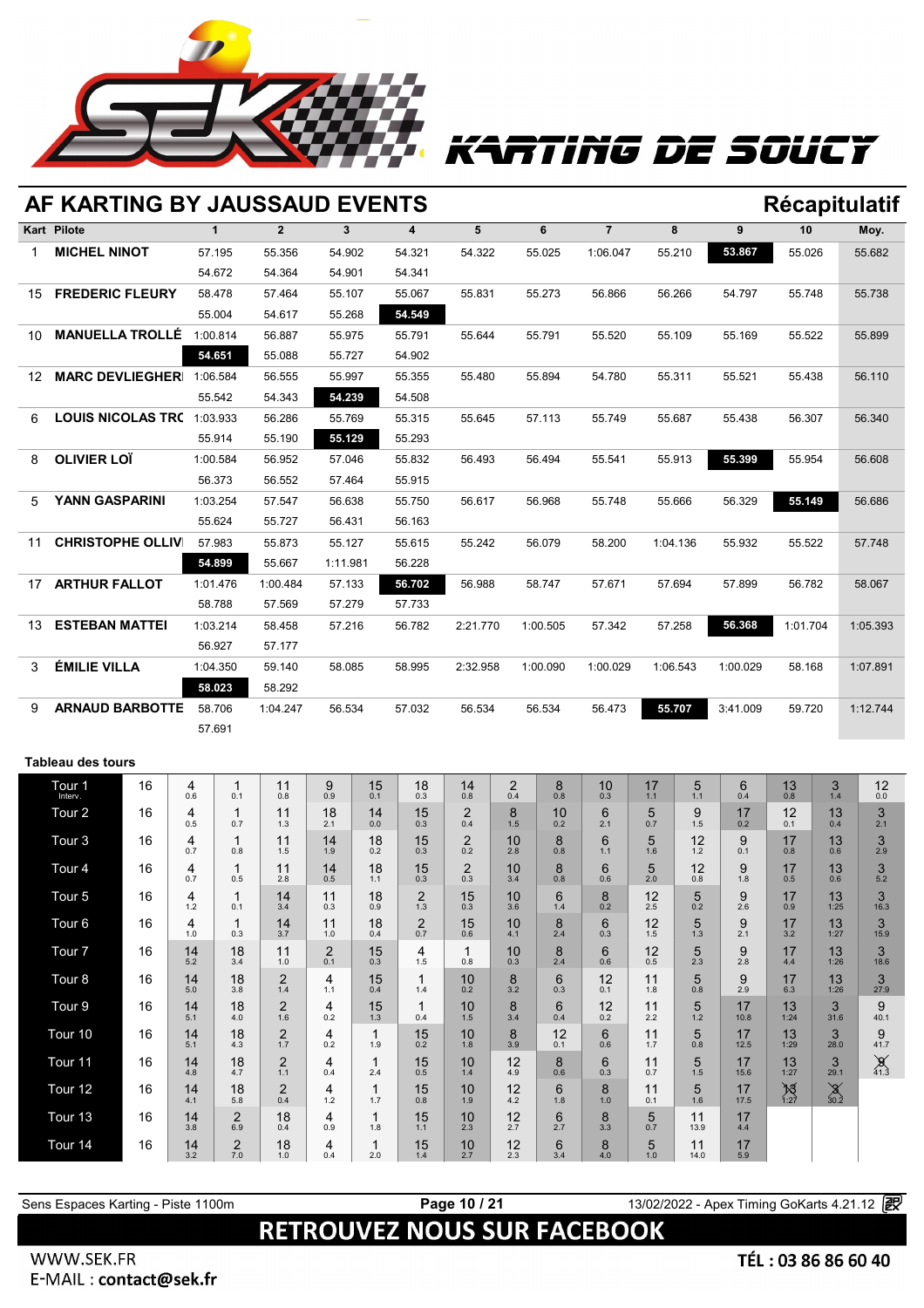

# Tiñg DE SOUCT

## **AF KARTING BY JAUSSAUD EVENTS Récapitulatif**

## **COURSE 2 GR.1 13/02/2022 - 14:06**

| Clt            | <b>Kart</b> | <b>Pilote</b>             | <b>Tours</b> | <b>Ecart</b> | Interv. | km/h  | <b>Meilleur Tour</b> | <b>Stands</b> | <b>Points</b> |
|----------------|-------------|---------------------------|--------------|--------------|---------|-------|----------------------|---------------|---------------|
|                | 13          | <b>ARNAUD DUCHESNE</b>    | 14           |              |         | 74.81 | 52.460               |               | 25            |
| $\overline{2}$ | 11          | <b>AXEL FRANCOEUR</b>     | 14           | 4.239        | 4.239   | 74.38 | 52.668               |               | 22            |
| 3              | 19          | <b>MARTIN GUERARD</b>     | 14           | 11.394       | 7.155   | 73.67 | 53.453               |               | 20            |
| 4              | 1           | <b>THIERRY ENGEL</b>      | 14           | 12.428       | 1.034   | 73.57 | 53.266               |               | 18            |
| 5              | 15          | <b>MATTEO CASTEL</b>      | 14           | 17.411       | 4.983   | 73.09 | 53.308               |               | 17            |
| 6              | 18          | <b>HUGUES MATIVET</b>     | 14           | 18.983       | 1.572   | 72.94 | 53.452               |               | 16            |
| $\overline{7}$ | 2           | <b>LAURIC TRIDON</b>      | 14           | 19.375       | 0.392   | 72.90 | 53.391               |               | 15            |
| 8              | 6           | <b>NASSER MAKHLOUF</b>    | 14           | 22.147       | 2.772   | 72.64 | 53.619               |               | 14            |
| 9              | 10          | <b>ERIC PICHON</b>        | 14           | 22.456       | 0.309   | 72.61 | 53.369               |               | 13            |
| 10             | 12          | <b>FLORENCE JOLY</b>      | 14           | 23.945       | 1.489   | 72.47 | 53.519               |               | 12            |
| 11             | 17          | <b>NICOLAS ROYANT</b>     | 14           | 26.489       | 2.544   | 72.23 | 54.280               |               | 11            |
| 12             | 14          | <b>GILLES CHETELAT</b>    | 14           | 26.654       | 0.165   | 72.21 | 53.806               |               | 10            |
| 13             | 5           | <b>DOMINIQUE MENARD</b>   | 14           | 31.762       | 5.108   | 71.73 | 53.929               |               | 9             |
| 14             | 4           | <b>OLIVIER BRUNOT</b>     | 14           | 32.196       | 0.434   | 71.69 | 53.990               |               | 8             |
| 15             | 3           | <b>JEAN PHILIPPE MANO</b> | 14           | 33.250       | 1.054   | 71.59 | 54.156               |               | 7             |
| 16             | 16          | <b>UGO LEBOUCHER</b>      | 14           | 33.974       | 0.724   | 71.53 | 54.219               |               | 6             |
| 17             | 8           | <b>THOMAS DELIN</b>       | 14           | 35.773       | 1.799   | 71.36 | 54.342               |               | 5             |

### **Historique des temps**

|                 | <b>Historique des temps</b> |              |                |              |                         |        |        |                |        |        |        |        |
|-----------------|-----------------------------|--------------|----------------|--------------|-------------------------|--------|--------|----------------|--------|--------|--------|--------|
|                 | <b>Kart Pilote</b>          | $\mathbf{1}$ | $\overline{2}$ | $\mathbf{3}$ | $\overline{\mathbf{4}}$ | 5      | 6      | $\overline{7}$ | 8      | 9      | 10     | Moy.   |
| 13              | <b>ARNAUD DUCHESNE</b>      | 55.789       | 53.247         | 53.287       | 52.606                  | 52.648 | 53.142 | 52.482         | 52.460 | 52.523 | 52.544 | 52.928 |
|                 |                             | 52.792       | 52.564         | 52.460       | 52.461                  |        |        |                |        |        |        |        |
| 11              | <b>AXEL FRANCOEUR</b>       | 54.569       | 53.330         | 53.144       | 53.348                  | 53.144 | 52.978 | 53.349         | 53.000 | 52.914 | 52.668 | 53.233 |
|                 |                             | 53.041       | 52.956         | 53.888       | 52.936                  |        |        |                |        |        |        |        |
| 19              | <b>MARTIN GUERARD</b>       | 55.334       | 53.578         | 53.660       | 53.868                  | 53.908 | 53.474 | 53.701         | 53.639 | 53.537 | 53.702 | 53.750 |
|                 |                             | 53.598       | 53.597         | 53.453       | 53.454                  |        |        |                |        |        |        |        |
| 1               | <b>THIERRY ENGEL</b>        | 56.013       | 54.321         | 54.198       | 53.930                  | 54.052 | 53.557 | 53.681         | 53.330 | 53.431 | 53.371 | 53.811 |
|                 |                             | 53.289       | 53.266         | 53.309       | 53.619                  |        |        |                |        |        |        |        |
| 15              | <b>MATTEO CASTEL</b>        | 57.423       | 54.302         | 55.644       | 53.929                  | 53.970 | 53.619 | 53.743         | 53.764 | 53.557 | 53.515 | 54.109 |
|                 |                             | 53.308       | 53.577         | 53.412       | 53.764                  |        |        |                |        |        |        |        |
| 18              | <b>HUGUES MATIVET</b>       | 57.216       | 54.529         | 55.542       | 54.238                  | 54.468 | 53.845 | 53.868         | 53.660 | 53.618 | 53.992 | 54.249 |
|                 |                             | 53.701       | 53.452         | 53.724       | 53.639                  |        |        |                |        |        |        |        |
| 2               | <b>LAURIC TRIDON</b>        | 57.589       | 56.141         | 54.177       | 54.323                  | 54.073 | 54.197 | 53.536         | 53.703 | 53.391 | 54.280 | 54.283 |
|                 |                             | 54.052       | 53.496         | 53.412       | 53.597                  |        |        |                |        |        |        |        |
| 6               | <b>NASSER MAKHLOUF</b>      | 58.520       | 54.487         | 55.376       | 55.335                  | 53.743 | 54.405 | 54.549         | 53.950 | 53.619 | 53.887 | 54.500 |
|                 |                             | 53.784       | 53.723         | 53.887       | 53.743                  |        |        |                |        |        |        |        |
| 10              | <b>ERIC PICHON</b>          | 58.169       | 55.458         | 54.240       | 56.141                  | 53.868 | 53.369 | 54.716         | 53.907 | 54.116 | 53.866 | 54.471 |
|                 |                             | 53.620       | 53.763         | 53.537       | 53.824                  |        |        |                |        |        |        |        |
| 12 <sup>2</sup> | <b>FLORENCE JOLY</b>        | 58.738       | 55.355         | 54.177       | 56.411                  | 55.025 | 54.487 | 53.619         | 53.598 | 53.519 | 54.463 | 54.597 |
|                 |                             | 53.846       | 53.639         | 53.805       | 53.681                  |        |        |                |        |        |        |        |
| 17              | <b>NICOLAS ROYANT</b>       | 57.032       | 54.777         | 55.376       | 54.280                  | 54.819 | 55.211 | 54.507         | 54.321 | 54.654 | 54.405 | 54.801 |
|                 |                             | 54.383       | 54.446         | 54.591       | 54.425                  |        |        |                |        |        |        |        |
| 14              | <b>GILLES CHETELAT</b>      | 58.582       | 55.749         | 54.217       | 55.583                  | 54.674 | 55.070 | 54.216         | 54.279 | 54.115 | 54.301 | 54.759 |
|                 |                             | 53.806       | 54.140         | 53.822       | 54.072                  |        |        |                |        |        |        |        |
|                 |                             |              |                |              |                         |        |        |                |        |        |        |        |

**Page 11 / 21** 13/02/2022 - Apex Timing GoKarts 4.21.12 <sup>2</sup>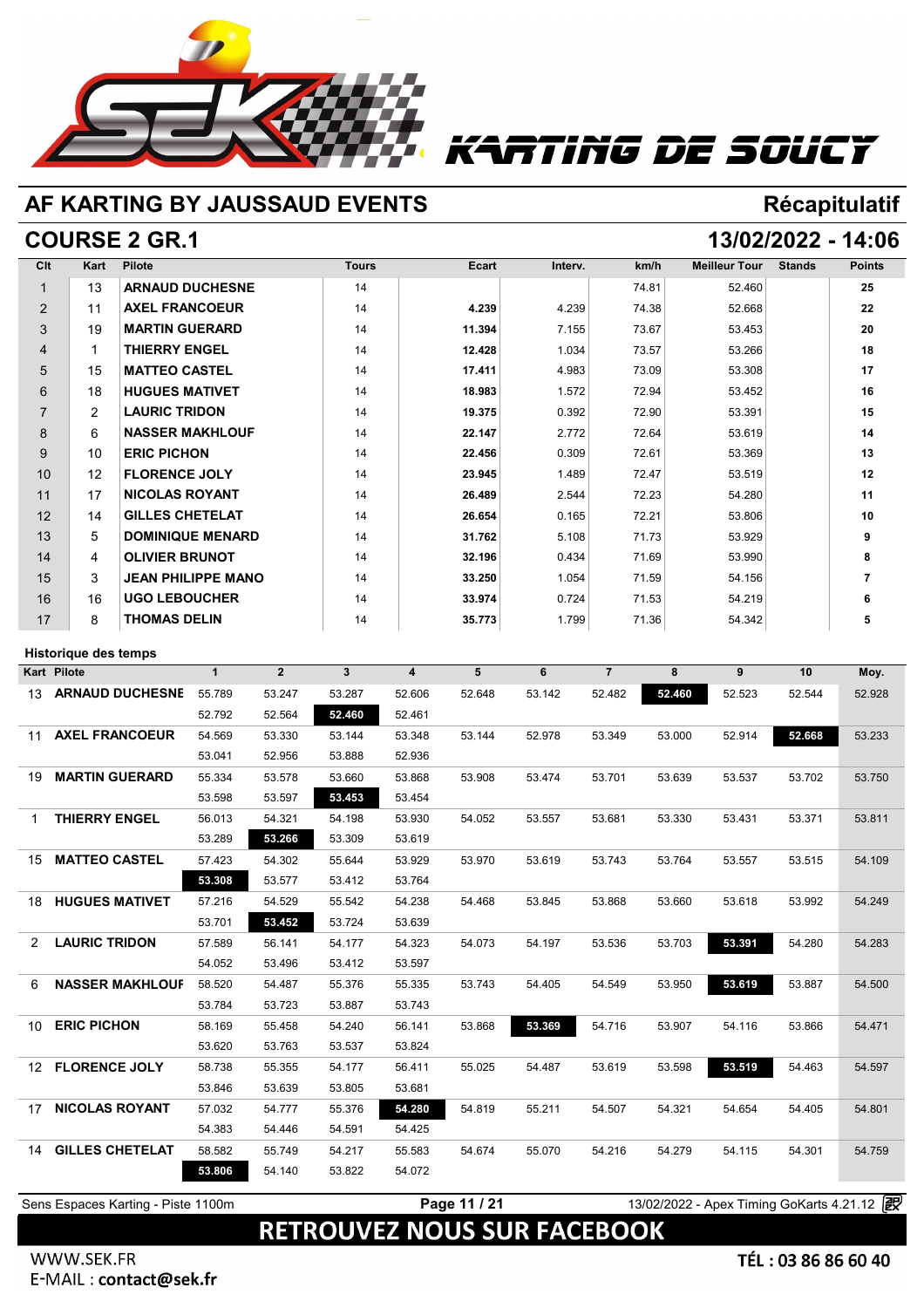

# TING DE SOUCT

### **AF KARTING BY JAUSSAUD EVENTS Récapitulatif Kart Pilote 1 2 3 4 5 6 7 8 9 10 Moy.** 5 **DOMINIQUE MENARD** 59.470 56.410 54.591 54.631 54.778 55.314 55.004 55.004 54.756 53.992 55.143 **59.470** 56.410 **EVENTS**<br> **59.470** 56.410 54.591 54.631 54.77<br> **53.929** 55.149 54.404 54.570 4 **OLIVIER BRUNOT** 58.622 1:02.427 54.261 54.032 54.549 54.136 53.991 54.218 54.549 54.426 55.181 **53.929** 56.410 54.591 54.631 54.77<br> **53.929** 55.149 54.404 54.570<br> **58.622** 1:02.427 54.261 54.032 54.54<br> **53.990** 54.446 54.706 54.186 3 **JEAN PHILIPPE MANO** 59.078 56.162 **54.156** 55.149 54.942 55.232 55.004 55.190 55.190 54.363 55.236 54.622 1:02.427 54.261 54.032 54.54<br>
54.990 54.446 54.706 54.186<br>
59.078 56.162 54.405 55.562 54.632<br>
54.562 54.632 16 **UGO LEBOUCHER** 59.595 55.625 54.692 54.633 55.128 55.294 55.067 55.210 54.983 54.757 55.275 **56.022 54.156 55.149 54.94**<br> **54.239 54.405 55.562 54.632 59.595 55.625 54.692 54.633 55.12<br>
<b>54.219 54.446 55.025 55.189 55.74** 54.022 56.017 56.627 55.04 8 **THOMAS DELIN** 56.761 54.923 56.017 56.637 55.067 55.914 54.405 54.425 **54.342** 54.364 55.465 59.595 55.625 54.692 54.633 55.12<br>
54.219 54.446 55.025 55.189<br>
56.761 54.923 56.017 56.637 55.06<br>
54.631 55.769 56.308 56.947

### **Tableau des tours**

| Tour <sub>1</sub><br>Interv. | 11 | 19<br>0.6 | 13<br>0.5 | $\overline{1}$<br>0.2 | 8<br>0.9  | 17<br>0.2 | 18<br>0.4             | $\overline{2}$<br>0.2 | 15<br>0.3             | 6<br>0.3              | 10<br>0.3 | 4<br>0.2  | 12<br>0.0 | 14<br>0.2 | 3<br>0.4            | 5<br>0.2  | 16<br>0.4 |
|------------------------------|----|-----------|-----------|-----------------------|-----------|-----------|-----------------------|-----------------------|-----------------------|-----------------------|-----------|-----------|-----------|-----------|---------------------|-----------|-----------|
| Tour <sub>2</sub>            | 11 | 19<br>0.9 | 13<br>0.2 | 1.3                   | 8<br>1.5  | 17<br>0.1 | 18<br>0.1             | 15<br>0.3             | 6<br>0.5              | $\overline{2}$<br>0.9 | 10<br>0.3 | 12<br>0.1 | 14<br>0.6 | 3<br>0.8  | 16<br>0.1           | 5<br>0.3  | 4<br>5.0  |
| Tour <sub>3</sub>            | 11 | 13<br>1.3 | 19<br>0.1 | 2.1                   | 17<br>2.8 | 18<br>0.3 | 8<br>0.1              | 15<br>0.2             | $\overline{2}$<br>0.0 | 6<br>0.2              | 10<br>0.2 | 12<br>0.1 | 14<br>0.7 | 3<br>0.7  | 16<br>0.6           | 5<br>0.2  | 4<br>4.7  |
| Tour <sub>4</sub>            | 11 | 13<br>0.5 | 19<br>1.4 | 2.1                   | 17<br>3.2 | 18<br>0.2 | 15<br>0.1             | $\overline{2}$<br>0.4 | 6<br>1.2              | 8<br>0.7              | 10<br>0.2 | 14<br>0.2 | 12<br>0.1 | 3<br>0.2  | 16<br>0.1           | 5<br>0.2  | 4<br>4.1  |
| Tour <sub>5</sub>            | 11 | 13<br>0.0 | 19<br>2.6 | 2.3                   | 15<br>3.5 | 18<br>0.3 | 17<br>0.0             | $\overline{2}$<br>0.1 | 6<br>0.8              | 10<br>1.1             | 8<br>0.9  | 14<br>0.1 | 12<br>0.4 | 3<br>0.1  | 5<br>0.2            | 16<br>0.1 | 4<br>3.7  |
| Tour <sub>6</sub>            | 11 | 13<br>0.2 | 19<br>2.9 | 2.4                   | 15<br>3.6 | 18<br>0.5 | 2<br>0.5              | 17<br>0.8             | 6<br>0.2              | 10<br>0.1             | 12<br>2.6 | 14<br>0.1 | 8<br>0.6  | 3<br>0.0  | 5<br>0.2            | 16<br>0.1 | 4<br>2.6  |
| Tour <sub>7</sub>            | 13 | 11<br>0.6 | 19<br>3.5 | 2.3                   | 15<br>3.7 | 18<br>0.6 | 2<br>0.2              | 17<br>1.8             | 6<br>0.2              | 10<br>0.2             | 12<br>1.5 | 14<br>0.7 | 8<br>0.8  | 3<br>0.6  | 5<br>0.2            | 16<br>0.1 | 4<br>1.5  |
| Tour <sub>8</sub>            | 13 | 11<br>1.1 | 19<br>4.2 | 2.0                   | 15<br>4.1 | 18<br>0.5 | $\overline{2}$<br>0.2 | 6<br>2.3              | 17<br>0.0             | 10<br>0.1             | 12<br>1.2 | 14<br>1.4 | 8<br>1.0  | 3<br>1.4  | 5<br>0.1            | 16<br>0.3 | 4<br>0.5  |
| Tour <sub>9</sub>            | 13 | 11<br>1.5 | 19<br>4.8 | 1.9                   | 15<br>4.2 | 18<br>0.6 | 2<br>0.0              | 6<br>2.5              | 10<br>0.7             | 17<br>0.3             | 12<br>0.2 | 14<br>2.0 | 8<br>1.2  | 5<br>1.9  | 3<br>0.3            | 16<br>0.2 | 4<br>0.1  |
| Tour 10                      | 13 | 11<br>1.6 | 19<br>5.8 | 1.6                   | 15<br>4.4 | 18<br>1.1 | $\overline{2}$<br>0.3 | 6<br>2.1              | 10<br>0.7             | 17<br>0.9             | 12<br>0.3 | 14<br>1.8 | 8<br>1.3  | 5<br>1.5  | 3<br>0.7            | 4<br>0.4  | 16<br>0.2 |
| Tour 11                      | 13 | 11<br>1.9 | 19<br>6.4 | 1.3                   | 15<br>4.4 | 18<br>1.5 | 2<br>0.7              | 6<br>1.9              | 10<br>0.5             | 12<br>1.4             | 17<br>0.2 | 14<br>1.5 | 8<br>2.1  | 5<br>0.8  | 3<br>1.0            | 4<br>0.2  | 16<br>0.4 |
| Tour 12                      | 13 | 11<br>2.3 | 19<br>7.0 | 1.0                   | 15<br>4.7 | 18<br>1.3 | 2<br>0.7              | 6<br>2.1              | 10<br>0.5             | 12<br>1.3             | 17<br>1.0 | 14<br>1.2 | 8<br>3.7  | 5<br>0.2  | 3<br>0.2            | 4<br>0.2  | 16<br>0.4 |
| Tour 13                      | 13 | 11<br>3.7 | 19<br>6.6 | 0.8                   | 15<br>4.8 | 18<br>1.6 | 2<br>0.4              | 6<br>2.6              | 10<br>0.2             | 12<br>1.6             | 17<br>1.8 | 14<br>0.5 | 5<br>4.6  | 4<br>0.8  | 3<br>0.6            | 16<br>0.1 | 8<br>0.0  |
| Tour 14                      | 13 | 11<br>4.2 | 19<br>7.1 | 1.0                   | 15<br>4.9 | 18<br>1.5 | $\overline{2}$<br>0.3 | 6<br>2.7              | 10<br>0.3             | 12<br>1.4             | 17<br>2.5 | 14<br>0.1 | 5<br>5.1  | 4<br>0.4  | $\mathbf{3}$<br>1.0 | 16<br>0.7 | 8<br>1.7  |

### **COURSE 2 GR.2 13/02/2022 - 14:33**

| Clt            | Kart                 | <b>Pilote</b>               | <b>Tours</b> | Ecart  | Interv. | km/h  | <b>Meilleur Tour</b> | <b>Stands</b> | <b>Points</b> |
|----------------|----------------------|-----------------------------|--------------|--------|---------|-------|----------------------|---------------|---------------|
|                | 12                   | <b>LÉO PONCEL</b>           | 14           |        |         | 74.31 | 52.978               |               | 25            |
| 2              | 6                    | <b>EMMANUEL BURS</b>        | 14           | 15.282 | 15.282  | 72.82 | 53.846               |               | 22            |
| 3              | 5                    | <b>GABRIEL HIRSCH</b>       | 14           | 16.729 | 1.447   | 72.68 | 53.557               |               | 20            |
| $\overline{4}$ | 3                    | <b>THIERRY AMMANN</b>       | 14           | 17.018 | 0.289   | 72.65 | 53.929               |               | 18            |
| 5              | $\mathbf{2}^{\circ}$ | TOM M                       | 14           | 24.401 | 7.383   | 71.95 | 53.934               |               | 17            |
| 6              | 19                   | <b>JEAN FRANCOIS CHEDRU</b> | 14           | 26.013 | 1.612   | 71.80 | 54.384               |               | 16            |
| $\overline{7}$ | 18                   | <b>ANTHONY LAURIN</b>       | 14           | 26.365 | 0.352   | 71.77 | 54.199               |               | 15            |
| 8              | 16                   | <b>CLÉMENCE DAGUIER</b>     | 14           | 26.593 | 0.228   | 71.75 | 54.074               |               | 14            |
| 9              | 4                    | <b>JEAN MICHEL GONZALEZ</b> | 14           | 27.007 | 0.414   | 71.71 | 54.381               |               | 13            |
| 10             | 15                   | <b>PHILIPPE ZBIK</b>        | 14           | 30.521 | 3.514   | 71.39 | 54.281               |               | 12            |
| 11             | 1                    | <b>ALEXANDRE FERRARIS</b>   | 14           | 30.852 | 0.331   | 71.36 | 54.341               |               | 11            |

**Page 12 / 21** 13/02/2022 - Apex Timing GoKarts 4.21.12 **Page 12 / 21** 13/02/2022 - Apex Timing GoKarts 4.21.12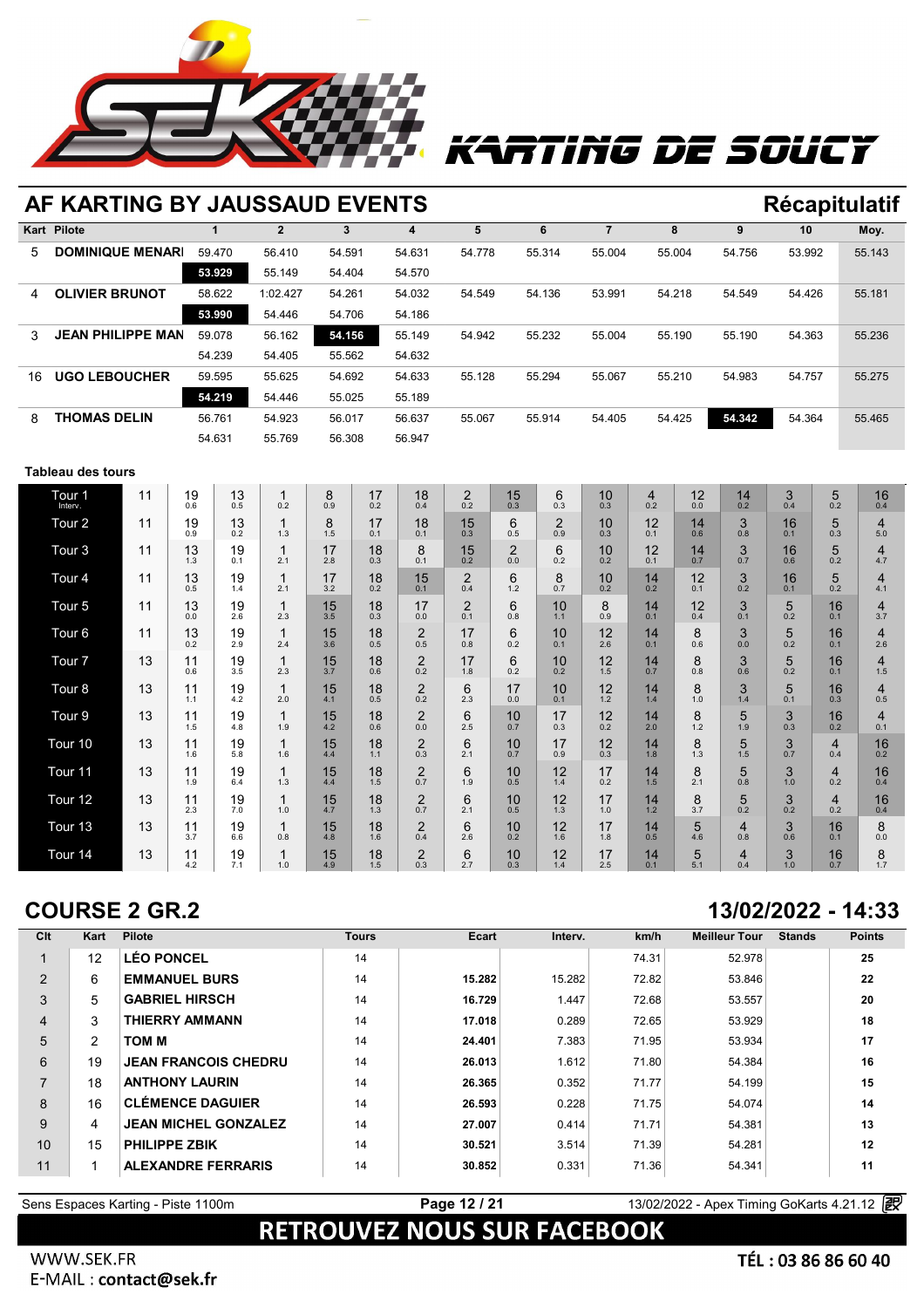

# ATING DE SOUCY

|     | AF KARTING BY JAUSSAUD EVENTS      |                    |                  |                  |                         |              |                                    |                |                                                          |                      | <b>Récapitulatif</b> |               |
|-----|------------------------------------|--------------------|------------------|------------------|-------------------------|--------------|------------------------------------|----------------|----------------------------------------------------------|----------------------|----------------------|---------------|
| Clt | Kart<br><b>Pilote</b>              |                    |                  | <b>Tours</b>     |                         | Ecart        | Interv.                            |                | km/h                                                     | <b>Meilleur Tour</b> | <b>Stands</b>        | <b>Points</b> |
| 12  | 13<br><b>JULIEN BARBIER</b>        |                    |                  | 14               |                         | 30.873       | 0.021                              |                | 71.35                                                    | 53.785               |                      | 10            |
| 13  | <b>CHARLY MATIVET</b><br>8         |                    |                  | 14               |                         | 33.458       | 2.585                              |                | 71.12                                                    | 54.591               |                      | 9             |
| 14  | <b>MAXIME CASSET</b><br>14         |                    |                  | 14               |                         | 35.034       | 1.576                              |                | 70.97                                                    | 54.445               |                      | 8             |
| 15  | JEAN FRANCOIS COULOM<br>17         |                    |                  | 14               |                         | 36.002       | 0.968                              |                | 70.89                                                    | 54.921               |                      | 7             |
| 16  | <b>OLIVIER BONNET</b><br>11        |                    |                  | 14               |                         | 36.622       | 0.620                              |                | 70.83                                                    | 54.094               |                      | 6             |
| 17  | 10<br><b>CHRISTIAN FORGNONE</b>    |                    |                  | 13               |                         | 1 Tour       | 1 Tour                             |                | 72.19                                                    | 53.908               |                      | 5             |
|     |                                    |                    |                  |                  |                         |              |                                    |                |                                                          |                      |                      |               |
|     | Historique des temps               |                    |                  |                  |                         |              |                                    |                |                                                          |                      |                      |               |
|     | <b>Kart Pilote</b>                 | $\mathbf{1}$       | $\overline{2}$   | $\mathbf{3}$     | $\overline{\mathbf{4}}$ | 5            | 6                                  | $\overline{7}$ | 8                                                        | 9                    | 10                   | Moy.          |
| 12  | <b>LÉO PONCEL</b>                  | 54.425             | 53.495           | 53.350           | 53.287                  | 53.330       | 53.184                             | 53.123         | 53.102                                                   | 53.019               | 53.143               | 53.292        |
|     |                                    | 53.205             | 53.309           | 53.143           | 52.978                  |              |                                    |                |                                                          |                      |                      |               |
| 6   | <b>EMMANUEL BURS</b>               | 55.397             | 54.632           | 54.777           | 54.492                  | 54.586       | 54.342                             | 54.363         | 53.991                                                   | 53.888               | 53.846               | 54.372        |
|     |                                    | 54.467             | 54.198           | 54.259           | 53.971                  |              |                                    |                |                                                          |                      |                      |               |
| 5   | <b>GABRIEL HIRSCH</b>              | 56.845             | 54.384           | 54.776           | 54.694                  | 54.528       | 53.848                             | 54.574         | 54.007                                                   | 54.218               | 54.590               | 54.450        |
|     |                                    | 53.848             | 54.177           | 54.259           | 53.557                  |              |                                    |                |                                                          |                      |                      |               |
| 3   | <b>THIERRY AMMANN</b>              | 55.770             | 54.592           | 54.963           | 54.776                  | 54.384       | 54.115                             | 54.901         | 54.115                                                   | 54.094               | 53.929               | 54.475        |
|     |                                    | 54.466             | 53.950           | 54.259           | 54.343                  |              |                                    |                |                                                          |                      |                      |               |
| 2   | <b>TOM M</b>                       | 57.073             | 54.756           | 54.755           | 54.508                  | 54.716       | 54.776                             | 55.686         | 53.934                                                   | 54.029               | 54.569               | 55.008        |
|     |                                    | 54.570             | 54.362           | 54.510           | 57.878                  |              |                                    |                |                                                          |                      |                      |               |
| 19  | <b>JEAN FRANCOIS CH</b>            | 58.458             | 54.734           | 54.653           | 54.757                  | 54.922       | 54.508                             | 54.941         | 54.384                                                   | 54.839               | 54.818               | 55.072        |
|     |                                    | 54.488             | 54.942           | 54.755           | 55.811                  |              |                                    |                |                                                          |                      |                      |               |
| 18  | <b>ANTHONY LAURIN</b>              | 55.727             | 54.611           | 55.362           | 55.391                  | 54.590       | 54.758                             | 54.631         | 54.199                                                   | 54.838               | 54.300               | 55.153        |
|     |                                    | 54.675             | 54.631           | 54.445           | 59.989                  |              |                                    |                |                                                          |                      |                      |               |
| 16  | <b>CLÉMENCE DAGUIE</b>             | 1:00.940           | 55.128           | 54.943           | 54.692                  | 55.315       | 54.177                             | 54.984         | 54.819                                                   | 54.445               | 54.259               | 55.097        |
|     |                                    | 54.323             | 54.074           | 54.260           | 55.004                  |              |                                    |                |                                                          |                      |                      |               |
| 4   | <b>JEAN MICHEL GONZ</b>            | 59.741             | 54.677           | 54.631           | 54.381                  | 55.356       | 54.507                             | 54.467         | 54.674                                                   | 54.548               | 54.405               | 55.128        |
|     |                                    | 54.467             | 54.528           | 54.904           | 56.512                  |              |                                    |                |                                                          |                      |                      |               |
| 15  | <b>PHILIPPE ZBIK</b>               | 1:00.485           | 56.203           | 54.943           | 55.127                  | 54.652       | 54.281                             | 54.839         | 55.480                                                   | 54.405               | 54.363               | 55.367        |
|     |                                    | 54.529             | 55.790           | 54.755           | 55.294                  |              |                                    |                |                                                          |                      |                      |               |
| 1   | <b>ALEXANDRE FERRA</b> 1:01.374    |                    | 56.121           | 54.859           | 55.728                  | 54.529       | 54.404                             | 54.715         | 55.108                                                   | 54.343               | 54.341               | 55.420        |
|     |                                    | 54.488             | 55.563           | 54.941           | 55.377                  |              |                                    |                |                                                          |                      |                      |               |
| 13  | <b>JULIEN BARBIER</b>              | 58.561             | 54.032           | 54.156           | 54.301                  | 54.819       | 54.860                             | 1:05.053       | 54.239                                                   | 53.825               | 53.991               | 55.444        |
|     |                                    | 53.785             | 54.384           | 54.921           | 55.294                  |              |                                    |                |                                                          |                      |                      |               |
| 8   | <b>CHARLY MATIVET</b>              | 57.192             | 56.658           | 54.715           | 54.983                  | 56.245       | 54.591                             | 55.004         | 54.798                                                   | 55.335               | 55.045               | 55.637        |
|     |                                    | 54.984             | 55.500           | 56.906           | 56.970                  |              |                                    |                |                                                          |                      |                      |               |
| 14  | <b>MAXIME CASSET</b>               | 1:00.071           | 55.190           | 54.881           | 54.982                  | 54.653       | 54.715                             | 55.253         | 1:01.125                                                 | 54.632               | 54.445               | 55.681        |
|     |                                    | 54.818             | 55.046           | 55.191           | 54.533                  |              |                                    |                |                                                          |                      |                      |               |
| 17  | <b>JEAN FRANCOIS CO</b>            |                    |                  |                  | 57.093                  |              |                                    |                | 55.976                                                   |                      |                      |               |
|     |                                    | 1:00.505<br>55.707 | 55.150<br>55.128 | 55.727<br>54.921 | 55.006                  | 55.190       | 55.377                             | 55.004         |                                                          | 55.190               | 55.191               | 55.797        |
|     |                                    |                    |                  |                  |                         |              |                                    |                |                                                          |                      |                      |               |
| 11  | <b>OLIVIER BONNET</b>              | 58.396             | 54.755           | 54.843           | 54.463                  | 56.865       | 54.642                             | 55.139         | 1:03.234                                                 | 55.212               | 54.672               | 55.773        |
|     |                                    | 54.881             | 54.756           | 54.094           | 54.881                  |              |                                    |                |                                                          |                      |                      |               |
| 10  | <b>CHRISTIAN FORGNO</b>            | 57.356             | 55.026           | 54.321           | 54.550                  | 54.404       | 55.274                             | 56.596         | 54.446                                                   | 54.115               | 54.115               | 54.798        |
|     |                                    | 53.908             | 54.012           | 54.259           |                         |              |                                    |                |                                                          |                      |                      |               |
|     | <b>Tableau des tours</b>           |                    |                  |                  |                         |              |                                    |                |                                                          |                      |                      |               |
|     | Tour <sub>1</sub><br>12            | 6<br>18            | 3                | 5<br>$^2_{0.0}$  | 8                       | 10           | 19<br>13                           | 11             | 4<br>17                                                  | 14                   | $15_{0.2}$<br>16     | $\mathbf 1$   |
|     | Interv.                            | 1.1<br>0.4         | 0.1              | 1.1              | 0.3                     | 0.2          | 0.2<br>1.2                         | 0.7            | 0.7<br>0.3<br>13/02/2022 - Apex Timing GoKarts 4.21.12 2 | 0.2                  | 0.3                  | 0.1           |
|     | Sens Espaces Karting - Piste 1100m |                    |                  |                  |                         | Page 13 / 21 |                                    |                |                                                          |                      |                      |               |
|     |                                    |                    |                  |                  |                         |              | <b>RETROUVEZ NOUS SUR FACEBOOK</b> |                |                                                          |                      |                      |               |
|     |                                    |                    |                  |                  |                         |              |                                    |                |                                                          |                      |                      |               |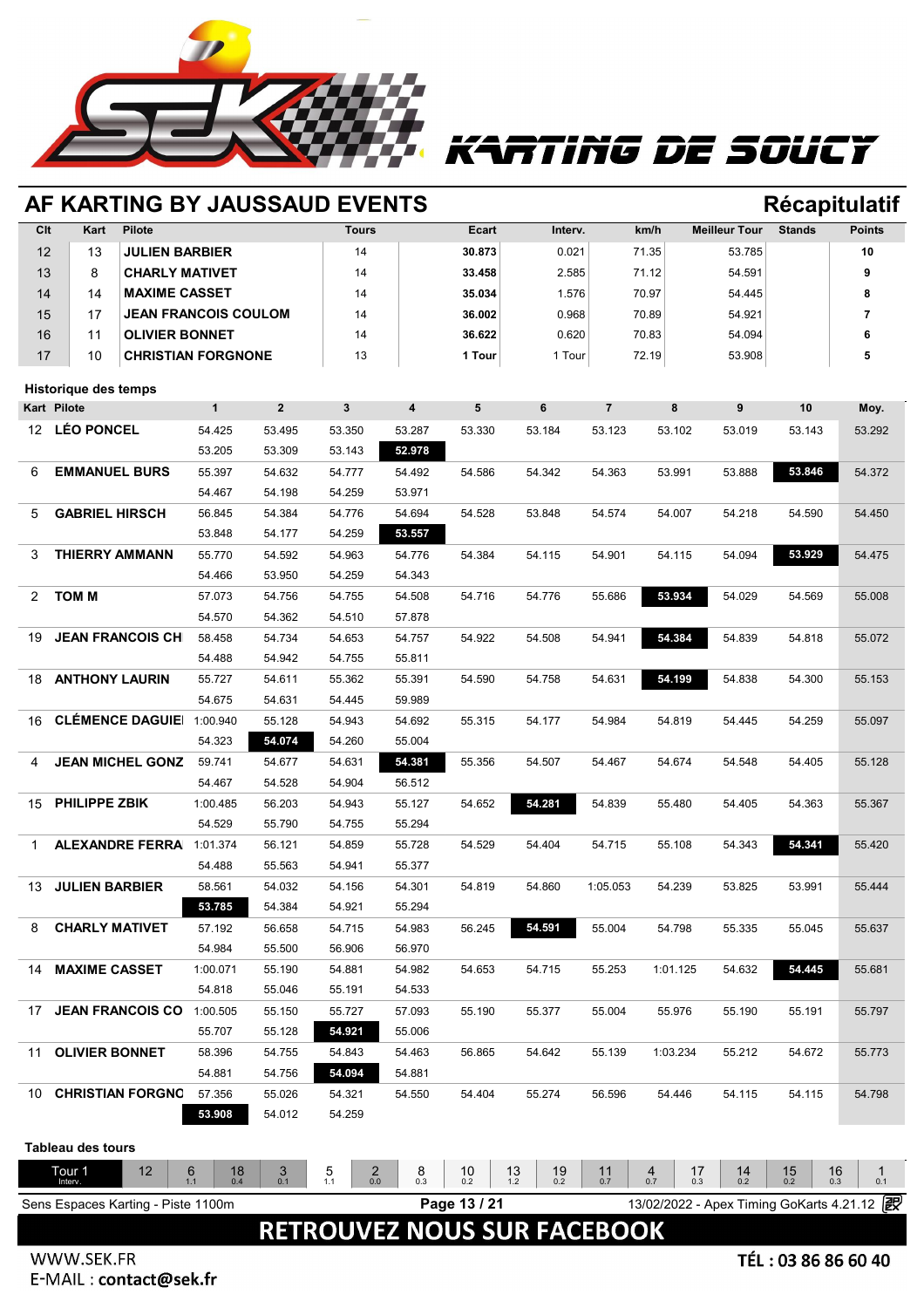

## TING DE SOUCT

| AF KARTING BY JAUSSAUD EVENTS |                                                                                                                                                                                                                                                                                                                                                                                                                                                                                                |           |          |          |                       |                       |              |           |                                |                       |           |                       |           |           |           | <b>Récapitulatif</b> |           |
|-------------------------------|------------------------------------------------------------------------------------------------------------------------------------------------------------------------------------------------------------------------------------------------------------------------------------------------------------------------------------------------------------------------------------------------------------------------------------------------------------------------------------------------|-----------|----------|----------|-----------------------|-----------------------|--------------|-----------|--------------------------------|-----------------------|-----------|-----------------------|-----------|-----------|-----------|----------------------|-----------|
| Tour <sub>2</sub>             | 12<br>3<br>$\overline{2}$<br>10<br>17<br>16<br>15<br>6<br>5<br>13<br>19<br>11<br>14<br>8<br>18<br>$\overline{4}$<br>2.2<br>0.9<br>0.4<br>0.5<br>0.8<br>0.2<br>0.5<br>0.7<br>0.3<br>0.4<br>0.1<br>0.8<br>0.2<br>0.9<br>0.1<br>0.6<br>Tour <sub>3</sub><br>12<br>$\overline{2}$<br>6<br>3<br>5<br>10<br>19<br>14<br>17<br>16<br>15<br>1<br>18<br>13<br>8<br>11<br>$\overline{4}$<br>0.4<br>3.7<br>0.5<br>0.4<br>1.3<br>0.7<br>0.3<br>0.8<br>0.2<br>0.4<br>0.1<br>1.4<br>0.2<br>0.6<br>0.5<br>0.0 |           |          |          |                       |                       |              |           |                                |                       |           |                       |           |           |           |                      |           |
|                               |                                                                                                                                                                                                                                                                                                                                                                                                                                                                                                |           |          |          |                       |                       |              |           |                                |                       |           |                       |           |           |           |                      |           |
| Tour <sub>4</sub>             | 12                                                                                                                                                                                                                                                                                                                                                                                                                                                                                             | 6<br>4.9  | 3<br>1.0 | 5<br>0.6 | 18<br>0.1             | $\overline{2}$<br>0.0 | 13<br>0.3    | 10<br>0.1 | 19<br>1.7                      | 8<br>0.4              | 11<br>0.1 | $\overline{4}$<br>0.3 | 14<br>1.9 | 16<br>0.3 | 15<br>1.2 | 0.9                  | 17<br>0.2 |
| Tour <sub>5</sub>             | 12                                                                                                                                                                                                                                                                                                                                                                                                                                                                                             | 6<br>6.1  | 3<br>0.8 | 5<br>0.8 | 18<br>0.2             | $\overline{2}$<br>0.1 | 10<br>0.1    | 13<br>0.2 | 19<br>2.0                      | $\overline{4}$<br>1.4 | 8<br>0.3  | 11<br>0.7             | 14<br>0.1 | 16<br>0.9 | 15<br>0.5 | 0.7                  | 17<br>0.9 |
| Tour <sub>6</sub>             | $\overline{2}$<br>12<br>13<br>11<br>17<br>6<br>3<br>5<br>18<br>19<br>8<br>16<br>15<br>10<br>14<br>4<br>0.2<br>7.3<br>1.1<br>0.8<br>1.9<br>1.5<br>0.2<br>0.6<br>0.9<br>0.6<br>0.5<br>0.5<br>0.1<br>1.4<br>0.4<br>0.4<br>Tour <sub>7</sub><br>$\overline{2}$<br>17<br>13<br>12<br>3<br>5<br>19<br>14<br>16<br>15<br>6<br>18<br>8<br>11<br>1<br>10<br>4<br>1.2<br>1.5<br>8.5<br>0.2<br>1.2<br>0.8<br>0.3<br>0.1<br>0.4<br>0.7<br>2.1<br>1.2<br>1.4<br>0.1<br>0.9<br>0.9                           |           |          |          |                       |                       |              |           |                                |                       |           |                       |           |           |           |                      |           |
|                               |                                                                                                                                                                                                                                                                                                                                                                                                                                                                                                |           |          |          |                       |                       |              |           |                                |                       |           |                       |           |           |           |                      |           |
| Tour <sub>8</sub>             | 12                                                                                                                                                                                                                                                                                                                                                                                                                                                                                             | 6<br>9.4  | 3<br>1.3 | 5<br>0.1 | 18<br>1.4             | $\overline{2}$<br>0.9 | 19<br>1.8    | 10<br>0.2 | 4<br>1.0                       | 8<br>1.0              | 16<br>1.5 | 15<br>1.1             | 1<br>0.4  | 13<br>2.8 | 17<br>0.1 | 14<br>1.5            | 11<br>1.7 |
| Tour <sub>9</sub>             | 12                                                                                                                                                                                                                                                                                                                                                                                                                                                                                             | 6<br>10.3 | 3<br>1.5 | 5<br>0.2 | 18<br>2.0             | $\overline{2}$<br>0.1 | 10<br>2.1    | 19<br>0.5 | $\overline{\mathbf{4}}$<br>0.9 | 8<br>1.8              | 16<br>0.6 | 15<br>1.1             | 1<br>0.3  | 13<br>2.3 | 17<br>1.5 | 14<br>0.9            | 11<br>2.3 |
| Tour <sub>10</sub>            | 12                                                                                                                                                                                                                                                                                                                                                                                                                                                                                             | 6<br>11.0 | 3<br>1.6 | 5<br>0.8 | 18<br>1.7             | $\overline{2}$<br>0.4 | 10<br>1.7    | 19<br>1.2 | 4<br>0.5                       | 16<br>2.3             | 8<br>0.1  | 15<br>1.0             | 1<br>0.3  | 13<br>2.0 | 17<br>2.7 | 14<br>0.2            | 11<br>2.5 |
| Tour 11                       | 12                                                                                                                                                                                                                                                                                                                                                                                                                                                                                             | 6<br>12.2 | 3<br>1.6 | 5<br>0.2 | 18<br>2.5             | $\overline{2}$<br>0.3 | 10<br>1.0    | 19<br>1.8 | 4<br>0.5                       | 16<br>2.1             | 8<br>0.8  | 15<br>0.6             | 1<br>0.2  | 13<br>1.3 | 14<br>3.9 | 17<br>0.6            | 11<br>1.9 |
| Tour 12                       | 12                                                                                                                                                                                                                                                                                                                                                                                                                                                                                             | 6<br>13.1 | 3<br>1.3 | 5<br>0.4 | 18<br>3.0             | $\overline{2}$<br>0.0 | 10<br>0.7    | 19<br>2.7 | 4<br>0.1                       | 16<br>1.7             | 8<br>2.2  | 15<br>0.8             | 1<br>0.0  | 13<br>0.1 | 14<br>4.6 | 17<br>0.7            | 11<br>1.5 |
| Tour <sub>13</sub>            | 12                                                                                                                                                                                                                                                                                                                                                                                                                                                                                             | 6<br>14.2 | 3<br>1.3 | 5<br>0.4 | 18<br>3.2             | $\overline{2}$<br>0.1 | $\sum_{0.4}$ | 19<br>3.2 | 4<br>0.2                       | 16<br>1.0             | 15<br>3.6 | $\mathbf 1$<br>0.2    | 13<br>0.1 | 8<br>0.9  | 14<br>4.0 | 17<br>0.4            | 11<br>0.7 |
| Tour 14                       | 12                                                                                                                                                                                                                                                                                                                                                                                                                                                                                             | 6<br>15.2 | 5<br>1.4 | 3<br>0.2 | $\overline{2}$<br>7.3 | 19<br>1.6             | 18<br>0.3    | 16<br>0.2 | 4<br>0.4                       | 15<br>3.5             | 0.3       | 13<br>0.0             | 8<br>2.5  | 14<br>1.5 | 17<br>0.9 | 11<br>0.6            |           |

### **COURSE 2 GR.3 13/02/2022 - 14:58**

### **Clt Kart Pilote Tours Ecart Interv. km/h Meilleur Tour Stands Points** 1 12 **NICOLAS DELIN** 14 72.85 53.681 **25** 2 5 **ERIC AMENGUAL** 14 **2.565** 2.565 72.60 53.804 **22** 3 2 **ERIC SAUVAGE** 14 **5.750** 3.185 72.30 53.929 **20** 4 6 **CHARLES MARCADE** 14 **7.652** 1.902 72.12 54.053 **18** 5 18 **ALEXANDRE PINTO** 14 **13.069** 5.417 71.62 54.590 **17** 6 11 **FREDERIC FLEURY** 14 **19.004** 5.935 71.07 54.835 **16** 7 1 **LOUIS NICOLAS TROLLE** 14 **21.464** 2.460 70.85 55.148 **15** 8 15 **ARNAUD BARBOTTE** 14 **22.498** 1.034 70.75 54.715 **14** 9 3 **MARC DEVLIEGHERE** 14 **23.222** 0.724 70.69 54.714 **13** 10 14 **MICHEL NINOT** 14 **27.317** 4.095 70.32 54.217 **12** 11 4 **MANUELLA TROLLÉ** 14 **28.950** 1.633 70.18 55.293 **11** 12 19 **CHRISTOPHE OLLIVIER** 14 **30.852** 1.902 70.01 54.757 **10** 13 16 **ARTHUR FALLOT** 14 **52.731** 21.879 68.13 56.368 **9** 14 17 **YANN GASPARINI** 13 **1 Tour** 1 Tour 67.05 56.203 **8** 15 8 **ÉMILIE VILLA** 13 **1 Tour** 33.292 64.26 58.333 **7** 16 10 **ESTEBAN MATTEI** 12 **2 Tours** 1 Tour 69.76 55.192 **6** 17 13 **OLIVIER LOÏ** 7 **7 Tours** 5 Tours 70.27 54.652 **5**

### **Historique des temps**

|    | Historique des temps               |        |        |        |        |              |        |        |        |                                          |        |        |
|----|------------------------------------|--------|--------|--------|--------|--------------|--------|--------|--------|------------------------------------------|--------|--------|
|    | <b>Kart Pilote</b>                 |        |        |        |        | 5            |        |        | 8      |                                          | 10     | Moy.   |
| 12 | <b>NICOLAS DELIN</b>               | 56.493 | 54.529 | 54.880 | 54.260 | 54.239       | 54.053 | 53.929 | 53.826 | 53.991                                   | 54.197 | 54.330 |
|    |                                    | 53.826 | 53.784 | 53.681 | 54.942 |              |        |        |        |                                          |        |        |
| 5  | <b>ERIC AMENGUAL</b>               | 56.928 | 54.839 | 55.831 | 54.694 | 53.846       | 53,804 | 53.972 | 54.260 | 54.466                                   | 53.908 | 54.521 |
|    |                                    | 53.990 | 53.848 | 54.136 | 54.776 |              |        |        |        |                                          |        |        |
|    | <b>ERIC SAUVAGE</b>                | 57.010 | 54.819 | 55.707 | 55.355 | 54.218       | 54.034 | 54.114 | 54.074 | 54.383                                   | 54.054 | 54.738 |
|    |                                    | 54.984 | 54.569 | 53.929 | 55.088 |              |        |        |        |                                          |        |        |
|    | Sens Espaces Karting - Piste 1100m |        |        |        |        | Page 14 / 21 |        |        |        | 13/02/2022 - Apex Timing GoKarts 4.21.12 |        | 霰      |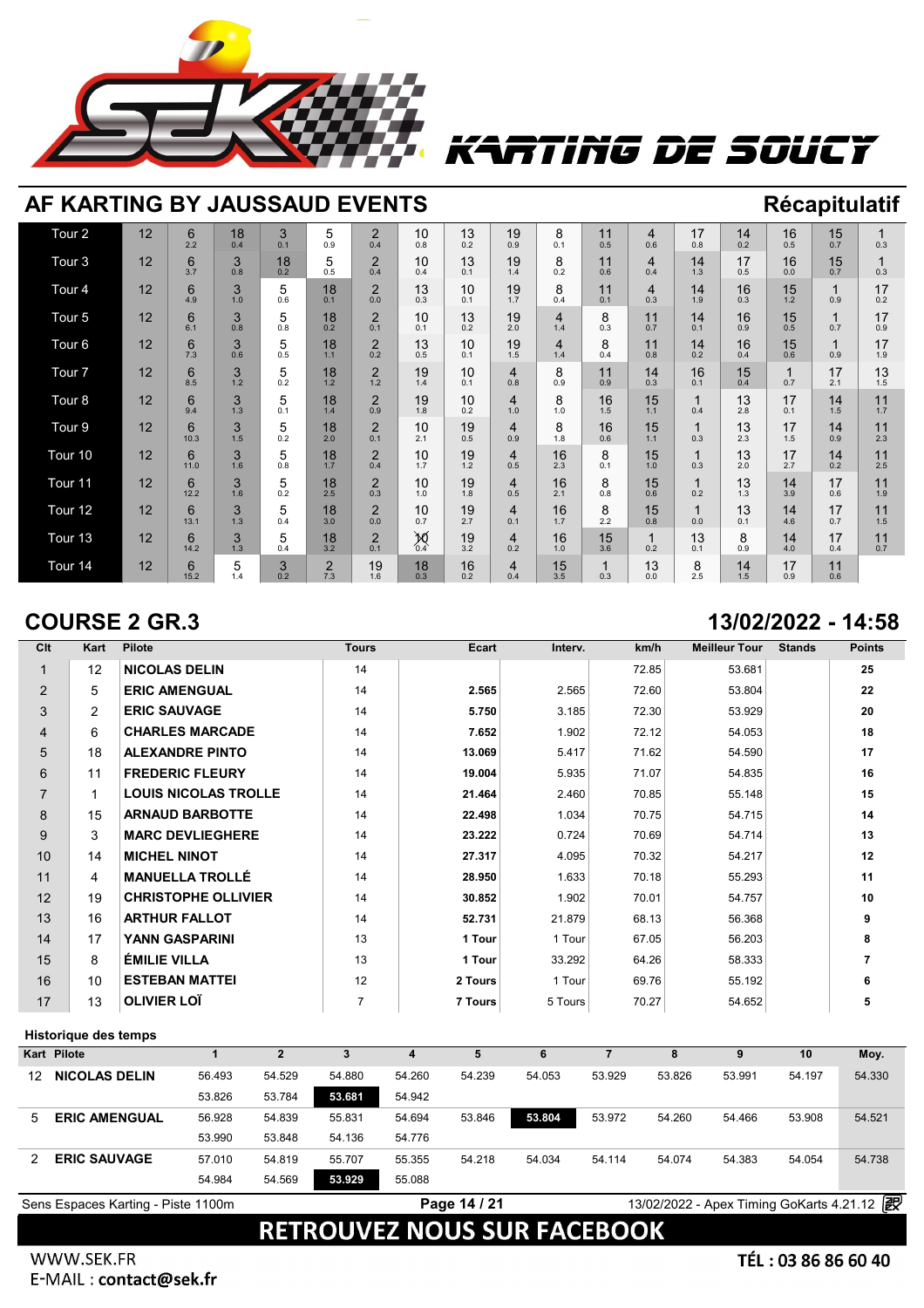

# TTING DE SOUCY

|    | AF KARTING BY JAUSSAUD EVENTS |    |                   |                  |                       |                       |                       |                     |                    |           |           |                |                |                                     |            |            |            | Récapitulatif |
|----|-------------------------------|----|-------------------|------------------|-----------------------|-----------------------|-----------------------|---------------------|--------------------|-----------|-----------|----------------|----------------|-------------------------------------|------------|------------|------------|---------------|
|    | Kart Pilote                   |    |                   | $\mathbf{1}$     | $\overline{2}$        | $\mathbf{3}$          |                       | 4                   | 5                  |           | 6         | $\overline{7}$ |                | 8                                   | 9          | 10         |            | Moy.          |
| 6  | <b>CHARLES MARCADE</b>        |    |                   | 56.431           | 54.901                | 56.017                |                       | 54.053              | 54.095             |           | 54.177    | 54.363         |                | 54.405                              | 54.342     | 55.004     |            | 54.908        |
|    |                               |    |                   | 55.087           | 55.232                | 54.591                |                       | 56.017              |                    |           |           |                |                |                                     |            |            |            |               |
| 18 | <b>ALEXANDRE PINTO</b>        |    |                   | 56.598           | 54.962                | 56.017                |                       | 56.535              | 54.591             |           | 54.817    | 54.716         |                | 54.714                              | 54.840     | 54.590     |            | 55.277        |
|    |                               |    |                   | 55.231           | 55.563                | 54.694                |                       | 56.017              |                    |           |           |                |                |                                     |            |            |            |               |
| 11 | <b>FREDERIC FLEURY</b>        |    |                   | 59.429           | 55.336                | 56.802                |                       | 54.881              | 55.088             |           | 55.499    | 54.839         |                | 55.315                              | 55.210     | 55.005     |            | 55.657        |
|    |                               |    |                   | 55.297           | 54.835                | 55.460                |                       | 56.203              |                    |           |           |                |                |                                     |            |            |            |               |
| 1. | <b>LOUIS NICOLAS TRO</b>      |    |                   | 59.284           | 56.100                | 55.708                |                       | 55.727              | 55.708             |           | 55.191    | 55.500         |                | 56.162                              | 55.563     | 55.211     |            | 55.812        |
|    |                               |    |                   | 55.148           | 55.212                | 55.232                |                       | 55.623              |                    |           |           |                |                |                                     |            |            |            |               |
| 15 | ARNAUD BARBOTTE 1:00.194      |    |                   |                  | 56.514                | 56.845                |                       | 55.335              | 55.397             |           | 55.024    | 54.715         |                | 54.963                              | 55.914     | 54.943     |            | 55.785        |
|    |                               |    |                   | 55.190           | 55.005                | 54.941                |                       | 56.017              |                    |           |           |                |                |                                     |            |            |            |               |
| 3  | <b>MARC DEVLIEGHER</b>        |    |                   | 1:03.523         | 56.246                | 55.253                |                       | 55.376              | 55.873             |           | 54.901    | 54.859         |                | 55.066                              | 55.852     | 55.956     |            | 55.927        |
|    | <b>MICHEL NINOT</b>           |    |                   | 55.272           | 54.798                | 54.714                |                       | 55.294              |                    |           |           |                |                |                                     |            |            |            |               |
| 14 |                               |    |                   | 1:13.460         | 55.057                | 55.066                |                       | 54.819              | 54.217             |           | 54.777    | 54.239         |                | 55.315                              | 55.377     | 54.590     |            | 56.264        |
| 4  | <b>MANUELLA TROLLÉ</b>        |    |                   | 54.280           | 56.038                | 55.211<br>56.348      |                       | 55.253<br>55.293    | 55.605             |           |           |                |                |                                     |            |            |            | 56.368        |
|    |                               |    |                   | 58.415<br>57.216 | 55.791<br>56.577      | 55.996                |                       | 56.224              |                    |           | 56.183    | 56.534         |                | 57.196                              | 55.708     | 56.079     |            |               |
| 19 | <b>CHRISTOPHE OLLIV</b>       |    |                   | 1:03.793         | 57.051                | 55.065                |                       | 54.757              | 55.273             |           | 55.501    | 55.046         |                | 54.776                              | 56.017     | 55.315     |            | 56.438        |
|    |                               |    |                   | 57.238           | 59.512                | 54.777                |                       | 56.016              |                    |           |           |                |                |                                     |            |            |            |               |
| 16 | <b>ARTHUR FALLOT</b>          |    |                   | 1:00.215         | 1:00.712              | 58.065                |                       | 1:02.204            | 57.150             |           | 56.969    | 56.762         |                | 58.296                              | 56.490     | 56.368     |            | 57.974        |
|    |                               |    |                   | 56.927           | 56.597                | 57.299                |                       | 57.590              |                    |           |           |                |                |                                     |            |            |            |               |
| 17 | YANN GASPARINI                |    |                   | 1:27.055         | 56.368                | 56.453                |                       | 56.555              | 56.286             |           | 56.327    | 56.887         |                | 56.224                              | 56.472     | 56.534     |            | 58.933        |
|    |                               |    |                   | 57.094           | 56.203                | 57.672                |                       |                     |                    |           |           |                |                |                                     |            |            |            |               |
| 8  | <b>ÉMILIE VILLA</b>           |    |                   | 1:02.904         | 59.470                | 58.333                |                       | 1:06.751            | 1:00.069           |           | 58.912    | 59.493         |                | 59.532                              | 58.810     | 1:00.959   |            | 1:01.427      |
|    |                               |    |                   | 59.201           | 58.479                | 1:15.641              |                       |                     |                    |           |           |                |                |                                     |            |            |            |               |
| 10 | <b>ESTEBAN MATTEI</b>         |    |                   | 1:01.269         | 59.120                | 56.389                |                       | 55.791              | 55.768             |           | 55.295    | 55.685         |                | 55.853                              | 56.492     | 55.192     |            | 56.567        |
|    |                               |    |                   | 55.458           | 56.494                |                       |                       |                     |                    |           |           |                |                |                                     |            |            |            |               |
| 13 | <b>OLIVIER LOÏ</b>            |    |                   | 1:01.623         | 56.476                | 55.352                |                       | 54.652              | 54.921             |           | 54.860    | 55.232         |                |                                     |            |            |            | 56.159        |
|    | <b>Tableau des tours</b>      |    |                   |                  |                       |                       |                       |                     |                    |           |           |                |                |                                     |            |            |            |               |
|    | Tour 1                        | 6  | 18                | 12               | 5                     | $^{2}_{0.2}$          | 4                     | 11                  | 1                  | 16        | 15        | 13             | 10             | 3                                   | 8          | 19         | 14         | 17            |
|    | Interv.                       |    | 0.4               | $0.0\,$          | 0.3                   |                       | 1.7                   | 1.0                 | 0.1                | 1.9       | 0.3       | 0.2            | 0.6            | 1.1                                 | 0.6        | 0.1        | 8.5        | 14.5          |
|    | Tour <sub>2</sub>             | 6  | 12<br>0.1         | 18<br>0.3        | 5<br>0.2              | $\overline{2}$<br>0.2 | 4<br>2.7              | 11<br>0.5           | 1<br>0.9           | 15<br>2.7 | 13<br>0.2 | 3<br>1.5       | 19<br>1.5      | 10<br>0.1                           | 16<br>0.3  | 8<br>1.8   | 14<br>4.2  | 17<br>15.9    |
|    | Tour <sub>3</sub>             | 12 | 6<br>1.0          | 18<br>0.4        | $\frac{5}{0.1}$       | $^{2}_{0.0}$          | 4<br>3.3              | 1<br>0.8            | 11<br>0.1          | 13<br>2.4 | 15<br>1.2 | 3<br>0.2       | $19 \atop 1.3$ | 10<br>1.4                           | 16<br>1.9  | 8<br>2.1   | 14<br>1.0  | 17<br>17.2    |
|    | Tour <sub>4</sub>             | 12 | 6                 | 5                | $_{0.7}^{2}$          | 18                    | 4                     | 11                  | -1                 | 13        | 15        | 3              | 19             | 10                                  | 14         | 16         | 8          | 17            |
|    | Tour <sub>5</sub>             | 12 | 0.8<br>6          | 1.2<br>5         | $\overline{2}$        | 0.9<br>18             | 2.3<br>$\overline{4}$ | 0.6<br>11           | 0.6<br>$\mathbf 1$ | 1.5<br>13 | 1.9<br>15 | 0.2<br>3       | 0.7<br>19      | 2.5<br>10                           | 4.1<br>14  | 4.2<br>16  | 6.6<br>8   | 8.1<br>17     |
|    |                               |    | 0.6               | 0.9              | $1.1$                 | 1.3                   | 3.3                   | 0.1                 | 1.2                | 0.7       | 2.4       | 0.7            | 0.1            | 2.9                                 | 2.5        | 7.1        | 9.5        | 4.3           |
|    | Tour <sub>6</sub>             | 12 | 6<br>0.7          | 5<br>0.5         | $\overline{2}$<br>1.3 | 18<br>2.1             | 11<br>4.1             | 4<br>0.5            | 1<br>0.3           | 13<br>0.3 | 15<br>2.6 | 3<br>0.6       | 19<br>0.7      | 10<br>2.7                           | 14<br>2.0  | 16<br>9.3  | 8<br>11.5  | 17<br>1.7     |
|    | Tour <sub>7</sub>             | 12 | 6<br>1.2          | 5<br>0.2         | $^{2}_{1.4}$          | 18<br>2.7             | 11<br>4.2             | 1<br>1.6            | $\frac{15}{0.1}$   | 4<br>0.5  | 15<br>1.5 | 3<br>0.7       | 19<br>0.9      | 10<br>3.4                           | 14<br>0.6  | 16<br>11.9 | 17<br>13.3 | 8<br>$0.8\,$  |
|    | Tour <sub>8</sub>             | 12 | 6                 | 5                | $\frac{2}{1.3}$       | 18                    | 11                    | $\mathbf 1$         | 15                 | 4         | 3         | 19             | 10             | 14                                  | 16         | 17         | 8          |               |
|    | Tour <sub>9</sub>             | 12 | 1.8<br>6          | 0.0<br>5         | $\overline{2}$        | 3.3<br>18             | 4.8<br>11             | 2.4<br>$\mathbf 1$  | 1.0<br>15          | 0.6<br>4  | 0.1<br>3  | 0.6<br>19      | 4.5<br>14      | 0.0<br>10                           | 14.8<br>16 | 11.3<br>17 | 4.1<br>8   |               |
|    |                               |    | 2.1               | 0.1              | $1.2$                 | 3.8                   | 5.2                   | 2.8                 | 1.3                | 0.4       | 0.3       | 0.8            | 3.9            | 1.0                                 | 14.9       | 11.2       | 6.5        |               |
|    | Tour 10                       | 12 | 5<br>2.0          | 6<br>0.9         | $\overline{2}$<br>0.4 | 18<br>4.3             | 11<br>5.6             | $\mathbf 1$<br>3.0  | 15<br>1.0          | 4<br>1.5  | 3<br>0.2  | 19<br>0.1      | 14<br>3.2      | 10<br>1.6                           | 16<br>16.1 | 17<br>11.4 | 8<br>10.9  |               |
|    | Tour 11                       | 12 | 5                 | 6                | $\overline{2}$        | 18                    | 11                    | $\mathbf 1$         | 15                 | 3         | 4         | 19             | 14             | 10                                  | 16         | 17         | 8          |               |
|    | Tour 12                       | 12 | 2.2<br>$\sqrt{5}$ | 2.0<br>2         | 0.3<br>6              | 4.6<br>18             | 5.7<br>11             | 2.8<br>$\mathbf{1}$ | 1.1<br>15          | 1.8<br>3  | 1.7<br>4  | 0.3<br>14      | 0.2<br>19      | 2.8<br>$\underset{0.0}{\cancel{5}}$ | 17.6<br>16 | 11.6<br>17 | 13.0<br>8  |               |
|    |                               |    | 2.2               | 3.0              | 0.3                   | 5.3                   | 4.9                   | 3.2                 | 0.9                | 1.6       | 3.5       | 0.1            | 3.2            |                                     | 17.7       | 11.2       | 15.3       |               |

## **RETROUVEZ NOUS SUR FACEBOOK**

**Sens Espaces Karting - Piste 1100m Page 15 / 21** 13/02/2022 - Apex Timing GoKarts 4.21.12 <sup>2</sup>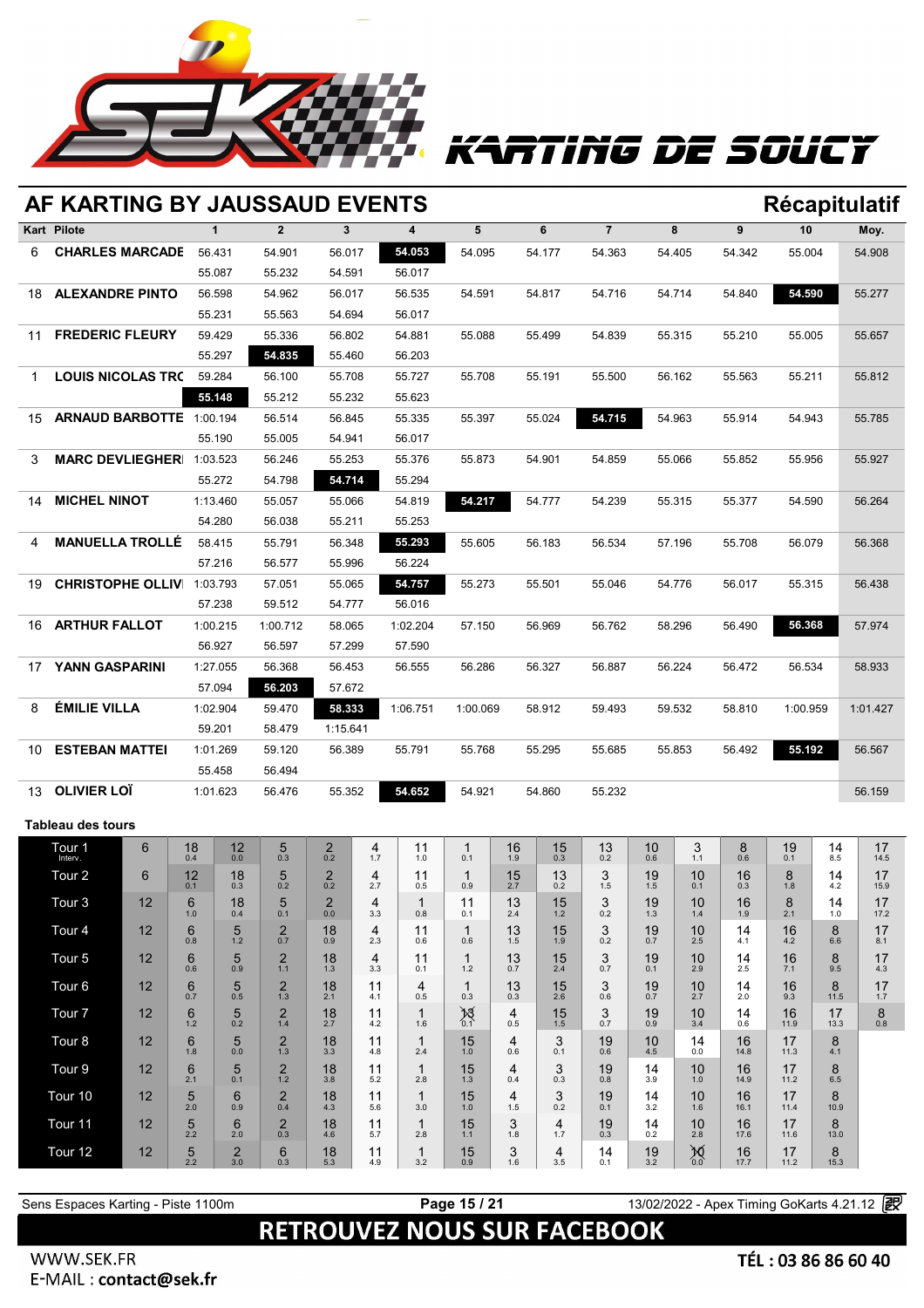

| AF KARTING BY JAUSSAUD EVENTS |    |                     |                 |          |           |           |     |           |                  |           |          |           |            |           | <b>Récapitulatif</b>              |  |
|-------------------------------|----|---------------------|-----------------|----------|-----------|-----------|-----|-----------|------------------|-----------|----------|-----------|------------|-----------|-----------------------------------|--|
| Tour 13                       | 12 | 2.7                 | $\Omega$<br>2.8 | 6<br>0.9 | 18<br>5.4 | 44<br>5.7 | 3.0 | 15<br>0.6 | $\overline{1.4}$ | 14<br>4.1 | 4<br>0.6 | 19<br>2.1 | 16<br>20.3 | ħ<br>11.6 | $\check{\mathbf{\sigma}}$<br>33.2 |  |
| Tour 14                       | 12 | $\mathbf{5}$<br>2.5 | -<br>3.1        | 6<br>1.9 | 18<br>5.4 | 44<br>5.9 | 2.4 | 15<br>1.0 | 0.7              | 14<br>4.0 | 4<br>1.6 | 19<br>1.9 | 16<br>21.8 |           |                                   |  |

## **FINALE A 13/02/2022 - 15:40**

rting de soucy

| Clt            | Kart           | <b>Pilote</b>          | <b>Tours</b> | Ecart  | Interv. | km/h  | <b>Meilleur Tour</b> | <b>Stands</b> |
|----------------|----------------|------------------------|--------------|--------|---------|-------|----------------------|---------------|
|                | 13             | <b>MARTIN GUERARD</b>  | 14           |        |         | 73.90 | 52.812               |               |
| $\overline{2}$ | 18             | <b>ARNAUD DUCHESNE</b> | 14           | 0.496  | 0.496   | 73.85 | 52.874               |               |
| 3              | $\mathbf{1}$   | <b>AXEL FRANCOEUR</b>  | 14           | 3.268  | 2.772   | 73.58 | 53.039               |               |
| 4              | 15             | <b>LAURIC TRIDON</b>   | 14           | 5.459  | 2.191   | 73.36 | 53.267               |               |
| 5              | 14             | <b>MATTEO CASTEL</b>   | 14           | 6.849  | 1.390   | 73.23 | 53.454               |               |
| 6              | $\overline{2}$ | <b>NASSER MAKHLOUF</b> | 14           | 9.553  | 2.704   | 72.97 | 53.350               |               |
| $\overline{7}$ | 10             | <b>FLORENCE JOLY</b>   | 14           | 11.559 | 2.006   | 72.78 | 53.577               |               |
| 8              | 12             | <b>GILLES CHETELAT</b> | 14           | 11.625 | 0.066   | 72.77 | 53.557               |               |
| 9              | 11             | <b>LÉO PONCEL</b>      | 14           | 11.746 | 0.121   | 72.76 | 53.453               |               |
| 10             | 5              | <b>NICOLAS ROYANT</b>  | 14           | 14.931 | 3.185   | 72.46 | 53.722               |               |
| 11             | 17             | <b>THIERRY ENGEL</b>   | 14           | 15.613 | 0.682   | 72.39 | 54.053               |               |
| 12             | 3              | <b>EMMANUEL BURS</b>   | 14           | 16.357 | 0.744   | 72.32 | 53.743               |               |
| 13             | 19             | <b>ERIC PICHON</b>     | 14           | 17.267 | 0.910   | 72.23 | 53.929               |               |
| 14             | 8              | <b>HUGUES MATIVET</b>  | 14           | 20.700 | 3.433   | 71.91 | 54.239               |               |
| 15             | 4              | <b>TOM M</b>           | 14           | 21.899 | 1.199   | 71.80 | 54.300               |               |
| 16             | 16             | <b>THIERRY AMMANN</b>  | 14           | 22.002 | 0.103   | 71.79 | 54.178               |               |
| 17             | 6              | <b>GABRIEL HIRSCH</b>  | 14           | 22.251 | 0.249   | 71.77 | 54.404               |               |

### **Historique des temps**

|                   | <b>Historique des temps</b> |              |                |                |        |        |        |                |        |        |        |        |
|-------------------|-----------------------------|--------------|----------------|----------------|--------|--------|--------|----------------|--------|--------|--------|--------|
|                   | <b>Kart Pilote</b>          | $\mathbf{1}$ | $\overline{2}$ | $\overline{3}$ | 4      | 5      | 6      | $\overline{7}$ | 8      | 9      | 10     | Moy.   |
| 13                | <b>MARTIN GUERARD</b>       | 55.728       | 53.659         | 53.846         | 53.600 | 53.598 | 53.911 | 54.194         | 53.598 | 53.124 | 53.039 | 53.578 |
|                   |                             | 52.812       | 52.936         | 53.060         | 52.999 |        |        |                |        |        |        |        |
| 18                | <b>ARNAUD DUCHESNE</b>      | 55.645       | 54.157         | 53.494         | 53.804 | 53.377 | 54.151 | 54.176         | 53.744 | 53.060 | 53.041 | 53.623 |
|                   |                             | 52.874       | 53.225         | 53.082         | 52.894 |        |        |                |        |        |        |        |
| 1                 | <b>AXEL FRANCOEUR</b>       | 55.956       | 54.424         | 53.537         | 53.723 | 53.286 | 53.475 | 54.260         | 54.570 | 53.453 | 53.330 | 53.819 |
|                   |                             | 53.495       | 53.039         | 53.474         | 53.454 |        |        |                |        |        |        |        |
| 15                | <b>LAURIC TRIDON</b>        | 56.783       | 53.929         | 53.453         | 54.178 | 53.308 | 53.660 | 53.370         | 54.322 | 53.557 | 53.267 | 53.943 |
|                   |                             | 54.033       | 53.598         | 53.640         | 54.114 |        |        |                |        |        |        |        |
| 14                | <b>MATTEO CASTEL</b>        | 56.636       | 54.446         | 54.095         | 53.743 | 53.743 | 53.783 | 53.785         | 53.805 | 53.578 | 53.681 | 54.054 |
|                   |                             | 54.073       | 53.825         | 53.454         | 54.119 |        |        |                |        |        |        |        |
| 2                 | <b>NASSER MAKHLOUF</b>      | 58.168       | 54.632         | 54.596         | 54.689 | 53.577 | 54.037 | 54.463         | 53.970 | 53.618 | 53.619 | 54.227 |
|                   |                             | 53.516       | 53.495         | 53.452         | 53.350 |        |        |                |        |        |        |        |
| 10                | <b>FLORENCE JOLY</b>        | 57.590       | 54.424         | 53.951         | 54.093 | 54.571 | 54.383 | 53.909         | 53.680 | 54.096 | 53.788 | 54.358 |
|                   |                             | 54.483       | 53.577         | 54.074         | 54.404 |        |        |                |        |        |        |        |
| $12 \overline{ }$ | <b>GILLES CHETELAT</b>      | 57.672       | 54.611         | 54.735         | 54.157 | 53.970 | 54.115 | 54.487         | 53.826 | 53.557 | 53.846 | 54.357 |
|                   |                             | 54.032       | 53.971         | 53.784         | 54.243 |        |        |                |        |        |        |        |
| 11                | <b>LÉO PONCEL</b>           | 57.879       | 54.694         | 54.549         | 54.838 | 53.682 | 53.785 | 54.448         | 54.091 | 53.867 | 53.453 | 54.355 |
|                   |                             | 53.930       | 53.808         | 53.698         | 54.260 |        |        |                |        |        |        |        |
| 5                 | <b>NICOLAS ROYANT</b>       | 58.788       | 54.405         | 55.315         | 54.301 | 54.921 | 53.722 | 53.845         | 54.241 | 54.135 | 54.053 | 54.590 |
|                   |                             | 54.549       | 53.908         | 54.241         | 53.846 |        |        |                |        |        |        |        |
|                   |                             |              |                |                |        |        |        |                |        |        |        |        |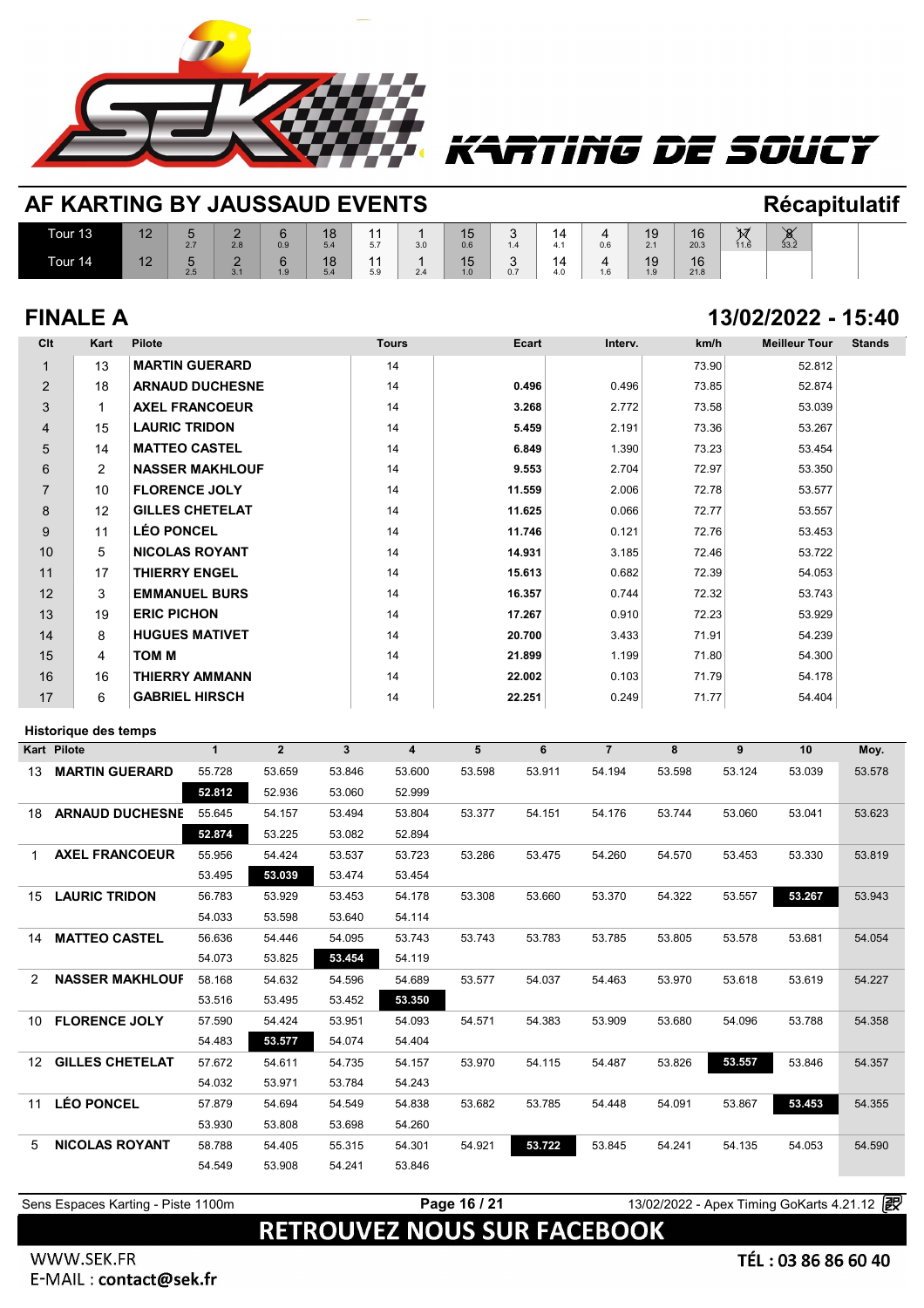

# ATING DE SOUCY

|    | AF KARTING BY JAUSSAUD EVENTS |        |              |        |        |        |        |                |        |        | <b>Récapitulatif</b> |        |
|----|-------------------------------|--------|--------------|--------|--------|--------|--------|----------------|--------|--------|----------------------|--------|
|    | <b>Kart Pilote</b>            | 1      | $\mathbf{2}$ | 3      | 4      | 5      | 6      | $\overline{7}$ | 8      | 9      | 10                   | Moy.   |
| 17 | <b>THIERRY ENGEL</b>          | 56.359 | 55.004       | 54.694 | 54.383 | 54.489 | 54.838 | 54.652         | 54.053 | 54.716 | 54.466               | 54.693 |
|    |                               | 54.508 | 54.569       | 54.427 | 54.549 |        |        |                |        |        |                      |        |
| 3  | <b>EMMANUEL BURS</b>          | 58.747 | 54.859       | 54.923 | 54.219 | 54.425 | 53.970 | 53.743         | 54.094 | 54.467 | 54.119               | 54.677 |
|    |                               | 54.648 | 54.239       | 55.232 | 53.805 |        |        |                |        |        |                      |        |
| 19 | <b>ERIC PICHON</b>            | 58.664 | 54.653       | 55.972 | 54.429 | 54.467 | 54.074 | 53.929         | 54.219 | 54.218 | 54.052               | 54.772 |
|    |                               | 54.384 | 54.508       | 54.860 | 54.384 |        |        |                |        |        |                      |        |
| 8  | <b>HUGUES MATIVET</b>         | 57.570 | 54.879       | 54.799 | 55.396 | 56.844 | 54.613 | 54.569         | 54.239 | 54.571 | 54.362               | 55.036 |
|    |                               | 54.985 | 54.693       | 54.570 | 54.426 |        |        |                |        |        |                      |        |
| 4  | том м                         | 59.677 | 55.045       | 54.613 | 54.300 | 54.404 | 54.386 | 54.507         | 54.487 | 54.984 | 54.942               | 55.060 |
|    |                               | 54.900 | 54.797       | 54.758 | 55.045 |        |        |                |        |        |                      |        |
| 16 | THIERRY AMMANN                | 59.904 | 55.790       | 54.343 | 54.343 | 54.446 | 54.486 | 54.632         | 54.178 | 54.880 | 55.025               | 55.066 |
|    |                               | 54.797 | 54.487       | 55.046 | 54.570 |        |        |                |        |        |                      |        |
| 6  | <b>GABRIEL HIRSCH</b>         | 59.388 | 55.149       | 54.715 | 54.776 | 54.529 | 54.405 | 54.404         | 54.549 | 55.170 | 54.880               | 55.098 |
|    |                               | 54.860 | 54.611       | 55.252 | 54.695 |        |        |                |        |        |                      |        |
|    |                               |        |              |        |        |        |        |                |        |        |                      |        |

### **Tableau des tours**

| Tour <sub>1</sub><br>Interv. | 18 | 13<br>0.2 | 0.1       | 17<br>0.5 | 14<br>0.4 | 15<br>0.3             | 8<br>0.7  | 10<br>0.3             | 12<br>0.1             | $\overline{2}$<br>0.2 | 11<br>0.1 | 19<br>0.4 | 5<br>0.3  | 3<br>0.1              | 6<br>0.6                         | 4<br>0.4                       | 16<br>0.2 |  |
|------------------------------|----|-----------|-----------|-----------|-----------|-----------------------|-----------|-----------------------|-----------------------|-----------------------|-----------|-----------|-----------|-----------------------|----------------------------------|--------------------------------|-----------|--|
| Tour <sub>2</sub>            | 13 | 18<br>0.2 | 0.5       | 15<br>0.7 | 14<br>0.2 | 17<br>0.1             | 10<br>1.2 | 8<br>0.0              | 12<br>0.2             | $\overline{2}$<br>0.2 | 11<br>0.1 | 19<br>0.4 | 5<br>0.0  | 3<br>0.6              | 6<br>0.9                         | $\overline{\mathbf{4}}$<br>0.3 | 16<br>0.9 |  |
| Tour <sub>3</sub>            | 18 | 13<br>0.0 | 0.5       | 15<br>0.7 | 14<br>0.8 | 17<br>0.7             | 10<br>0.5 | 8<br>0.9              | 12<br>0.2             | $\overline{2}$<br>0.1 | 11<br>0.1 | 5<br>1.2  | 3<br>0.2  | 19<br>0.3             | 6<br>0.3                         | $\overline{4}$<br>0.2          | 16<br>0.7 |  |
| Tour <sub>4</sub>            | 13 | 18<br>0.1 | 0.5       | 15<br>1.1 | 14<br>0.4 | 17<br>1.3             | 10<br>0.2 | 12<br>1.2             | $\overline{2}$<br>0.6 | 11<br>0.2             | 8<br>0.1  | 5<br>0.6  | 3<br>0.1  | 19<br>0.5             | 4<br>0.5                         | 6<br>0.2                       | 16<br>0.5 |  |
| Tour <sub>5</sub>            | 18 | 13<br>0.0 | 0.3       | 15<br>1.1 | 14<br>0.8 | 17<br>2.0             | 10<br>0.3 | 12<br>0.5             | $\overline{2}$<br>0.2 | 11<br>0.3             | 3<br>1.6  | 5<br>0.3  | 19<br>0.2 | $\overline{4}$<br>0.4 | 6<br>0.3                         | 8<br>0.2                       | 16<br>0.2 |  |
| Tour <sub>6</sub>            | 1  | 13<br>0.0 | 18<br>0.1 | 15<br>1.1 | 14<br>0.9 | 10<br>3.0             | 17<br>0.1 | 12<br>0.2             | 2<br>0.1              | 11<br>0.1             | 3<br>1.8  | 5<br>0.1  | 19<br>0.6 | $\overline{4}$<br>0.7 | 6<br>0.3                         | 8<br>0.4                       | 16<br>0.1 |  |
| Tour <sub>7</sub>            | 13 | 1<br>0.0  | 18<br>0.1 | 15<br>0.3 | 14<br>1.3 | 10<br>3.1             | 17<br>0.8 | 12<br>0.0             | 2<br>0.1              | 11<br>0.1             | 3<br>1.1  | 5<br>0.2  | 19<br>0.6 | $\overline{4}$<br>1.3 | 6<br>0.2                         | 8<br>0.6                       | 16<br>0.1 |  |
| Tour 8                       | 13 | 18<br>0.2 | 0.7       | 15<br>0.2 | 14<br>0.8 | 10<br>3.0             | 12<br>1.0 | 17<br>0.1             | 2<br>0.1              | 11<br>0.2             | 3<br>1.1  | 5<br>0.3  | 19<br>0.6 | $\overline{4}$<br>1.6 | 6<br>0.3                         | 8<br>0.3                       | 16<br>0.1 |  |
| Tour 9                       | 13 | 18<br>0.2 | 1.0       | 15<br>0.3 | 14<br>0.8 | 10<br>3.5             | 12<br>0.5 | $\overline{2}$<br>0.3 | 11<br>0.4             | 17<br>0.4             | 3<br>1.2  | 5<br>0.0  | 19<br>0.7 | $\overline{4}$<br>2.3 | $8_{0.2}$                        | 6<br>0.2                       | 16<br>0.1 |  |
| Tour 10                      | 13 | 18<br>0.2 | 1.3       | 15<br>0.2 | 14<br>1.3 | 10<br>3.6             | 12<br>0.5 | $\overline{2}$<br>0.1 | 11<br>0.3             | 17<br>1.5             | 5<br>0.8  | 3<br>0.0  | 19<br>0.6 | 8<br>2.8              | $\overline{4}$<br>0.3            | 6<br>0.4                       | 16<br>0.2 |  |
| Tour 11                      | 13 | 18<br>0.2 | 2.0       | 15<br>0.8 | 14<br>1.3 | $\overline{2}$<br>3.8 | 10<br>0.2 | 12<br>0.1             | 11<br>0.3             | 17<br>2.0             | 5<br>0.8  | 3<br>0.1  | 19<br>0.4 | 8<br>3.4              | $\overline{\mathbf{4}}$<br>0.2   | 6<br>0.3                       | 16<br>0.2 |  |
| Tour 12                      | 13 | 18<br>0.5 | 1.8       | 15<br>1.3 | 14<br>1.5 | $\mathbf 2$<br>3.4    | 10<br>0.3 | 12<br>0.5             | 11<br>0.1             | 17<br>2.8             | 5<br>0.2  | 3<br>0.4  | 19<br>0.7 | 8<br>3.6              | 4<br>0.3                         | 6<br>0.2                       | 16<br>0.0 |  |
| Tour <sub>13</sub>           | 13 | 18<br>0.6 | 2.2       | 15<br>1.5 | 14<br>1.3 | $\overline{2}$<br>3.4 | 10<br>0.9 | 12<br>0.2             | 11<br>0.1             | 17<br>3.5             | 5<br>0.0  | 3<br>1.4  | 19<br>0.3 | 8<br>3.3              | $\overline{4}$<br>0.5            | 16<br>0.5                      | 6<br>0.1  |  |
| Tour 14                      | 13 | 18<br>0.4 | 2.7       | 15<br>2.1 | 14<br>1.3 | $\overline{2}$<br>2.7 | 10<br>2.0 | 12<br>0.0             | 11<br>0.1             | 5<br>3.1              | 17<br>0.6 | 3<br>0.7  | 19<br>0.9 | 8<br>3.4              | $\overline{\mathbf{4}}$<br>$1.1$ | 16<br>0.1                      | 6<br>0.2  |  |

### **FINALE B 13/02/2022 - 16:13**

| Clt | Kart | <b>Pilote</b>               | <b>Tours</b> | Ecart | Interv. | km/h  | <b>Meilleur Tour</b> | <b>Stands</b> |
|-----|------|-----------------------------|--------------|-------|---------|-------|----------------------|---------------|
|     | 13   | <b>OLIVIER BRUNOT</b>       | 14           |       |         | 72.65 | 53.846               |               |
| 2   | 18   | <b>NICOLAS DELIN</b>        | 14           | 3.867 | 3.867   | 72.29 | 53.722               |               |
| 3   | 5    | <b>ALEXANDRE FERRARIS</b>   | 14           | 4.075 | 0.208   | 72.27 | 53.846               |               |
| 4   | 14   | <b>JEAN PHILIPPE MANO</b>   | 14           | 4.446 | 0.371   | 72.23 | 54.175               |               |
| 5   | 11   | <b>ERIC AMENGUAL</b>        | 14           | 5.521 | 1.075   | 72.13 | 53.886               |               |
| 6   | 19   | <b>UGO LEBOUCHER</b>        | 14           | 6.018 | 0.497   | 72.09 | 54.239               |               |
|     | 12   | <b>JEAN FRANCOIS CHEDRU</b> | 14           | 6.224 | 0.206   | 72.07 | 54.157               |               |

# Sens Espaces Karting - Piste 1100m<br> **RETROUVEZ NOUS SUR FACEBOOK**

WWW.SEK.FR Appling solutions and services go-karting motorsports and services go-karting motorsports circuit rental rental racing motorsports circuit rental racing track live timing softwares https://www.apex-timing.com/timing.com/ti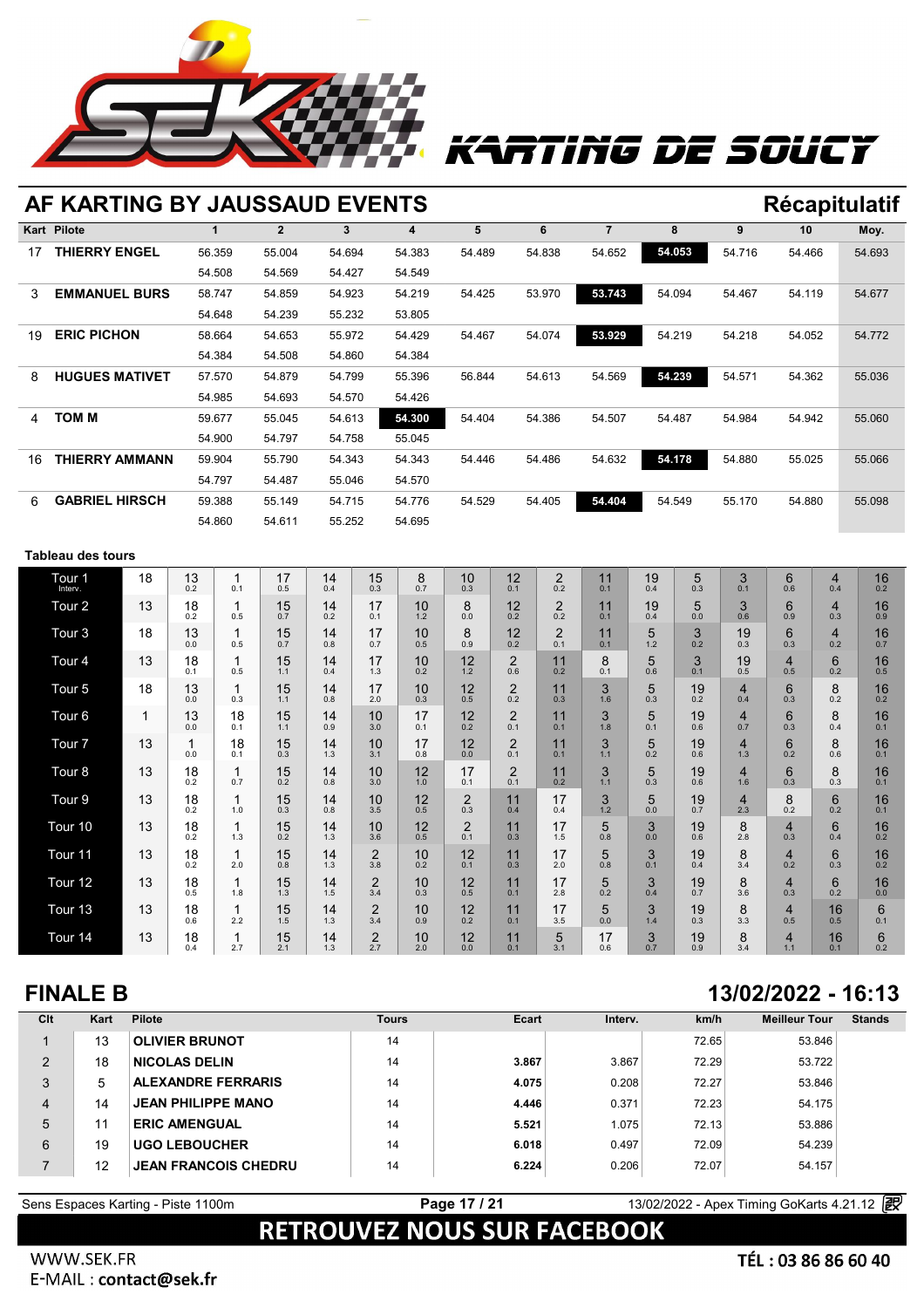![](_page_17_Picture_0.jpeg)

## ATING DE SOUCT

### **AF KARTING BY JAUSSAUD EVENTS Récapitulatif**

### **Clt Kart Pilote Tours Ecart Interv. km/h Meilleur Tour Stands** 8 1 **CLÉMENCE DAGUIER** 14 **8.685** 2.461 71.84 54.302 9 3 **DOMINIQUE MENARD** 14 **9.574** 0.889 71.75 53.991 10 6 **THOMAS DELIN** 14 **10.691** 1.117 71.65 54.342 11 7 **ANTHONY LAURIN** 14 **12.634** 1.943 71.47 53.908 12 2 **JEAN MICHEL GONZALEZ** 14 **16.439** 3.805 71.12 54.198 13 15 **JULIEN BARBIER** 14 **18.404** 1.965 70.94 53.950 14 4 **ERIC SAUVAGE** 14 **20.183** 1.779 70.78 54.756 15 16 **ALEXANDRE PINTO** 14 **20.388** 0.205 70.76 54.467 16 8 **PHILIPPE ZBIK** 14 **21.692** 1.304 70.65 54.755 17 10 **CHARLES MARCADE** 12 **2 Tours** 2 Tours 60.26 54.467

### **Historique des temps**

|                          | $\mathbf{1}$                                      | $\overline{2}$                                                                                     | $\overline{\mathbf{3}}$ | $\overline{\mathbf{4}}$ | 5      | 6            | $\overline{7}$ | 8        | 9      | 10     | Moy.                                       |
|--------------------------|---------------------------------------------------|----------------------------------------------------------------------------------------------------|-------------------------|-------------------------|--------|--------------|----------------|----------|--------|--------|--------------------------------------------|
| <b>OLIVIER BRUNOT</b>    | 56.224                                            | 55.314                                                                                             | 54.363                  | 54.218                  | 53.889 | 53.846       | 53.950         | 54.797   | 54.652 | 55.564 | 54.503                                     |
|                          | 54.301                                            | 54.073                                                                                             | 53.867                  | 53.991                  |        |              |                |          |        |        |                                            |
| <b>NICOLAS DELIN</b>     | 58.687                                            | 54.755                                                                                             | 54.323                  | 54.921                  | 54.548 | 53.930       | 54.528         | 53.722   | 54.033 | 54.839 | 54.726                                     |
|                          | 53.971                                            | 54.652                                                                                             | 54.052                  | 55.212                  |        |              |                |          |        |        |                                            |
| <b>ALEXANDRE FERRA</b>   | 58.723                                            | 54.445                                                                                             | 54.509                  | 55.521                  | 54.674 | 53.990       | 54.611         | 54.591   | 54.468 | 54.362 | 54.751                                     |
|                          | 54.467                                            | 54.259                                                                                             | 53.846                  | 54.055                  |        |              |                |          |        |        |                                            |
| <b>JEAN PHILIPPE MAN</b> | 56.328                                            | 55.499                                                                                             | 54.922                  | 54.715                  | 54.405 | 54.260       | 54.175         | 54.467   | 54.384 | 54.881 | 54.813                                     |
|                          | 54.363                                            | 54.529                                                                                             | 54.321                  | 56.142                  |        |              |                |          |        |        |                                            |
| <b>ERIC AMENGUAL</b>     | 59.533                                            | 55.873                                                                                             | 55.087                  | 54.301                  | 54.383 | 54.281       | 54.344         | 53.886   | 54.116 | 54.425 | 54.831                                     |
|                          | 54.325                                            | 54.567                                                                                             | 54.197                  | 54.322                  |        |              |                |          |        |        |                                            |
| <b>UGO LEBOUCHER</b>     | 56.928                                            | 54.983                                                                                             | 55.067                  | 54.839                  | 54.713 | 55.046       | 54.984         | 54.653   | 54.715 | 54.260 | 54.927                                     |
|                          | 55.107                                            | 54.239                                                                                             | 54.446                  | 55.005                  |        |              |                |          |        |        |                                            |
| <b>JEAN FRANCOIS CH</b>  | 57.668                                            | 54.797                                                                                             | 55.253                  | 54.776                  | 54.157 | 55.252       | 54.653         | 55.170   | 54.549 | 54.673 | 54.928                                     |
|                          | 54.550                                            | 54.466                                                                                             | 54.219                  | 54.818                  |        |              |                |          |        |        |                                            |
| <b>CLÉMENCE DAGUIE</b>   | 59.698                                            | 56.039                                                                                             | 54.776                  | 54.694                  | 54.798 | 54.631       | 54.405         | 54.302   | 54.590 | 54.487 | 55.097                                     |
|                          | 54.860                                            | 55.088                                                                                             | 54.568                  | 54.426                  |        |              |                |          |        |        |                                            |
| <b>DOMINIQUE MENARI</b>  | 56.141                                            | 55.252                                                                                             | 54.880                  | 55.398                  | 54.737 | 54.383       | 54.260         | 54.508   | 54.404 | 54.777 | 55.188                                     |
|                          | 53.991                                            | 1:00.918                                                                                           | 54.322                  | 54.673                  |        |              |                |          |        |        |                                            |
| <b>THOMAS DELIN</b>      | 59.553                                            | 56.183                                                                                             | 55.790                  | 55.170                  | 54.508 | 54.383       | 54.488         | 55.418   | 54.590 | 54.694 | 55.250                                     |
|                          | 54.534                                            | 55.206                                                                                             | 54.342                  | 54.653                  |        |              |                |          |        |        |                                            |
| <b>ANTHONY LAURIN</b>    | 57.320                                            | 55.045                                                                                             | 55.419                  | 54.941                  | 55.935 | 59.669       | 54.827         | 53.908   | 54.199 | 54.114 | 55.382                                     |
|                          | 55.066                                            | 55.047                                                                                             | 54.859                  | 55.003                  |        |              |                |          |        |        |                                            |
|                          |                                                   | 55.893                                                                                             | 55.169                  | 56.102                  | 54.487 | 54.404       | 54.631         | 54.386   | 54.342 | 54.611 | 55.642                                     |
|                          | 54.383                                            | 55.088                                                                                             | 54.198                  | 1:00.359                |        |              |                |          |        |        |                                            |
| <b>JULIEN BARBIER</b>    | 59.575                                            | 56.307                                                                                             | 55.356                  | 55.997                  | 54.591 | 54.466       | 54.591         | 54.383   | 54.425 | 54.777 | 55.763                                     |
|                          | 54.305                                            | 55.849                                                                                             | 53.950                  | 1:02.117                |        |              |                |          |        |        |                                            |
| <b>ERIC SAUVAGE</b>      | 58.873                                            | 56.472                                                                                             | 56.968                  | 55.729                  | 54.776 | 54.983       | 55.357         | 58.726   | 55.045 | 55.046 | 55.872                                     |
|                          | 54.756                                            | 55.645                                                                                             | 54.880                  | 54.964                  |        |              |                |          |        |        |                                            |
| <b>ALEXANDRE PINTO</b>   | 1:01.080                                          | 56.347                                                                                             | 55.832                  | 54.901                  | 55.108 | 54.467       | 55.251         | 1:54.185 | 54.881 | 54.529 | 1:00.163                                   |
|                          | 55.728                                            | 54.900                                                                                             | 54.921                  |                         |        |              |                |          |        |        |                                            |
| <b>PHILIPPE ZBIK</b>     | 1:00.525                                          | 57.156                                                                                             | 57.108                  | 57.014                  | 55.088 | 55.790       | 54.920         | 55.399   | 55.189 | 54.882 | 56.013                                     |
|                          | 54.755                                            | 55.690                                                                                             | 55.415                  | 55.252                  |        |              |                |          |        |        |                                            |
|                          |                                                   | 56.932                                                                                             | 57.192                  | 55.439                  | 54.714 | 54.467       | 54.652         | 2:54.815 | 54.776 | 54.695 | 1:05.603                                   |
|                          |                                                   |                                                                                                    |                         |                         |        |              |                |          |        |        |                                            |
|                          | <b>Historique des temps</b><br><b>Kart Pilote</b> | JEAN MICHEL GONZ 1:00.938<br><b>CHARLES MARCADE 1:00.256</b><br>Sens Espaces Karting - Piste 1100m |                         |                         |        | Page 18 / 21 |                |          |        |        | 13/02/2022 - Apex Timing GoKarts 4.21.12 2 |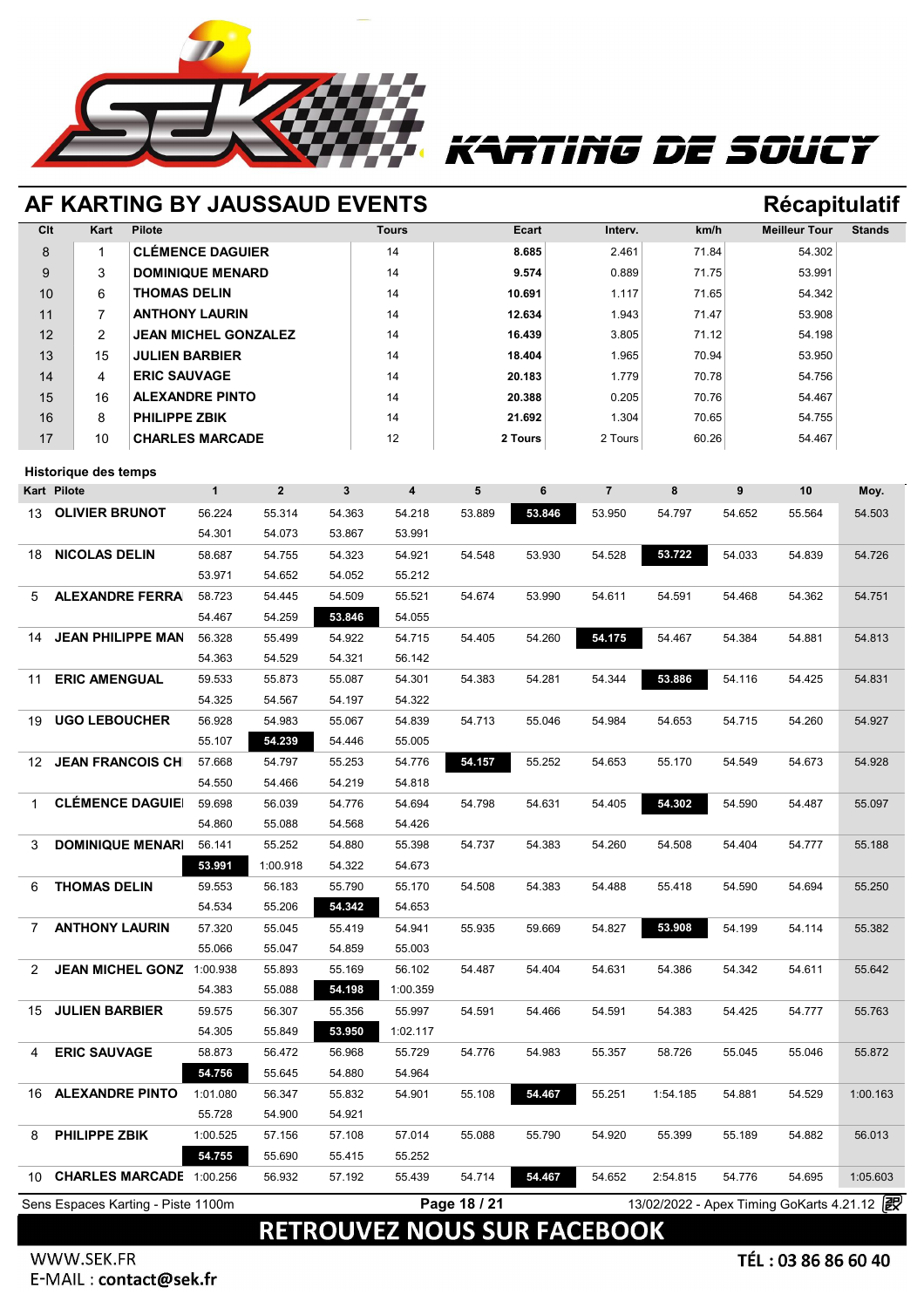![](_page_18_Picture_0.jpeg)

# RTING DE SOUCY

| AF KARTING BY JAUSSAUD EVENTS |    |           |              |                |                       |                       |           |           |           |                       |                |                       |                       |                                |                       |                   | <b>Récapitulatif</b> |
|-------------------------------|----|-----------|--------------|----------------|-----------------------|-----------------------|-----------|-----------|-----------|-----------------------|----------------|-----------------------|-----------------------|--------------------------------|-----------------------|-------------------|----------------------|
| <b>Kart Pilote</b>            |    |           | $\mathbf{1}$ | $\overline{2}$ | 3                     |                       | 4         | 5         |           | 6                     | $\overline{7}$ |                       | 8                     | 9                              | 10                    |                   | Moy.                 |
|                               |    |           | 54.590       | 54.715         |                       |                       |           |           |           |                       |                |                       |                       |                                |                       |                   |                      |
| <b>Tableau des tours</b>      |    |           |              |                |                       |                       |           |           |           |                       |                |                       |                       |                                |                       |                   |                      |
| Tour <sub>1</sub><br>Interv.  | 3  | 13<br>0.1 | 14<br>0.2    | 19<br>0.5      | $\overline{7}$<br>0.6 | 12<br>0.2             | 5<br>1.3  | 18<br>0.1 | 6<br>0.3  | $\overline{4}$<br>0.1 | 1<br>0.1       | 15<br>0.2             | 11<br>0.1             | 8<br>0.6                       | $\overline{2}$<br>0.3 | 10<br>0.0         | 16<br>0.8            |
| Tour <sub>2</sub>             | 3  | 13<br>0.1 | 14<br>0.3    | 19<br>0.0      | $\overline{7}$<br>0.7 | 12<br>0.0             | 5<br>1.0  | 18<br>0.4 | 6<br>1.7  | 1<br>0.1              | 11<br>0.2      | $\overline{4}$<br>0.0 | 15<br>0.2             | $\overline{2}$<br>0.6          | 8<br>0.9              | 10<br>0.2         | 16<br>0.2            |
| Tour <sub>3</sub>             | 13 | 3<br>0.3  | 14<br>0.6    | 19<br>0.2      | 12<br>0.9             | $\overline{7}$<br>0.1 | 5<br>0.1  | 18<br>0.2 | 1<br>2.3  | 11<br>0.5             | 6<br>0.3       | 15<br>0.2             | $\overline{2}$<br>0.4 | 4<br>0.8                       | 16<br>1.2             | 8<br>0.7          | 10<br>0.2            |
| Tour <sub>4</sub>             | 13 | 14<br>1.4 | 3<br>0.0     | 19<br>0.2      | 12<br>0.8             | $\overline{7}$<br>0.2 | 18<br>0.3 | 5<br>0.3  | 1<br>1.7  | 11<br>0.1             | 6<br>1.2       | 15<br>1.0             | 2<br>0.6              | 4<br>0.4                       | 16<br>0.4             | 10<br>1.6         | 8<br>1.2             |
| Tour <sub>5</sub>             | 13 | 14<br>1.9 | 3<br>0.4     | 19<br>0.2      | 12<br>0.3             | 18<br>1.0             | 5<br>0.4  | 0.5       | 11<br>1.1 | 0.2                   | 6<br>1.0       | 15<br>1.1             | $\overline{2}$<br>0.4 | $\overline{\mathbf{4}}$<br>0.7 | 16<br>0.7             | 10<br>1.2         | 8<br>1.6             |
| Tour <sub>6</sub>             | 13 | 14<br>2.3 | 3<br>0.5     | 19<br>0.8      | 18<br>0.2             | 12<br>0.2             | 5<br>0.2  | 11<br>1.9 | 0.6       | 6<br>0.8              | 15<br>1.2      | $\overline{2}$<br>0.4 | $\overline{7}$<br>1.1 | 4<br>0.1                       | 16<br>0.2             | 10<br>1.2         | 8<br>2.9             |
| Tour <sub>7</sub>             | 13 | 14<br>2.6 | 3<br>0.6     | 18<br>1.4      | 19<br>0.2             | 12<br>0.1             | 5<br>0.2  | 11<br>1.6 | 1<br>0.6  | 6<br>0.8              | 15<br>1.3      | $\overline{2}$<br>0.4 | $\overline{7}$<br>1.3 | 4<br>0.6                       | 16<br>0.1             | 10<br>0.6         | 8<br>3.2             |
| Tour <sub>8</sub>             | 13 | 14<br>2.2 | 3<br>0.6     | 18<br>0.6      | 19<br>1.1             | 5<br>0.3              | 12<br>0.3 | 11<br>0.6 | 1<br>1.0  | 6<br>2.0              | 15<br>0.3      | $\overline{2}$<br>0.4 | 7<br>0.8              | 4<br>5.5                       | 8<br>0.6              | 16<br>54.9        | 10<br>1:01           |
| Tour <sub>9</sub>             | 13 | 14<br>2.0 | 3<br>0.6     | 18<br>0.2      | 19<br>1.8             | 5<br>0.1              | 12<br>0.4 | 11<br>0.1 | 1<br>1.5  | 6<br>2.0              | 15<br>0.1      | $\overline{2}$<br>0.3 | $\overline{7}$<br>0.7 | 4<br>6.3                       | 8<br>0.8              | 16<br>54.6        | 10<br>1:01           |
| Tour <sub>10</sub>            | 13 | 14<br>1.3 | 3<br>0.5     | 18<br>0.3      | 19<br>1.2             | 5<br>0.2              | 11<br>0.6 | 12<br>0.0 | 1<br>1.5  | 6<br>2.2              | 15<br>0.2      | $\overline{2}$<br>0.2 | 7<br>0.2              | 4<br>7.2                       | 8<br>0.6              | 16<br>54.2        | 10<br>1:01           |
| Tour <sub>11</sub>            | 13 | 14<br>1.3 | 3<br>0.2     | 18<br>0.2      | 5<br>1.9              | 19<br>0.4             | 11<br>0.1 | 12<br>0.2 | 1<br>1.8  | 15<br>1.8             | 6<br>0.0       | $\overline{2}$<br>0.3 | 7<br>0.9              | 4<br>6.9                       | 8<br>0.6              | 16<br>55.2        | 10<br>1:00           |
| Tour <sub>12</sub>            | 13 | 14<br>1.8 | 18<br>0.6    | 5<br>1.5       | 19<br>0.3             | 11<br>0.4             | 12<br>0.1 | 2.5       | 3<br>0.8  | 6<br>1.1              | 2<br>0.1       | 15<br>0.4             | 7<br>0.4              | $\overline{\mathbf{4}}$<br>7.5 | 8<br>0.6              | 16<br>54.4        | $\cancel{10}_{59.9}$ |
| Tour <sub>13</sub>            | 13 | 14<br>2.2 | 18<br>0.3    | 5<br>1.3       | 19<br>0.9             | 11<br>0.1             | 12<br>0.2 | 2.8       | 3<br>0.6  | 6<br>1.1              | 2<br>0.0       | 15<br>0.2             | 7<br>1.3              | 4<br>7.5                       | 8<br>1.2              | $\frac{16}{53.9}$ |                      |
| Tour <sub>14</sub>            | 13 | 18<br>3.8 | 5<br>0.2     | 14<br>0.3      | 11<br>1.0             | 19<br>0.4             | 12<br>0.2 | 2.4       | 3<br>0.8  | 6<br>1.1              | 7<br>1.9       | $\overline{2}$<br>3.8 | 15<br>1.9             | 4<br>1.7                       | 8<br>1.5              |                   |                      |

### **FINALE C 13/02/2022 - 16:39**

| Clt            | Kart           | <b>Pilote</b>               | <b>Tours</b> | Ecart   | Interv. | km/h  | <b>Meilleur Tour</b> | <b>Stands</b> |
|----------------|----------------|-----------------------------|--------------|---------|---------|-------|----------------------|---------------|
|                | 13             | <b>CHARLY MATIVET</b>       | 14           |         |         | 73.35 | 53.391               |               |
| 2              | 16             | <b>CHRISTIAN FORGNONE</b>   | 14           | 12.200  | 12.200  | 72.18 | 54.053               |               |
| 3              | 3              | <b>MAXIME CASSET</b>        | 14           | 14.040  | 1.840   | 72.01 | 54.281               |               |
| $\overline{4}$ | 9              | <b>OLIVIER BONNET</b>       | 14           | 18.735  | 4.695   | 71.57 | 54.362               |               |
| 5              | 10             | <b>FREDERIC FLEURY</b>      | 14           | 20.181  | 1.446   | 71.44 | 54.612               |               |
| 6              | 8              | <b>MICHEL NINOT</b>         | 14           | 23.682  | 3.501   | 71.12 | 54.549               |               |
| $\overline{7}$ | 14             | <b>MARC DEVLIEGHERE</b>     | 14           | 29.569  | 5.887   | 70.58 | 54.879               |               |
| 8              | 5              | <b>MANUELLA TROLLÉ</b>      | 14           | 30.375  | 0.806   | 70.51 | 54.902               |               |
| 9              | 4              | <b>ARNAUD BARBOTTE</b>      | 14           | 32.178  | 1.803   | 70.35 | 55.190               |               |
| 10             | 11             | <b>CHRISTOPHE OLLIVIER</b>  | 14           | 35.462  | 3.284   | 70.06 | 54.507               |               |
| 11             | 12             | <b>YANN GASPARINI</b>       | 14           | 36.476  | 1.014   | 69.97 | 55.376               |               |
| 12             | $\mathbf{1}$   | <b>OLIVIER LOT</b>          | 14           | 36.869  | 0.393   | 69.93 | 55.211               |               |
| 13             | 19             | <b>ESTEBAN MATTEI</b>       | 14           | 47.415  | 10.546  | 69.02 | 55.624               |               |
| 14             | 15             | <b>LOUIS NICOLAS TROLLE</b> | 14           | 50.434  | 3.019   | 68.76 | 54.509               |               |
| 15             | $\overline{2}$ | <b>ARTHUR FALLOT</b>        | 13           | 1 Tour  | 1 Tour  | 64.74 | 56.079               |               |
| 16             | 18             | <b>ÉMILIE VILLA</b>         | 12           | 2 Tours | 1 Tour  | 59.14 | 57.257               |               |
| 17             | 6              | <b>JEAN FRANCOIS COULOM</b> | 6            | 8 Tours | 6 Tours | 71.18 | 54.921               |               |

Sens Espaces Karting - Piste 1100m<br> **RETROUVEZ NOUS SUR FACEBOOK**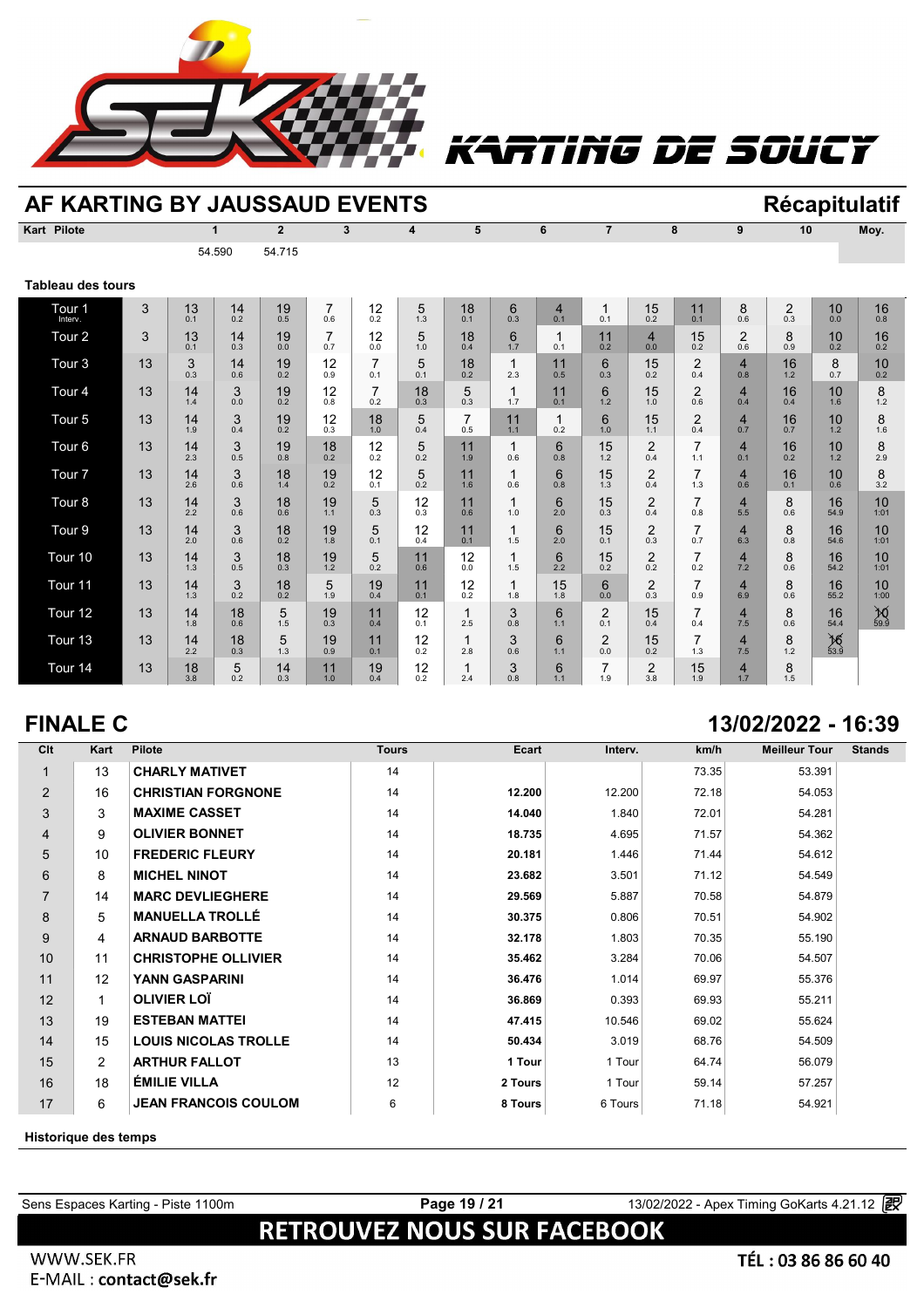![](_page_19_Picture_0.jpeg)

# KARTING DE SOUCY

|                          | AF KARTING BY JAUSSAUD EVENTS<br>Récapitulatif |                    |                  |                    |                  |                  |                  |                                    |                  |                  |                    |                     |           |                       |            |                  |                        |                                            |  |
|--------------------------|------------------------------------------------|--------------------|------------------|--------------------|------------------|------------------|------------------|------------------------------------|------------------|------------------|--------------------|---------------------|-----------|-----------------------|------------|------------------|------------------------|--------------------------------------------|--|
| Kart Pilote              |                                                |                    | $\mathbf{1}$     |                    | $\overline{2}$   | 3                |                  | 4                                  | 5                |                  | 6                  | $\overline{7}$      |           | 8                     | 9          | 10               |                        | Moy.                                       |  |
| 13.                      | <b>CHARLY MATIVET</b>                          |                    | 55.806           |                    | 53.846           | 53.391           |                  | 53.804                             | 53.846           |                  | 53.765             | 53.929              | 53.867    |                       | 53.949     | 53.908           |                        | 53.990                                     |  |
|                          |                                                |                    | 53.703           |                    | 53.974           | 53.800           |                  | 54.281                             |                  |                  |                    |                     |           |                       |            |                  |                        |                                            |  |
| 16                       | <b>CHRISTIAN FORGNO</b>                        |                    | 57.466           |                    | 54.901           | 54.467           |                  | 54.424                             | 55.050           |                  | 54.690             | 54.632              | 54.715    |                       | 54.445     | 54.425           |                        | 54.838                                     |  |
|                          |                                                |                    | 54.612           |                    | 54.053           | 54.819           |                  | 55.045                             |                  |                  |                    |                     |           |                       |            |                  |                        |                                            |  |
| 3                        | <b>MAXIME CASSET</b>                           |                    | 56.799           |                    | 55.024           | 54.446           |                  | 54.818                             | 55.419           |                  | 55.087             | 55.108              | 54.901    |                       | 54.383     | 54.322           |                        | 54.993                                     |  |
|                          |                                                |                    | 54.281           |                    | 54.818           | 55.914           |                  | 54.590                             |                  |                  |                    |                     |           |                       |            |                  |                        |                                            |  |
| 9                        | <b>OLIVIER BONNET</b>                          |                    | 58.809           |                    | 55.128           | 55.067           |                  | 54.797                             | 55.108           |                  | 54.735             | 56.515              |           | 55.065                | 54.838     | 54.778           |                        | 55.307                                     |  |
|                          |                                                |                    | 54.362           |                    | 54.513           | 55.124           |                  | 55.460                             |                  |                  |                    |                     |           |                       |            |                  |                        |                                            |  |
| 10                       | <b>FREDERIC FLEURY</b>                         |                    | 58.810           |                    | 55.830           | 55.212           |                  | 55.127                             | 55.378           |                  | 54.838<br>55.584   |                     | 55.148    |                       |            | 54.612<br>55.045 |                        | 55.403                                     |  |
|                          |                                                |                    | 54.901           |                    | 54.673           | 55.005           |                  | 55.479                             |                  |                  |                    |                     |           |                       |            |                  |                        |                                            |  |
| 8                        | <b>MICHEL NINOT</b>                            |                    | 59.472           |                    | 55.831           | 55.915           |                  | 56.451                             | 55.831           |                  | 55.811             | 55.417              |           | 54.549                | 54.923     | 54.983           |                        | 55.623                                     |  |
|                          |                                                |                    | 54.881           |                    | 54.714           | 54.735           |                  | 55.217                             |                  |                  |                    |                     |           |                       |            |                  |                        |                                            |  |
| 14                       | <b>MARC DEVLIEGHER</b>                         |                    | 59.740           |                    | 56.369           | 55.872           |                  | 55.997                             | 55.935<br>55.790 |                  |                    | 54.879<br>56.721    |           | 55.501                | 56.307     |                  | 56.054                 |                                            |  |
|                          |                                                |                    | 55.666           |                    | 54.943           | 55.004           |                  | 56.037                             |                  |                  |                    |                     |           |                       |            |                  |                        |                                            |  |
| 5.                       | <b>MANUELLA TROLLÉ</b>                         |                    | 59.243           |                    | 56.266           | 59.822           |                  | 55.790                             | 55.356<br>55.749 |                  |                    | 55.272<br>55.521    |           | 55.604                | 54.902     |                  | 56.097                 |                                            |  |
|                          |                                                |                    | 55.686           |                    | 55.108           | 55.769           |                  | 55.272                             |                  |                  |                    |                     |           |                       |            |                  |                        |                                            |  |
| 4                        | <b>ARNAUD BARBOTTE</b>                         |                    | 58.395<br>56.080 |                    | 56.246           | 56.554<br>56.803 |                  | 56.576                             |                  | 55.605<br>55.624 |                    | 55.955<br>55.936    |           | 55.748<br>56.389      |            |                  | 56.243                 |                                            |  |
|                          |                                                |                    |                  |                    | 55.190           |                  |                  | 56.310                             |                  |                  |                    |                     |           |                       |            |                  |                        |                                            |  |
|                          | <b>CHRISTOPHE OLLIV</b><br>11                  |                    |                  | 1:06.025           | 55.563           | 56.493<br>55.294 |                  | 59.098<br>55.582                   |                  | 55.377<br>54.507 |                    | 55.894              | 55.543    |                       |            | 54.651<br>54.695 |                        | 56.448                                     |  |
| YANN GASPARINI           |                                                | 55.417             |                  | 56.142             |                  |                  |                  |                                    |                  |                  |                    |                     |           |                       |            |                  |                        |                                            |  |
| 12                       |                                                | 1:02.448<br>56.203 |                  | 56.824<br>55.935   | 56.679<br>56.059 |                  | 57.817<br>55.480 |                                    | 55.376<br>55.460 |                  | 55.748             | 55.459              |           | 55.749                | 55.749     |                  | 56.499                 |                                            |  |
| <b>OLIVIER LOÏ</b><br>1. |                                                | 59.490             |                  | 55.687             | 1:03.028         |                  | 55.975           | 55.708                             |                  | 55.211           | 55.541             | 55.894              |           | 55.770                | 55.686     |                  | 56.593                 |                                            |  |
|                          |                                                | 55.790             |                  | 55.873             | 57.259           |                  | 55.396           |                                    |                  |                  |                    |                     |           |                       |            |                  |                        |                                            |  |
| 19                       | <b>ESTEBAN MATTEI</b>                          |                    | 1:03.316         |                    | 56.411           | 56.782           |                  | 57.300                             |                  | 56.101<br>56.041 |                    | 56.386<br>57.506    |           | 56.845                | 55.977     |                  | 57.262                 |                                            |  |
|                          |                                                | 56.017             |                  | 55.624             | 57.093           |                  | 1:00.277         |                                    |                  |                  |                    |                     |           |                       |            |                  |                        |                                            |  |
| 15                       | LOUIS NICOLAS TR( 1:01.662                     |                    |                  |                    | 54.880           | 58.375           |                  | 1:19.115                           | 56.204<br>55.211 |                  | 54.633             |                     | 54.610    | 54.880                | 55.190     |                  | 57.487                 |                                            |  |
|                          |                                                |                    | 54.839           |                    | 54.509           | 55.107           |                  | 55.604                             |                  |                  |                    |                     |           |                       |            |                  |                        |                                            |  |
| $\mathbf{2}^-$           | <b>ARTHUR FALLOT</b>                           |                    |                  | 1:02.512<br>56.372 |                  | 1:37.701         |                  | 57.940                             | 59.306           |                  | 57.341             | 56.369              |           | 57.175                | 57.036     | 59.631           |                        | 1:01.082                                   |  |
|                          |                                                |                    | 56.079           |                    | 59.285           | 57.321           |                  |                                    |                  |                  |                    |                     |           |                       |            |                  |                        |                                            |  |
| 18                       | <b>ÉMILIE VILLA</b>                            |                    | 1:05.364         |                    | 59.616           | 59.512           |                  | 58.314                             |                  | 57.526<br>57.940 |                    | 57.921              |           | 57.257                | 57.775     | 58.355           |                        | 1:06.827                                   |  |
|                          |                                                |                    | 59.015           |                    | 2:33.331         |                  |                  |                                    |                  |                  |                    |                     |           |                       |            |                  |                        |                                            |  |
| 6                        | <b>JEAN FRANCOIS CO</b>                        |                    | 57.754           |                    | 55.501           | 55.356           |                  | 54.921                             | 55.128           |                  | 54.984             |                     |           |                       |            |                  |                        | 55.607                                     |  |
|                          |                                                |                    |                  |                    |                  |                  |                  |                                    |                  |                  |                    |                     |           |                       |            |                  |                        |                                            |  |
|                          | <b>Tableau des tours</b>                       |                    |                  |                    |                  |                  |                  |                                    |                  |                  |                    |                     |           |                       |            |                  |                        |                                            |  |
|                          | Tour 1<br>Interv.                              | 13                 | 3<br>0.9         | 16<br>0.9          | 6<br>0.1         | 4<br>1.1         | 9<br>0.0         | 10<br>0.1                          | 1<br>0.7         | 5<br>0.2         | 8<br>0.1           | 14<br>0.1           | 15<br>2.7 | $\overline{c}$<br>0.5 | 12<br>0.1  | 19<br>1.1        | 18<br>1.9              | 11<br>0.1                                  |  |
|                          | Tour <sub>2</sub>                              | 13                 | 3<br>2.1         | 16<br>0.8          | 6<br>0.7         | 9<br>0.8         | 10<br>0.8        | 4<br>0.2                           | -1<br>0.3        | 8<br>0.5         | 5<br>0.2           | 14<br>0.3           | 15<br>1.2 | $\overline{2}$<br>2.0 | 12<br>0.5  | 19<br>0.7        | 11<br>1.3              | 18<br>3.8                                  |  |
|                          | Tour <sub>3</sub>                              | 13                 | 3                | 16                 | 6                | 9                | 10               | 4                                  | 8                | 14               | 5                  | 15                  | 12        | 19                    | 1          | 11               | 18                     | 2                                          |  |
|                          |                                                |                    | 3.2              | 0.8                | 1.5              | 0.5<br>9         | 0.9              | $1.5$<br>4                         | 0.2<br>8         | 0.6              | 3.5<br>5           | 0.1                 | 0.9       | 0.8                   | 0.5        | 0.4              | 6.9<br>15              | 31.7<br>$\overline{2}$                     |  |
|                          | Tour <sub>4</sub>                              | 13                 | 3<br>4.2         | 16<br>0.4          | 6<br>2.0         | 0.4              | 10<br>1.2        | 3.0                                | 0.0              | 14<br>0.1        | 3.3                | $\mathbf{1}$<br>2.6 | 12<br>0.5 | 19<br>0.2             | 11<br>2.8  | 18<br>6.1        | 11.1                   | 20.1                                       |  |
|                          | Tour <sub>5</sub>                              | 13                 | 3<br>5.8         | 16<br>0.1          | 6<br>2.1         | 9<br>0.4         | 10<br>1.5        | 4<br>3.2                           | 8<br>0.3         | 14<br>0.2        | 5<br>2.7           | $\mathbf 1$<br>2.9  | 12<br>0.1 | 19<br>1.0             | 11<br>2.0  | 18<br>8.2        | 15<br>9.8              | $\overline{2}$<br>23.2                     |  |
|                          | Tour <sub>6</sub>                              | 13                 | 16               | 3                  | $\sum_{2.1}$     | 9                | 10               | 4                                  | 8                | 14               | 5                  | $\mathbf 1$         | 12        | 19                    | 11         | 18               | 15                     | $\overline{2}$                             |  |
|                          | Tour <sub>7</sub>                              | 13                 | 6.8<br>16        | 0.2<br>3           |                  | 0.1<br>10        | 1.6<br>8         | 4.0<br>4                           | 0.4<br>14        | 0.2<br>5         | 2.7<br>$\mathbf 1$ | 2.4<br>12           | 0.4<br>19 | 1.5<br>11             | 0.5<br>18  | 11.7<br>15       | 7.1<br>$\overline{2}$  | 25.3                                       |  |
|                          |                                                |                    | 7.5              | 0.7                | $9 \choose 3.7$  | 0.7              | 4.3              | 0.0                                | 1.5              | 1.2              | 2.6                | 0.6                 | 2.2       | 0.0                   | 13.7       | 3.8              | 27.1                   |                                            |  |
|                          | Tour <sub>8</sub>                              | 13                 | 16<br>8.4        | 3<br>0.9           | 9<br>3.9         | 10<br>0.8        | 8<br>3.7         | 4<br>1.4                           | 14<br>0.4        | 5<br>1.9         | $\mathbf 1$<br>3.0 | 12<br>0.2           | 11<br>2.3 | 19<br>1.9             | 18<br>13.5 | 15<br>1.1        | $\overline{2}$<br>29.6 |                                            |  |
|                          | Sens Espaces Karting - Piste 1100m             |                    |                  |                    |                  |                  |                  |                                    | Page 20 / 21     |                  |                    |                     |           |                       |            |                  |                        | 13/02/2022 - Apex Timing GoKarts 4.21.12 2 |  |
|                          |                                                |                    |                  |                    |                  |                  |                  |                                    |                  |                  |                    |                     |           |                       |            |                  |                        |                                            |  |
|                          |                                                |                    |                  |                    |                  |                  |                  | <b>RETROUVEZ NOUS SUR FACEBOOK</b> |                  |                  |                    |                     |           |                       |            |                  |                        |                                            |  |

Appling solutions and services go-karting motorsports and services go-karting motorsports circuit rental racing motorsports and services go-karting track live timing track live timing softwares https://www.apex-timing.com/ WWW.SEK.FR